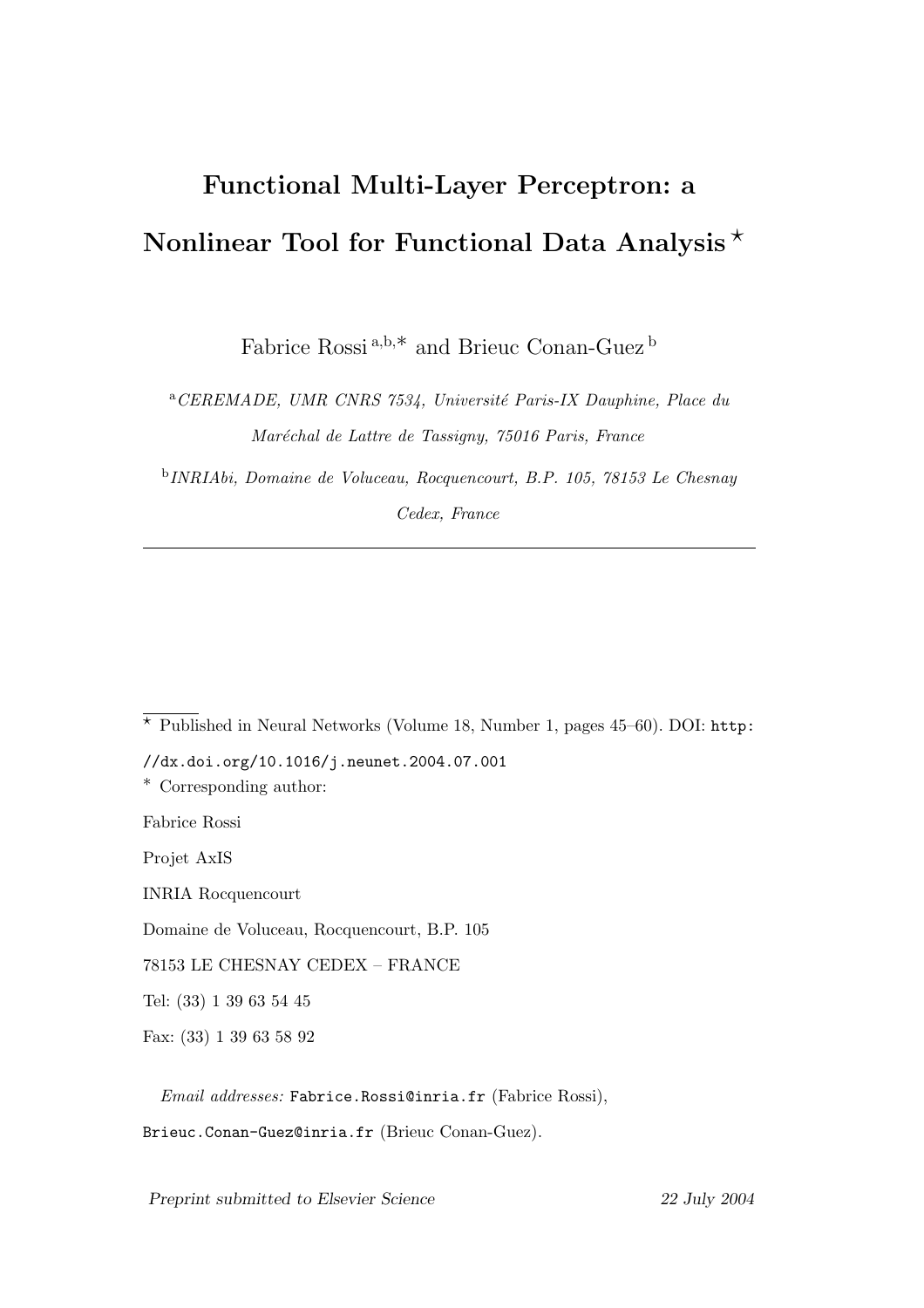# Functional Multi-Layer Perceptron: a Nonlinear Tool for Functional Data Analysis

### Abstract

In this paper, we study a natural extension of Multi-Layer Perceptrons (MLP) to functional inputs. We show that fundamental results for classical MLP can be extended to functional MLP. We obtain universal approximation results that show the expressive power of functional MLP is comparable to that of numerical MLP. We obtain consistency results which imply that the estimation of optimal parameters for functional MLP is statistically well defined. We finally show on simulated and real world data that the proposed model performs in a very satisfactory way.

Key words: Functional data analysis, Multi-Layer Perceptron, Universal approximation, Supervised learning, Curves discrimination, Learning consistancy, Nonlinear functional model, Spectrometric data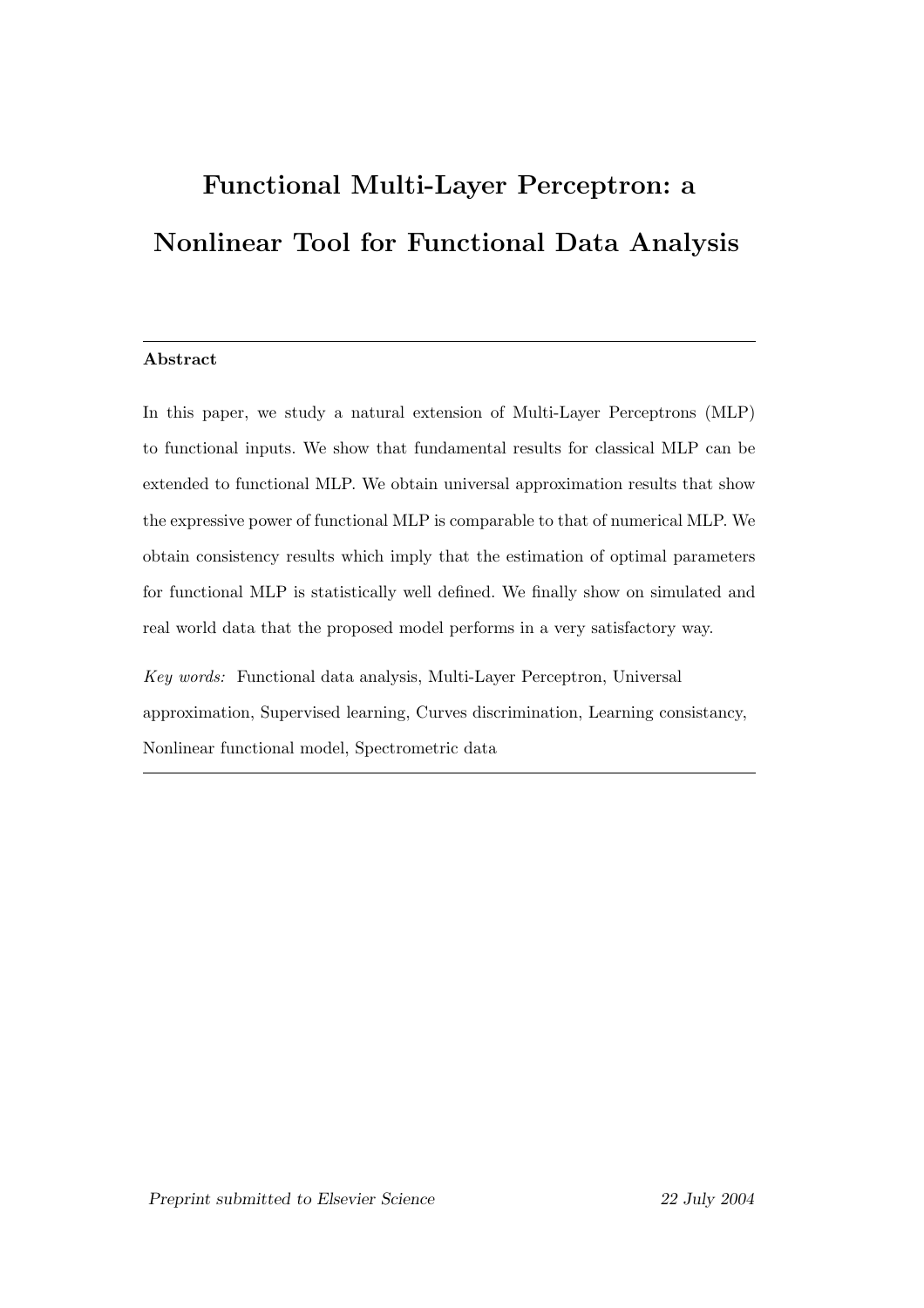# 1 Introduction

Functional Data Analysis (FDA, see [Ramsay and Silverman \(1997\)](#page-52-0) for a comprehensive introduction to FDA methods) is an extension of traditional data analysis to functional data. In this framework, each individual is characterized by one or more real valued functions, rather than by a vector of  $\mathbb{R}^n$ . An important feature of FDA is its ability to take into account dependencies between numerical measurements that describe an individual, especially smoothness. If we represent for instance the size of a child at different ages by a vector, traditional methods generally consider each value to be independent of the others. In FDA, the size is represented as a function (in general a regular one) that maps measurement times to centimeters.

In order to deal with irregular measurements and to allow numerical manipulation of functions, FDA replaces actual observations by a simple functional representation. Spline based approximation is the most commonly used method, as it represents each individual by a smooth function. Kernel or wavelet based approximations are also used. FDA has been successfully applied to real problems such as climatic variation forecasting [\(Besse et al. \(2000](#page-50-0))), acidification process studying [\(Abraham et al. \(2003](#page-50-1))), analysis of children size evolution [\(Ramsay and Silverman \(1997](#page-52-0))), land usage prediction based on satellite images [\(Besse et al. \(2004\)](#page-50-2)), etc.

In this paper, we focus on a precise yet very general task: we assume that we observe functions associated to a classical target variable. This variable can be for instance a class label, in which case we perform supervised classification. If the variable is a real valued vector, we perform a regression. The key idea is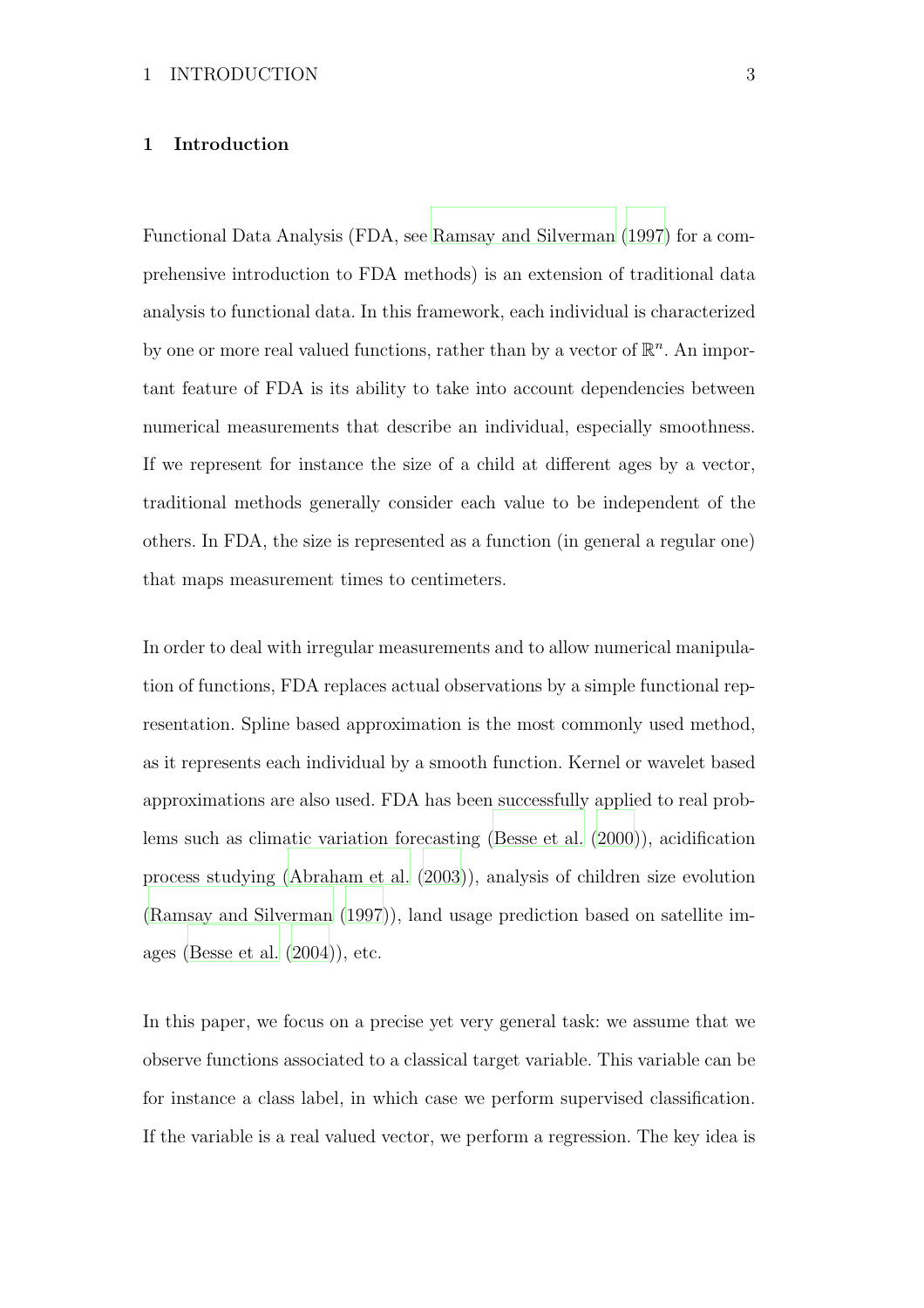that, whereas individuals are described thanks to functions, we still want to predict a traditional numerical value. In mathematical terms, we have  $n$  examples described by  $s+1$  variables,  $(g_1^i, \ldots, g_s^i, t^i)_{i \in \{1, \ldots, n\}}$ , where  $t^i$  is the target variable (with  $t^i \in \mathbb{R}^o$ ) and where each  $g_l^i$  is a function belonging to a given functional space. The problem is to predict  $t^i$  based on  $(g_1^i, \ldots, g_s^i)$ . In the framework of FDA, several methods have been proposed to solve this kind of problem, for instance the linear functional model (see e.g. [Hastie and Mallows](#page-51-0) [\(1993\)](#page-51-0), [Marx and Eilers \(1996\)](#page-52-1), [Ramsay and Silverman \(1997\)](#page-52-0), [Cardot et al.](#page-50-3) [\(1999\)](#page-50-3), [Cardot et al. \(2003\)](#page-50-4) and [James](#page-51-1) [\(2002](#page-51-1))), functional discriminant analysis (e.g. [James and Hastie \(2001](#page-51-2))), functional Slice Inverse Regression (see [Li](#page-52-2)  $(1991)$  for the classical SIR and Ferré and Yao  $(2003)$  for its functional version) and non-parametric kernel based functional estimators (see [Ferraty and Vieu](#page-51-4) [\(2002\)](#page-51-4), [Ferraty and Vieu \(2003](#page-51-5)) and [Ferraty et al. \(2002](#page-51-6))).

In this paper, we show how Multi-Layer Perceptrons (MLP) can be directly applied to functional data, so as to provide nonlinear semi-parametric function classification and regression. We introduce a major difference with traditional FDA methods: our model works directly with the studied functions, without using a simplified representation. This avoids restrictions on the functional weight representation which can therefore be adapted to the context. For instance, functional data with low dimensional input spaces can be manipulated thanks to generalized linear models (such as splines), whereas MLP are used for functions with high dimensional input spaces.

When functional data are perfectly known, the extension of MLP we propose is a particular case of an extension proposed and studied from purely theoretical point of view in [Stinchcombe](#page-52-3) [\(1999](#page-52-3)). In [Stinchcombe \(1999\)](#page-52-3), the author shows that traditional universal approximation results for MLP can be extended to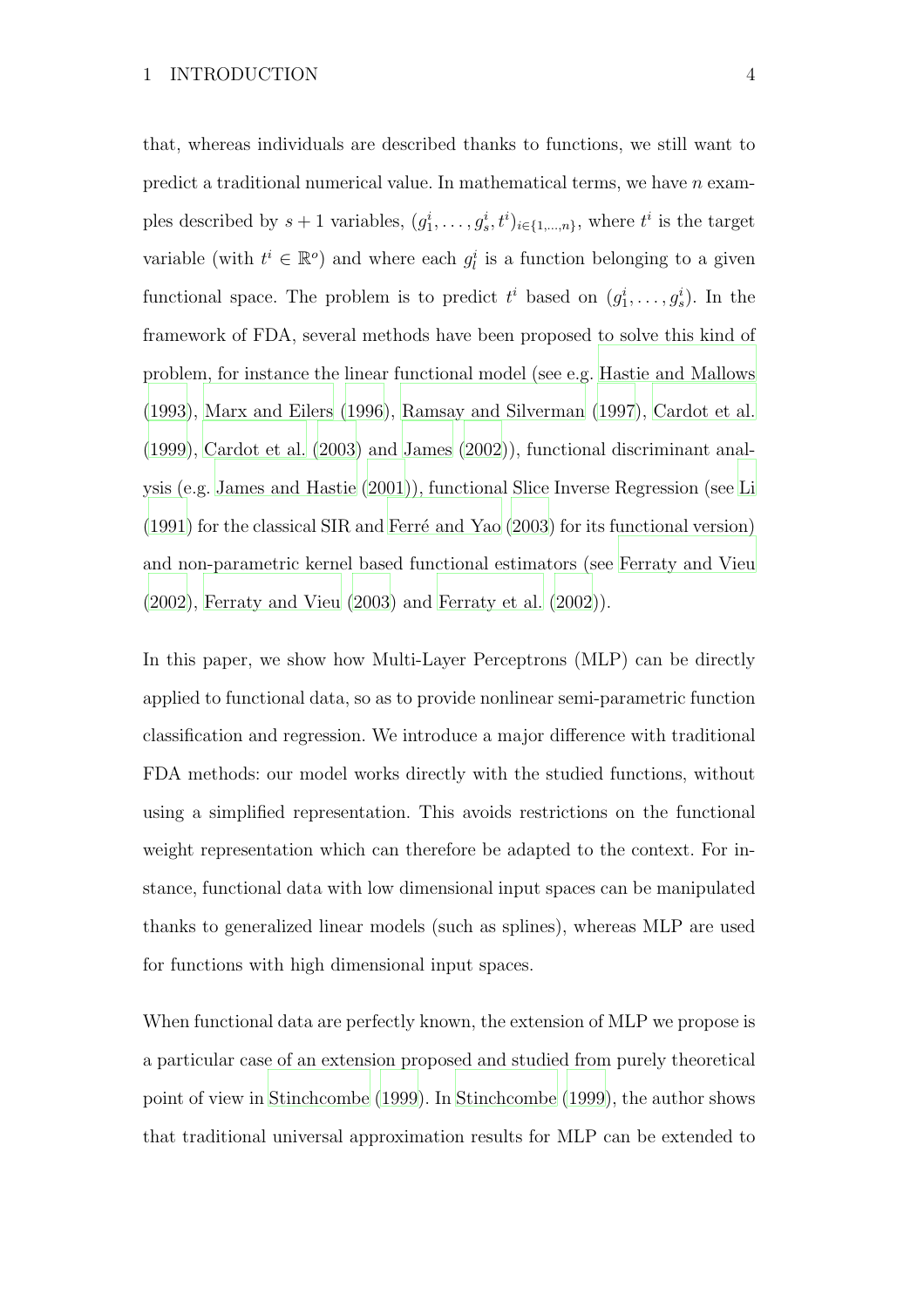(almost) arbitrary input spaces, including infinite dimensional vectorial spaces. These results rely on the approximation of continuous linear forms defined on the MLP input space. In our work, we show how to carry out this kind of approximation in practice, for instance by using traditional MLP. We show this way that functional MLP are universal approximators and therefore that they can be used to model complex dependencies between a real valued target variable and functional inputs.

Moreover, we show that training a parametric functional MLP on a finite number of function examples is statistically valid, as the optimal parameters obtained thanks to those examples provide a consistent estimation of asymptotic optimal parameters, even if we assume limited knowledge on each function example (i.e., each function is only known thanks to a finite number of (input, output) pairs). This is a direct translation of classical results, presented in [White \(1989](#page-52-4)) for instance, available for numerical MLP.

The rest of the paper is organized as follows. In the first part, we assume that we have perfect knowledge of manipulated functions: we start by introducing in section 2 the proposed functional MLP model. Then we show in section 3 how the results of [Stinchcombe \(1999\)](#page-52-3) can be adapted to functional MLP to show they are universal approximators. In the second part, we take into account sampling: consistency of functional MLP training is studied in section 4. Section 5 compares our approach to alternative neural solutions, on a theoretical point of view. Then, section 6 gives some experimental results both on simulated and real world data. Proofs are presented in section 8.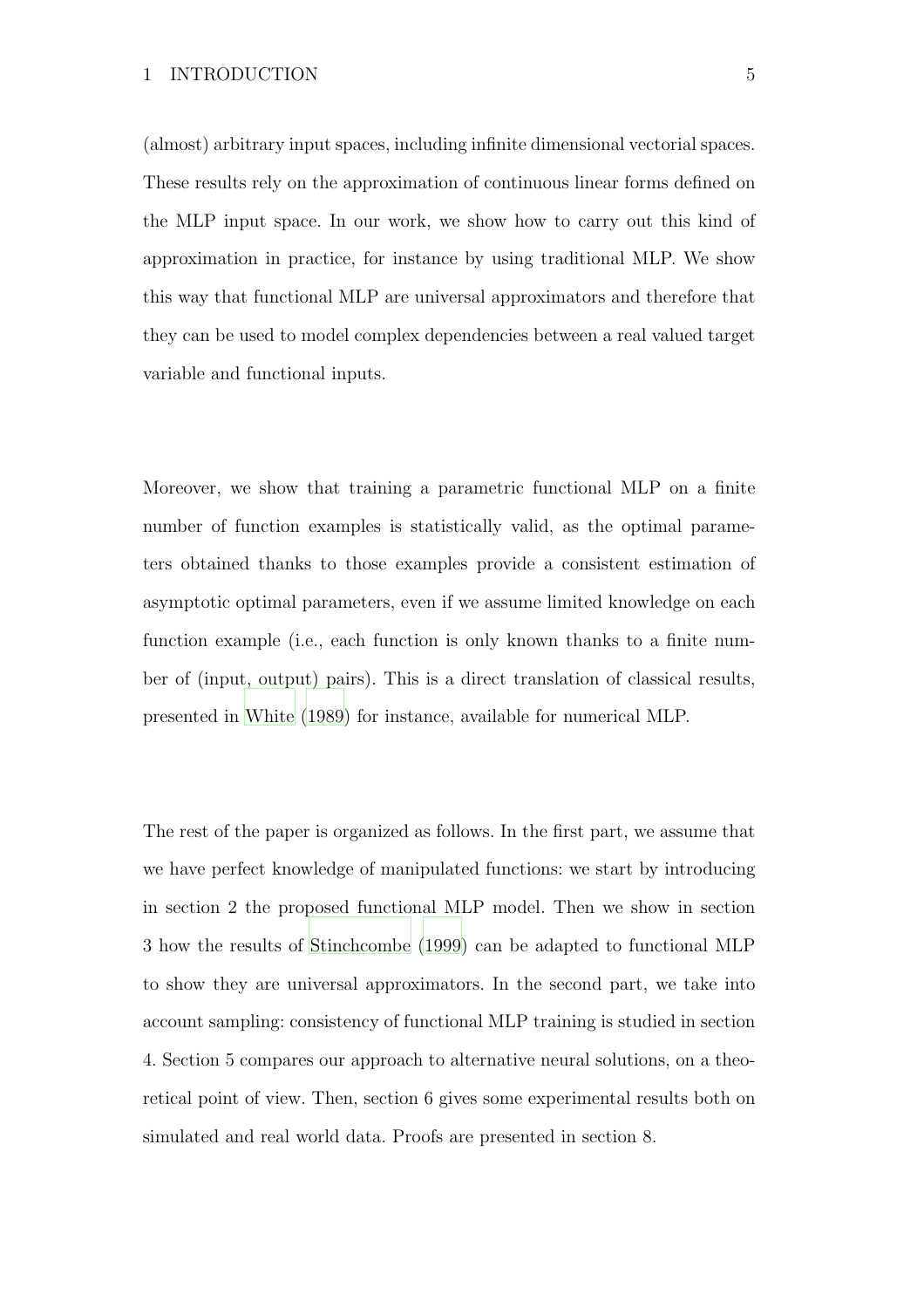#### 2 Functional Multi-Layer Perceptrons

# 2.1 Functional data

As stated in the introduction, an observation is described by  $s + 1$  values,  $(g_1, \ldots, g_s, t)$ , where each  $g_l$  is a function (and  $t \in \mathbb{R}^o$ ). More precisely, we assume that  $\mu_l$  is a  $\sigma$ -finite positive Borel measure defined on  $\mathbb{R}^{u_l}$  and that  $g_l$ belongs to  $L^{p_l}(\mu_l)$ .

#### 2.2 Functional neurons

The extension of numerical neurons to functional inputs is straightforward. Indeed a n input MLP neuron is characterized by a fixed activation function, T, a function from  $\mathbb R$  to  $\mathbb R$ , by a vector from  $\mathbb R^n$  (the weight vector, w) and by a real valued threshold, b. Given a vectorial input  $x \in \mathbb{R}^n$ , the output of the neuron is  $N(x) = T(w.x + b)$ .

This formula is based on the linear form  $x \mapsto w.x$ . When  $x = (g_1, \ldots, g_s) \in$  $L^{p_1}(\mu_1) \times \ldots \times L^{p_s}(\mu_s)$ , a linear form can be constructed thanks to integrals, for instance:

$$
(g_1,\ldots,g_s)\mapsto \sum_{l=1}^s \int f_l g_l \, \mathrm{d}\mu_l,\tag{1}
$$

where  $(f_1, \ldots, f_s)$  are measurable functions chosen such that  $f_l g_l \in L^1(\mu_l)$ . Using this linear form, we can define a functional neuron:

**Definition 1** A functional neuron on  $E = L^{p_1}(\mu_1) \times \ldots \times L^{p_s}(\mu_s)$  is defined thanks to a fixed activation function  $T$  from  $\mathbb R$  to  $\mathbb R$ , weight functions  $f_l$  (such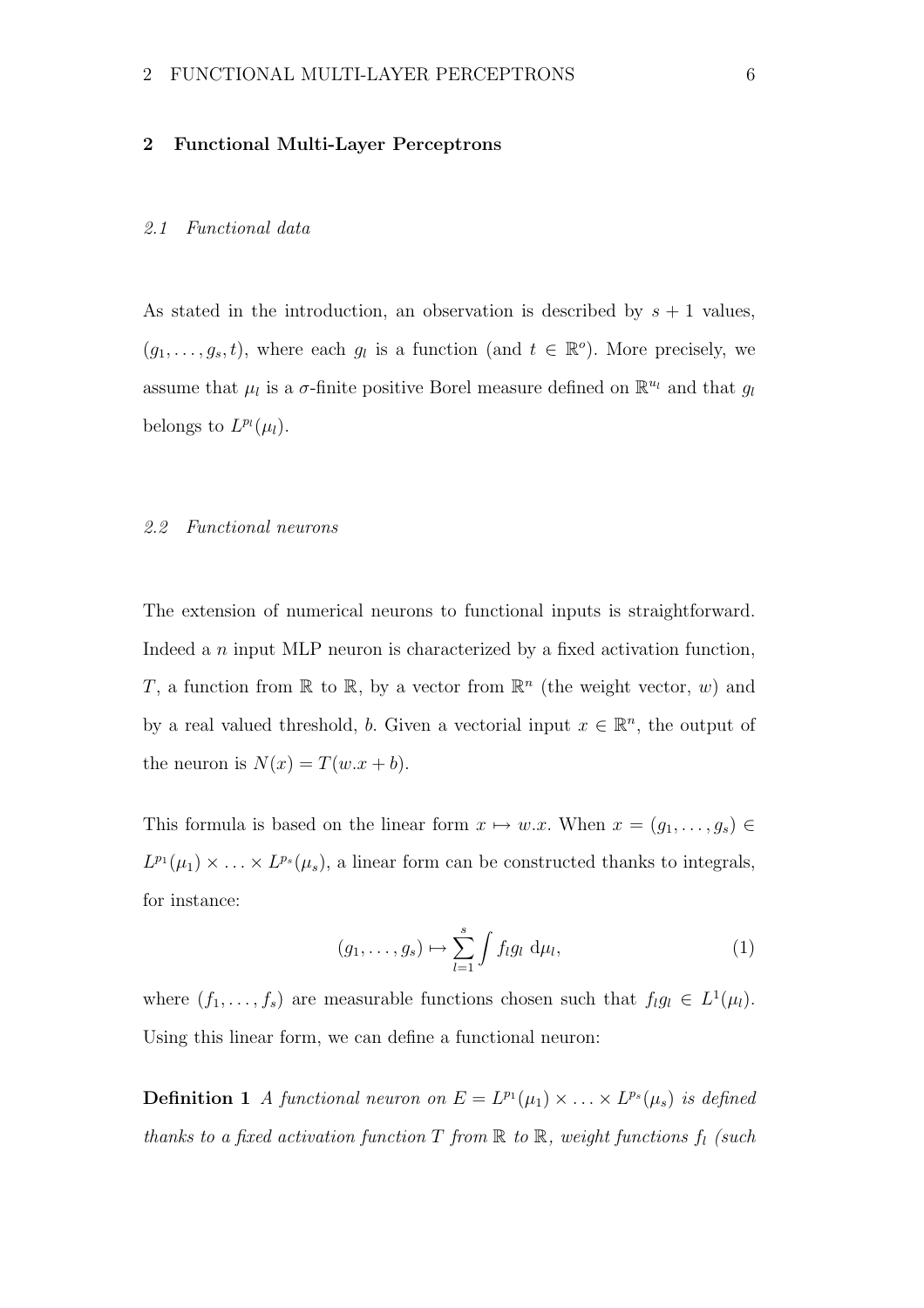that  $f_l g_l \in L^1(\mu_l)$  and a real valued threshold, b. It calculates

$$
N(g_1,\ldots,g_s) = T\left(b + \sum_{l=1}^s \int f_l g_l \, \mathrm{d}\mu_l\right). \tag{2}
$$

This functional neuron is a special case of general neurons proposed in [Sandberg \(1996](#page-52-5)); [Sandberg and Xu \(1996](#page-52-6)); [Stinchcombe \(1999\)](#page-52-3). The main drawback of this model is that it uses functional weights rather than numerical ones. This problem can be solved by using parametric representation of functions. More precisely, we assume given s functions  $F_1, \ldots, F_s$  such that (hypothesis  $H_a$ ):

- $(1)$   $W_l \subset \mathbb{R}^{v_l}$
- (2)  $F_l$  is a function from  $W_l \times \mathbb{R}^{u_l}$  to  $\mathbb R$
- (3) for each  $w_l \in W_l$ ,  $F_l(w_l,.) \in L^{q_l}(\mu_l)$  where  $q_l$  is the conjugate exponent associated to  $p_l$

For instance,  $F_l$  can be implemented thanks to a numerical MLP (in this case,  $w_l$  is the weight vector of the MLP) or thanks to the first functions of a topological basis of  $L^{q_l}(\mu_l)$  (in this case, we have  $F_l(w_l, x) = \sum_{i=1}^{v_l} w_{li} \psi_i(x)$ , where  $(\psi_i)_{i\in\mathbb{N}}$  is the considered topological basis).

We can now introduce the definition of a parametric functional neuron:

**Definition 2** A parametric functional neuron on  $E = L^{p_1}(\mu_1) \times \ldots \times L^{p_s}(\mu_s)$ is defined thanks to a fixed activation function  $T$  from  $\mathbb R$  to  $\mathbb R$ , a weight vector  $w \in W_1 \times \ldots \times W_s$  and a real valued threshold, b. It calculates

$$
N(g_1,\ldots,g_s)=T\left(b+\sum_{l=1}^s\int F_l(w_l,x)g_l(x)\,\mathrm{d}\mu_l(x)\right).
$$
 (3)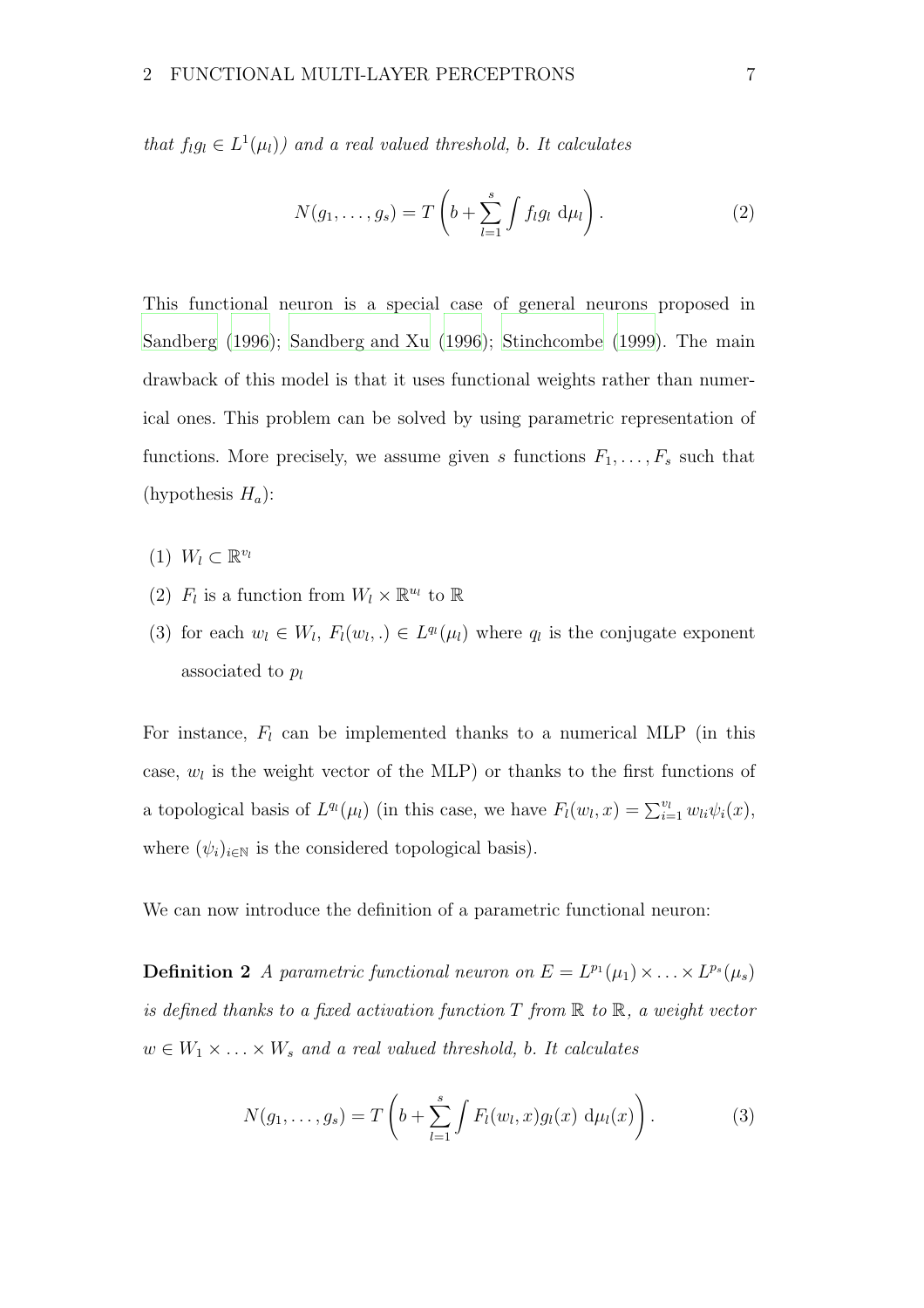#### 2.3 Functional MLP

As a functional neuron gives a real output, we have to use numerical neurons except in the first layer of a functional MLP. In particular, a one hidden layer parametric functional perceptron with one functional input and one real output computes a function of the following form:

$$
H(g) = \sum_{i=1}^{k} a_i T\left(b_i + \int F_i(w_i, x) g(x) d\mu(x)\right), \qquad (4)
$$

where the  $a_i$  are real numbers, as well as the  $b_i$ , and  $w_i$  are parameter vectors for  $F_i$ .

Of course, it is obvious to extend those definitions to more than one output and/or hidden layer. The only difference between a functional  $n$ -hidden layer perceptron and a numerical one is that, as stated above, we use functional neurons only in the first layer. It is also obvious to define a general functional MLP by using functional neurons rather than parametric functional neurons.

# 3 Universal approximation

# 3.1 Definitions and notations

We use notations and definitions from [Stinchcombe \(1999](#page-52-3)).

#### 3.1.1 Functional spaces and metrics

We denote  $C(A, B)$  the set of continuous functions from A to B, where A and B are two topological spaces. As a special case,  $C<sup>n</sup>$  is the set of continuous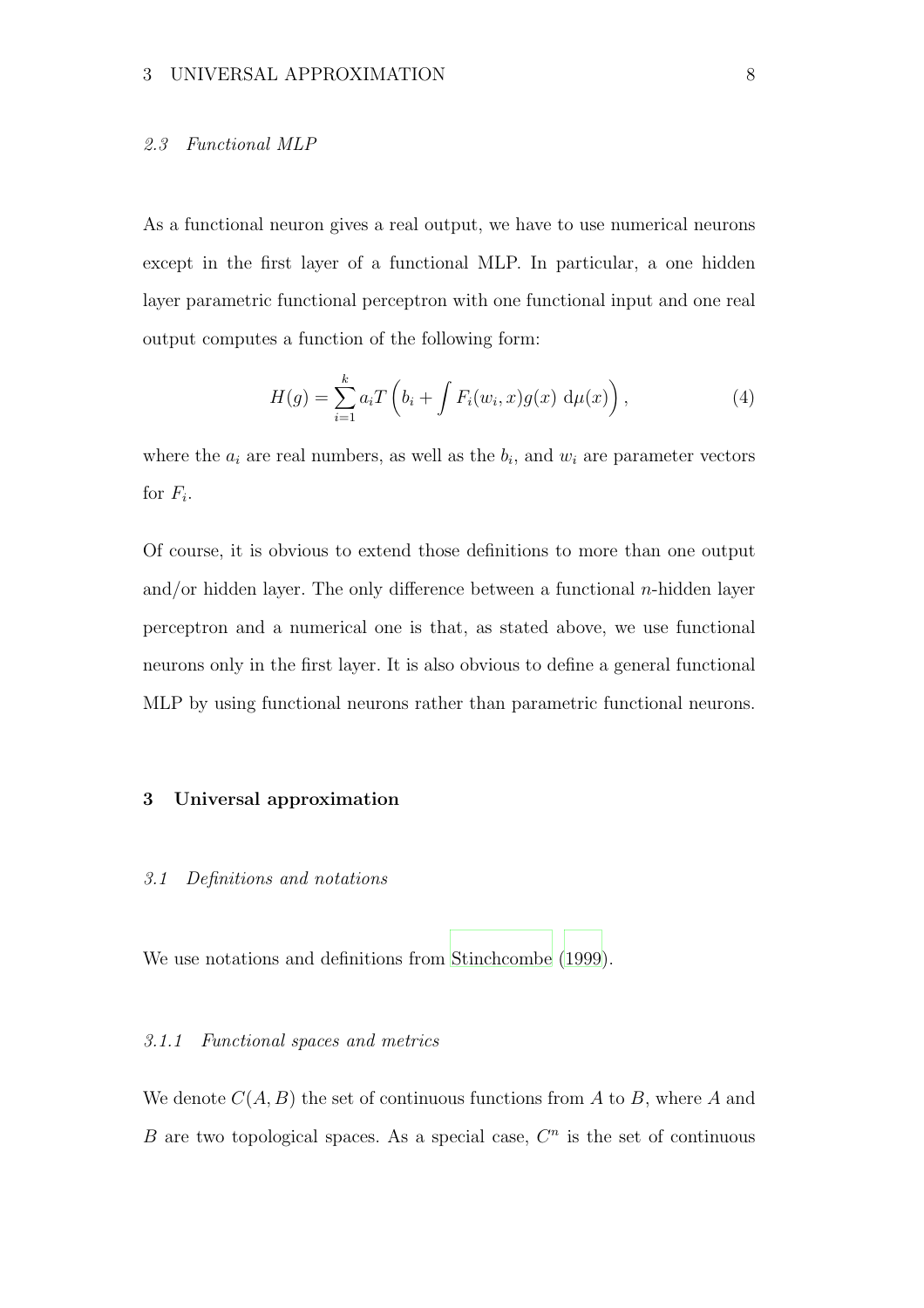functions from  $\mathbb{R}^n$  to  $\mathbb{R}$ .  $M^n$  is the set of (Borel) measurable functions from  $\mathbb{R}^n$  to  $\mathbb{R}$ . We denote  $d_C$  the metric on  $M^n$  that gives uniform convergence over compact subsets:

$$
d_C(f,g) = \sum_{n \in \mathbb{N}^*} \frac{1}{2^n} \min \left\{ \sup_{|x| \le n} |f(x) - g(x)|, 1 \right\}.
$$
 (5)

When K is a compact subset of X a topological space, we define  $\rho_K$  a metric on the set of functions from  $K$  to  $\mathbb R$  by:

$$
\rho_K(f, g) = \sup_{x \in K} |f(x) - g(x)|.
$$
 (6)

**Definition 3** Let X be a metric space with d the associated metric. Let  $C$ and  $S$  be two subsets of  $X$ .  $S$  is d-outside dense in  $C$  if the d-closure of  $S$ contains C, and S is d-inside dense in C if the d-closure of  $S \cap C$  contains C.

When  $C = X$ , d-inside density is equivalent to d-outside density and is simply called d-density.

### 3.1.2 One hidden layer perceptrons

**Definition 4** If T is a function from  $\mathbb R$  to  $\mathbb R$  and n a positive integer,  $S_T^n$ is the set of functions exactly computed by one hidden layer perceptrons with n inputs and one output, and using  $T$  as activation function, i.e. the set of functions of the form  $h(x) = \sum_{i=1}^{p} \beta_i T(w_i.x + b_i)$  where  $p \in N$ ,  $\beta_i \in \mathbb{R}$ , and  $(w_i, b_i) \in \mathbb{R}^{n+1}.$ 

**Definition 5** If X is a topological vector space, A a subset of  $X^*$  and T a function from  $\mathbb R$  to  $\mathbb R$ ,  $S_T^X(A)$  is the set of functions exactly computed by one hidden layer generalized perceptrons with input in  $X$ , one real output,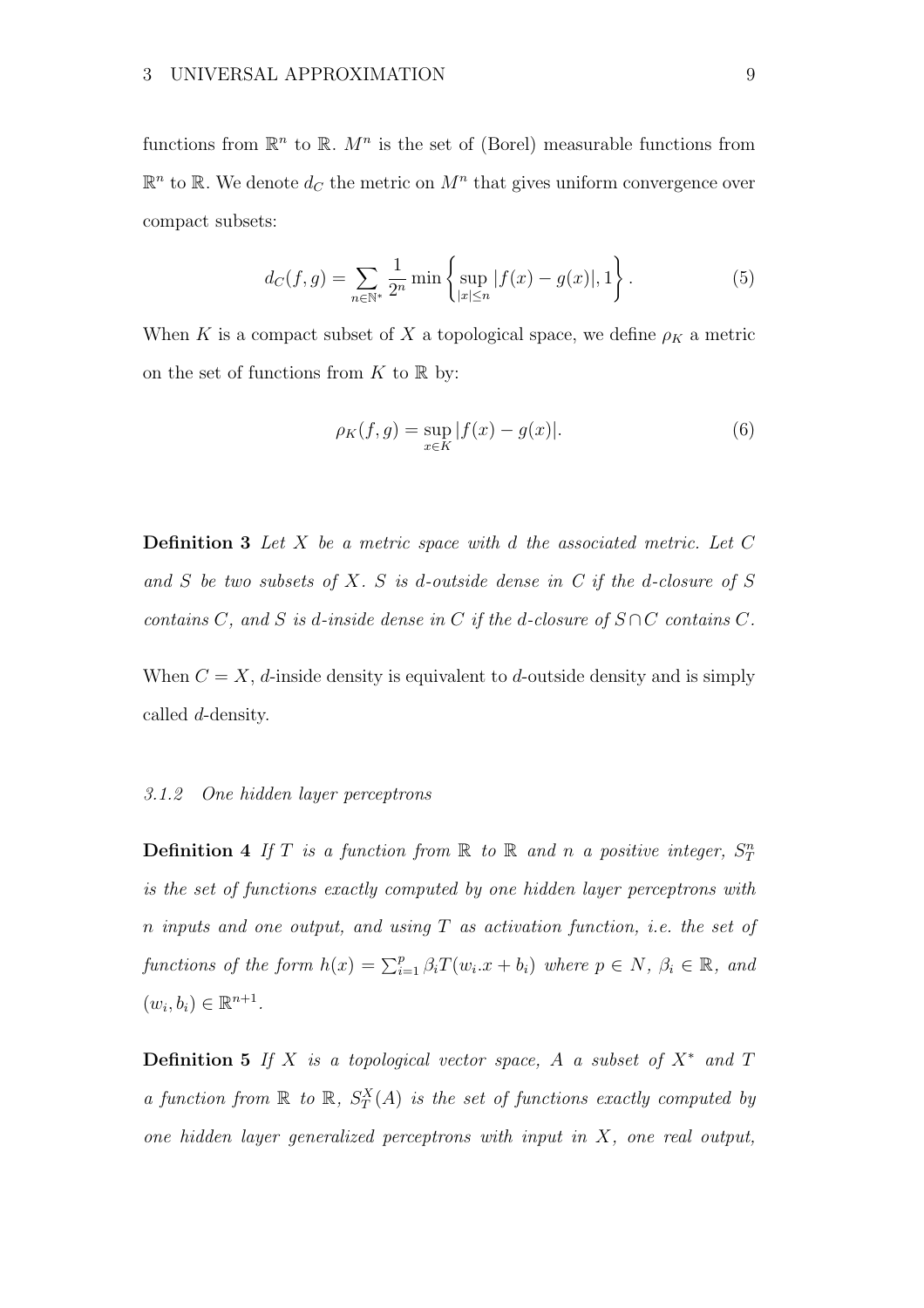and weight forms in A, i.e. the set of functions from  $X$  to  $\mathbb R$  of the form  $h(x) = \sum_{i=1}^{p} \beta_i T(l_i(x) + b_i)$  where  $p \in N$ ,  $\beta_i \in \mathbb{R}$ ,  $b_i \in \mathbb{R}$  and  $l_i \in A$ .

Note that A can in fact be any set of functions from X to  $\mathbb R$ , in which case we do not introduce constant terms  $b_i$ .

According to this definition, functional one hidden layer perceptrons are a special case of Stinchcombe generalized perceptrons in which  $X$  is a product of  $L^p$ spaces and A is given by linear forms of the form  $l(g_1, \ldots, g_s) = \sum_{l=1}^s \int f_l g_l d\mu_l$ (or  $l(g_1,\ldots,g_s) = \sum_{l=1}^s \int F_l(w_l,x)g_l(x) d\mu_l(x)$  for parametric functional perceptrons).

# 3.2 Universal approximation with functional MLP

Several approximation results show that  $S_T^X(A)$  is inside or outside dense in different functional spaces. Indeed [Stinchcombe \(1999](#page-52-3)) (as well as [Sandberg and Xu \(1996](#page-52-6)) and [Chen \(1998](#page-50-5))) proposes approximation results for  $S_T^X(A)$  for almost arbitrary spaces X (see theorem 5.1 and corollaries 5.1.2) and 5.1.3 from [Stinchcombe \(1999\)](#page-52-3)). In order to apply those general results to practical cases, complex technical properties have to be satisfied by A. In this section, we show that those properties are satisfied by very general functional one hidden layer perceptrons.

**Corollary 6** Let  $\mu$  be a finite positive Borel measure on  $\mathbb{R}^n$ . Let  $1 < p \leq \infty$ be an arbitrary real number and q be the conjugate exponent of p. Let V be a dense subset of  $L^q(\mu)$ . Let  $A_V$  be the set of linear forms on  $L^p(\mu)$  of the form  $l(f) = \int fg \ d\mu$ , where  $g \in V$ . Let T be a measurable function from  $\mathbb R$  to  $\mathbb R$  such that  $S_T^1$  is d<sub>C</sub>-inside (resp. d<sub>C</sub>-outside) dense in  $C^1$ . Then  $S_T^{L^p(\mu)}$  $T^{L^r(\mu)}(A_V)$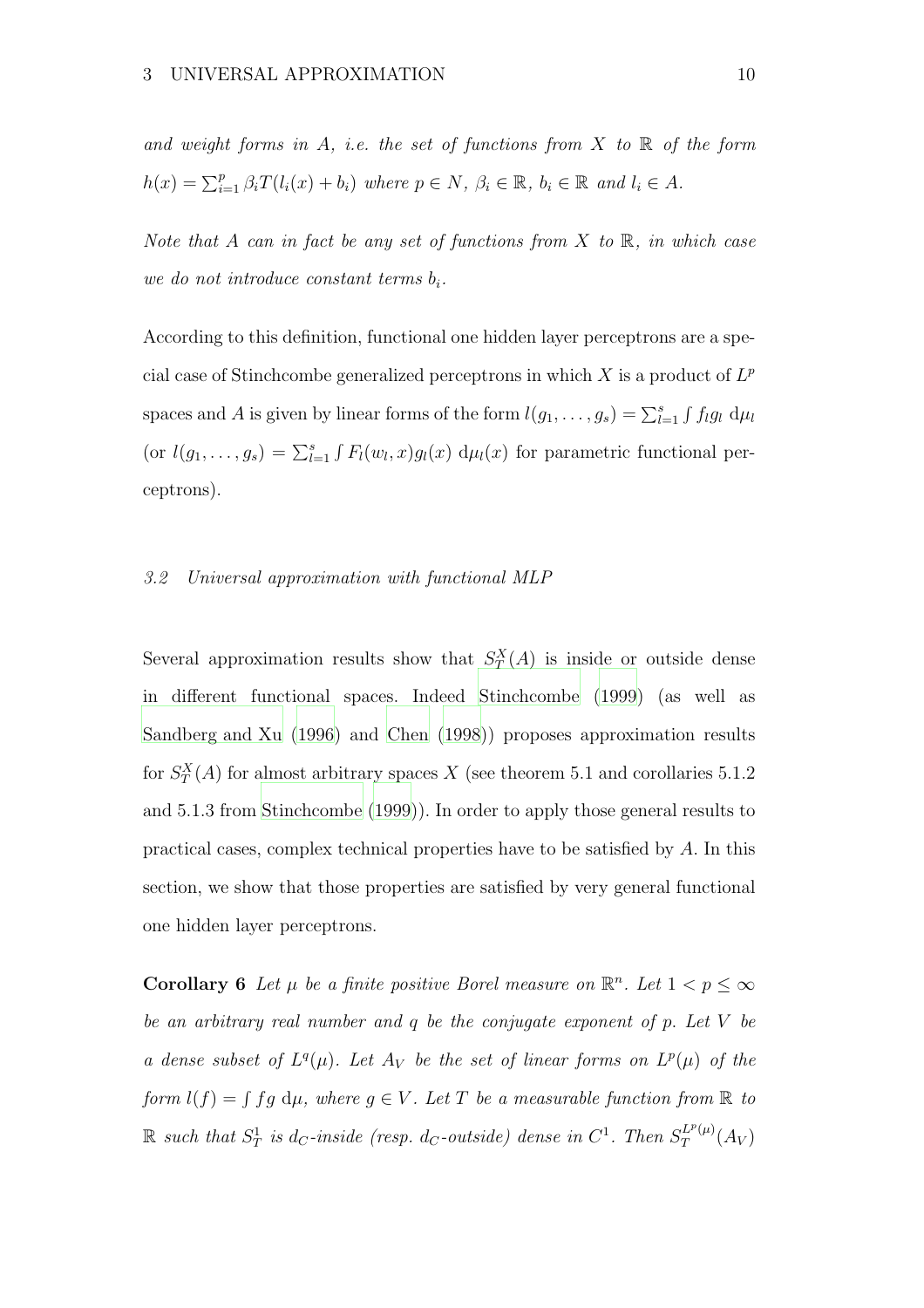is  $\rho_K$ -inside (resp.  $\rho_K$ -outside) dense in  $C(K, \mathbb{R})$ , where K is any compact subset of  $L^p(\mu)$ .

**Corollary 7** Let  $\mu$  be a finite positive compactly supported Borel measure on  $\mathbb{R}^n$ . Let T be a measurable function from  $\mathbb{R}$  to  $\mathbb{R}$ , such that  $S_T^1$  is  $d_C$ -inside (resp. d<sub>C</sub>-outside) dense in  $C^1$ . Let V be a subset of  $L^{\infty}(\mu)$  d<sub>C</sub>-inside (or d<sub>C</sub>outside) dense in  $C^n$ . Then  $S_T^{L^1(\mu)}$  $T^{L^1(\mu)}_T(A_V)$  is  $\rho_K$ -outside dense in  $C(K,\mathbb{R}),$  where K is any compact subset of  $L^1(\mu)$ .

#### 3.3 Discussion

Corollary 6 shows that as long as we can approximate functions in  $L^q(\mu)$  and in  $C<sup>1</sup>$ , then an one hidden layer perceptron can be used to approximate functions in  $C(K, \mathbb{R})$ , where K is a compact subset of  $L^p(\mu)$ . Previous works give very weak conditions on T that imply  $d_C$  inside or outside density of  $S_T^1$  for  $C^1$ , see for instance Theorem 1 in [Leshno et al. \(1993](#page-52-7)) and Theorem 1 in [Hornik](#page-51-7) [\(1993\)](#page-51-7). Basically, T must be non polynomial and Riemann integrable on a non-degenerate compact interval of  $\mathbb{R}$ , properties that are obviously satisfied by popular activation functions such as tanh.

The generalized MLP used in corollary 6 uses linear forms in  $A_V$  and is therefore a functional MLP with weight functions chosen in  $V$  a dense subset of  $L^q(\mu)$ . In practical situation, weight functions are represented thanks to parametric functions  $(F(w, .))$ . This constraint does not introduce any problem, as long as we choose a parametric universal approximator for  $L^q(\mu)$ . Thanks to Theorem 1 of [Hornik \(1991](#page-51-8)), we can use for instance one hidden layer perceptrons based on activation function U (i.e.,  $V = S_U^n$ ) as long as U is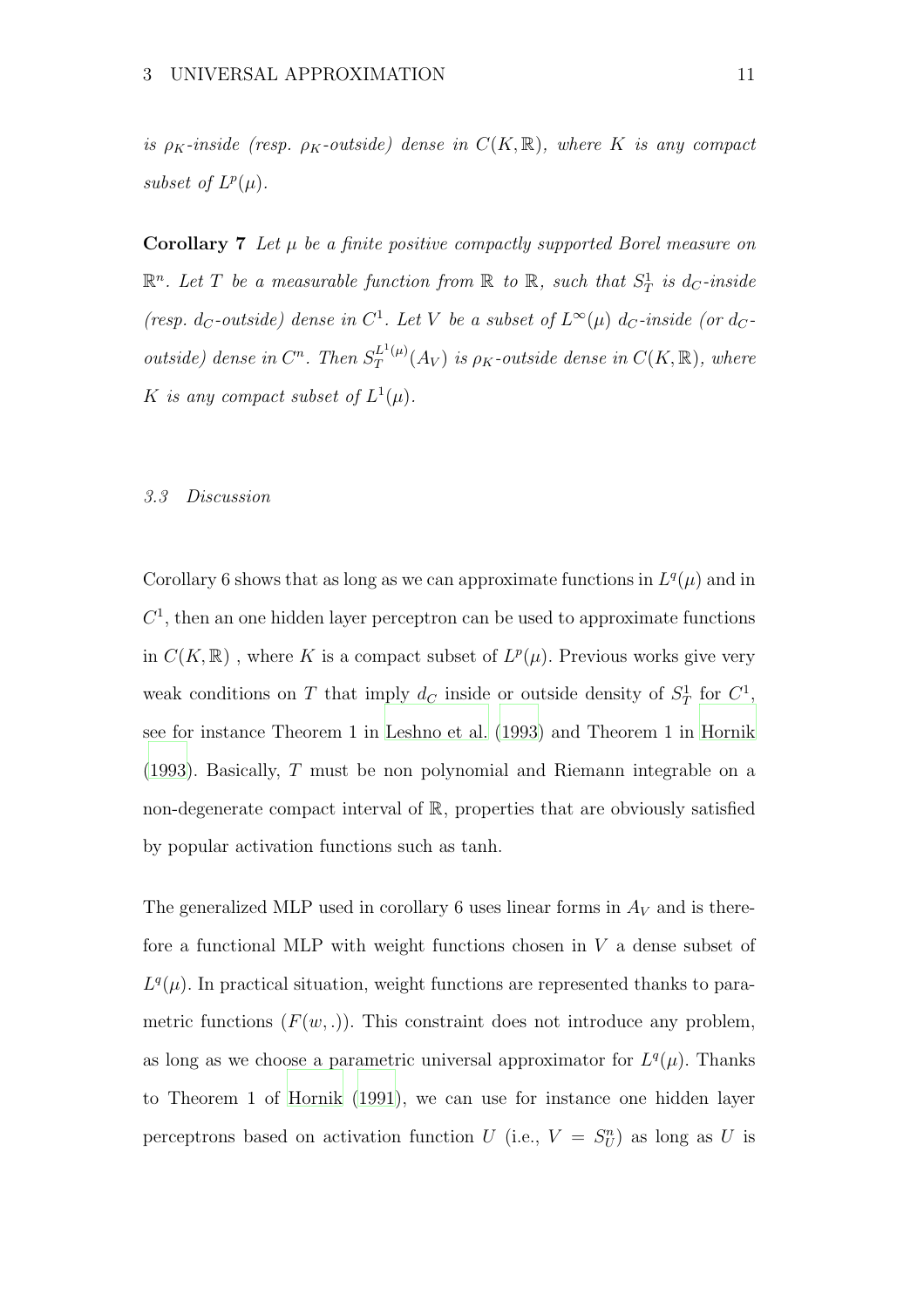measurable, bounded and non constant (as  $p > 1$ ,  $q < \infty$  and Theorem 1 applies). Other models can be used (B-spline, wavelet, Fourier series, etc.) but imply in general additional restrictions on the considered functional space.

The proof of corollary 6 could be extended to  $p = 1$ , and therefore, one might wonder why corollary 7 is useful. As pointed out in the introduction of [Stinchcombe](#page-52-3) [\(1999\)](#page-52-3), no  $S_T^n$  set is dense in  $L^\infty(\mu)$ . Therefore, corollary 6 main assumption (V is dense in  $L^q(\mu)$ ) cannot be satisfied by MLP based approximation. This reduces greatly the interest of corollary 6 for  $p = 1$ . That's why corollary 7 is useful: as shown for instance by Theorem 1 of [Hornik](#page-51-7) [\(1993\)](#page-51-7),  $S_U^n$  can be used to provide approximation to continuous functions on a compact set. Therefore, the situation for  $p = 1$  is quite similar to the one that stands for  $p > 1$ , except that the measure has to be compactly supported.

This means that when K is a compact subset of a  $L^p(\mu)$  functional space, any function from  $C(K,\mathbb{R})$  can be approximated to a given precision level by a functional MLP that uses a finite number of parameters (because linear forms can be represented for instance thanks to numerical MLPs). Despite the radical change in the input space dimension (from  $\mathbb{R}^n$  to a compact subset of a functional space), we can still effectively approximate continuous functions.

It is very common in FDA to assume that studied functions are smooth, that is at least continuous. If we only consider compact input spaces for those functions, their case is covered by corollary 6. Indeed, continuous functions (or more regular functions) on a compact subset  $Z$  of  $\mathbb{R}^n$  are obviously elements of  $L^{\infty}(\lambda)$  where  $\lambda$  is the restriction of the Lebesgue measure to Z. Moreover a compact subset  $K$  of a space of regular functions (considered with the uniform norm) is a compact subset of  $L^{\infty}(\lambda)$ . This means that any continuous function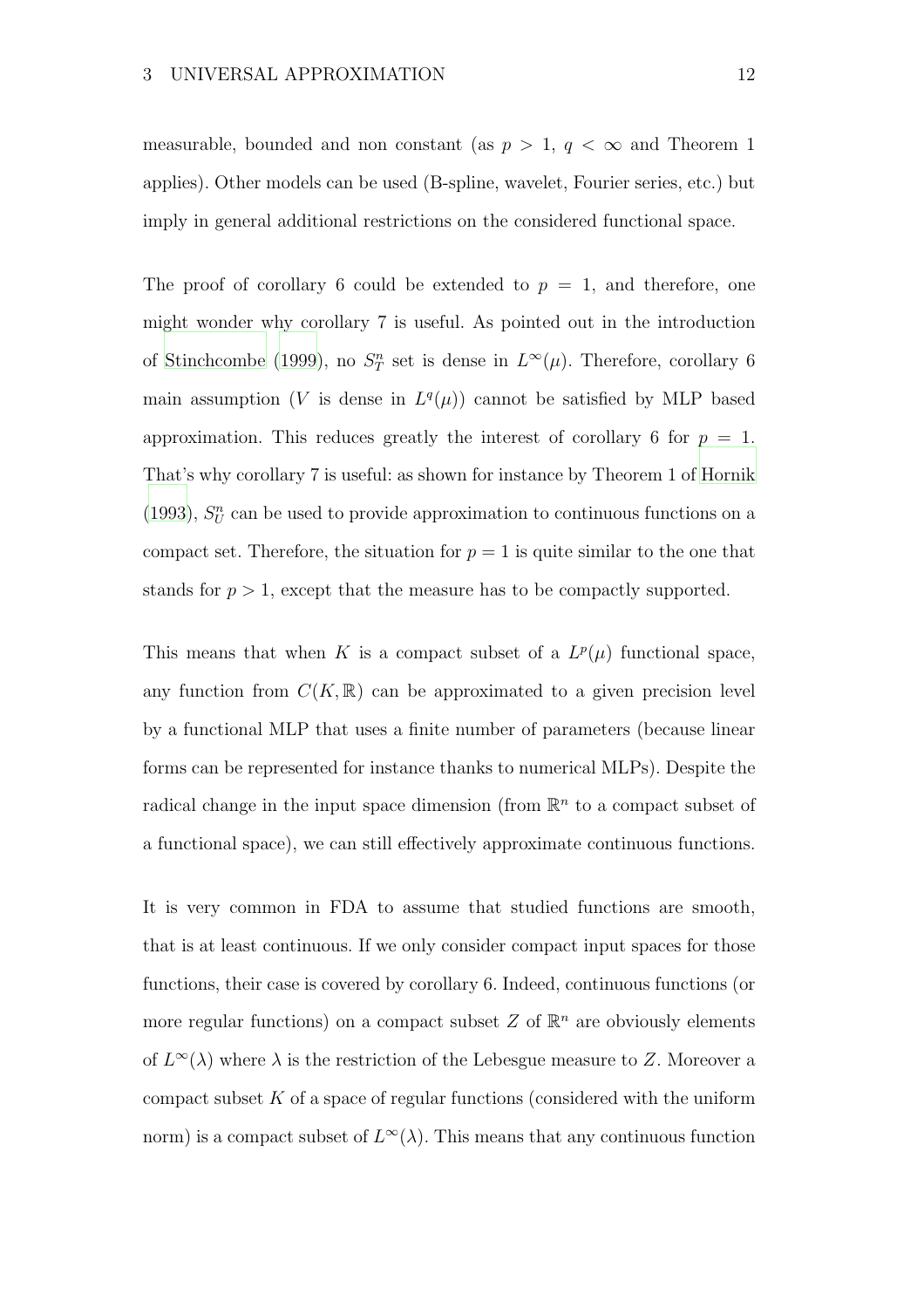from K to R can be approximated by a functional MLP as long as  $L^1(\lambda)$  can also be approximated (this can be done thanks to  $S_U^n$  [Hornik \(1991\)](#page-51-8)).

Extension of proposed corollaries to multiple functional inputs is straightforward. In fact, corollaries are based on approximation of linear forms on  $X$  the input space of extended neurons. When  $X = L^{p_1}(\mu_1) \times \ldots \times L^{p_r}(\mu_r)$ , approximation of elements of  $X^*$  is obtained thanks to approximations of elements of  $(L^{p_i}(\mu_i))^*$ , because a linear form on X is a linear combination of linear forms on  $L^{p_i}(\mu_i)$  (this fact was used to define the functional neuron).

# 4 Consistency of Functional MLP learning

#### 4.1 Introduction

As explained in the introduction, our goal is to explain a target variable  $t \in \mathbb{R}^{\circ}$ thanks to functional observations  $(g_1, \ldots, g_s)$ . Basically, we assume that there is a functional relationship such that  $t \simeq F(g_1, \ldots, g_s)$  and we try to model F thanks to a functional MLP. Thanks to universal approximation results given in the previous section, we know that any regular  $F$  can be approximated by a functional MLP. Nevertheless, an important problem remains:  $F$  is obviously unknown and a correct approximation as to be constructed thanks to a limited number of examples of this mapping.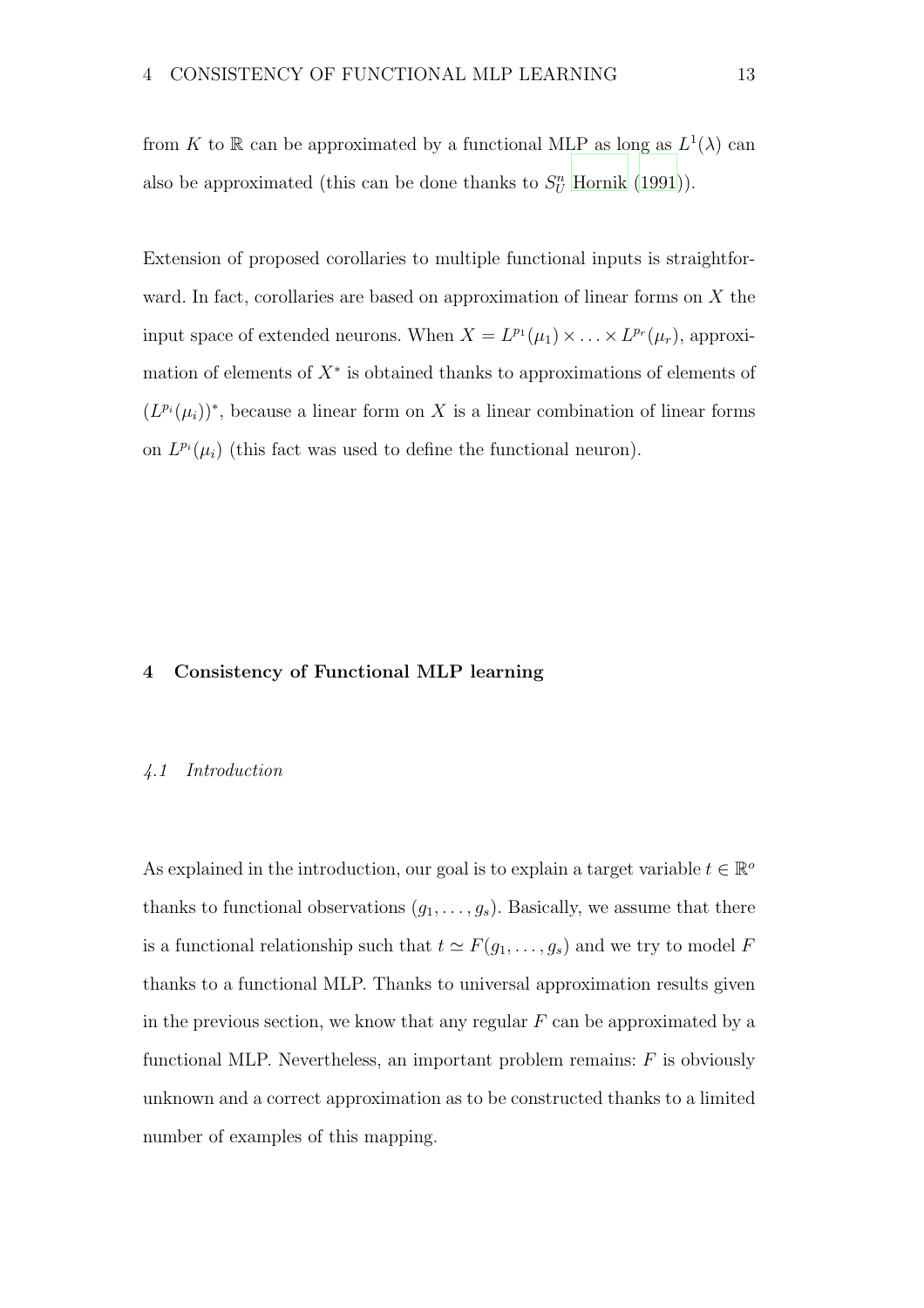#### 4.2 Probabilistic framework

# 4.2.1 Functional data

Let us now describe the probabilistic framework of our problem. All random quantities will be defined on a given probability space  $(\Omega, \mathcal{A}, P)$ . For the sake of simplicity, we consider only the case of an unique functional input. More precisely, we make the following hypothesis  $(H_h)$ :

- (1) Z is a compact subset of  $\mathbb{R}^u$
- (2)  $(G^i, T^i)_{i \in \mathbb{N}}$  is an i.i.d. sequence of random elements with values in  $C(Z, \mathbb{R}) \times \mathbb{R}^o$  (i.e., each  $G^i$  is a measurable function from  $\Omega$  to  $C(Z, \mathbb{R})$ considered with its Borel sigma algebra and each  $T<sup>i</sup>$  is a random vector in  $\mathbb{R}^o$ , and the sequence is i.i.d.)

Hypothesis on the observed functions are quite different from those of corollaries 6 and 7: on the one hand  $H_b$  are stronger than corollaries hypothesis as they consider only continuous functions defined on a compact set, on the other hand they are weaker as observed functions do not belong to a compact subset of  $C(Z, \mathbb{R})$ .

### 4.2.2 Parametric model

We try to model the relationship between  $G^i$  and  $T^i$  thanks to a special kind of parametric model (a parametric functional MLP) that has the following form:

$$
H(w, g) = U\left(w_0, \int F_1(w_1, x) g(x) d\mu(x), \dots, \int F_k(w_k, x) g(x) d\mu(x)\right), (7)
$$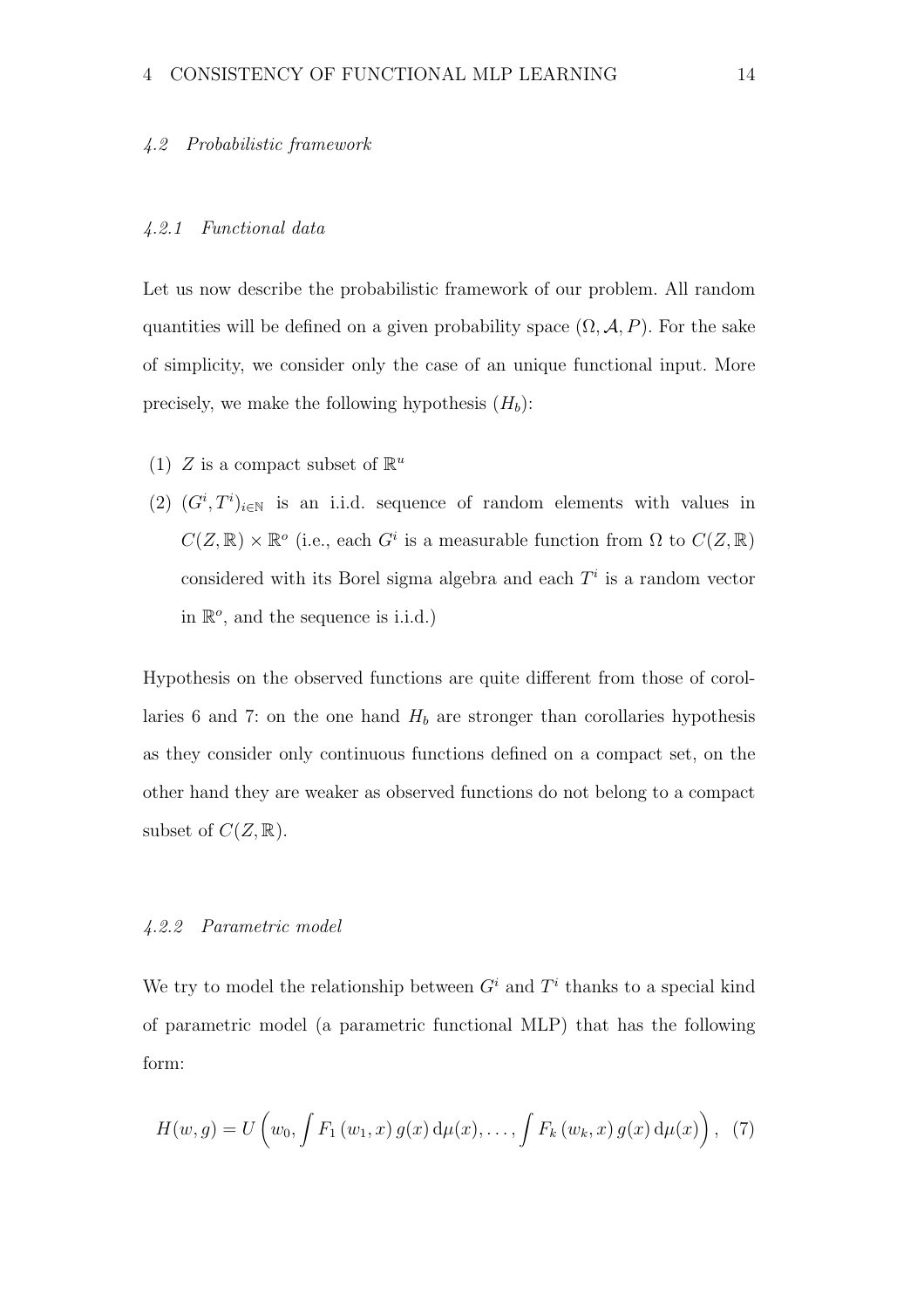where  $w = (w_0, w_1, \ldots, w_k) \in W = W_0 \times W_1 \times \ldots \times W_k$ , the  $F_l$  are parametric models as in parametric neurons, U is a regular function and  $\mu$  a finite positive Borel measure (defined on  $Z$ ). This parametric form is quite similar to the one proposed in the context of Slice Inverse Regression by Ferré and Yao [\(2003\)](#page-51-3). Our main motivation here is to use a general form that covers functional multilayer perceptrons without making too much hypothesis on their architecture (number of layers, activation functions, linear terms, etc.). For instance, if U is defined as follows:

$$
U(w_0, o_1, \dots, o_k) = \sum_{l=1}^k a_l T(b_l + o_l), \qquad (8)
$$

with  $w_0 = (a_1, b_1, \ldots, a_k, b_k)$ , then  $H(w, g)$  is exactly the output of a functional one hidden layer perceptron, as given by equation 4. As a side effect, we cover any model that uses integrals to transform an input function into a real number.

Some restrictions are needed on  $F_l$  functions and on U (hypothesis  $H_c$ ):

- (1) for  $0 \leq l \leq k$ ,  $W_l$  is a compact subset of  $\mathbb{R}^{v_l}$
- (2) for  $1 \leq l \leq k$ ,  $F_l$  is a function from  $W_l \times Z$  to  $\mathbb R$  such that:
	- (a) for each  $x \in Z$ ,  $F_l(.,x)$  is continuous
	- (b) for each  $w_l \in W_l$ ,  $F_l(w_l,.)$  is measurable
	- (c)  $F_l$  is dominated on  $W_l$ , i.e., there is a measurable function  $d_l \in L^p(\mu)$ (with  $p \ge 1$ ) such that for for all  $w \in W_l$  and  $x \in Z$ ,  $|F_l(w, x)| \le$  $d_l(x)$ .
- (3) U is an uniformly continuous function from  $W_0 \times \mathbb{R}^k$  to  $\mathbb{R}^o$
- $(4)$  U is bounded

Hypothesis  $H_c$  are quite natural and are fulfilled in practical settings: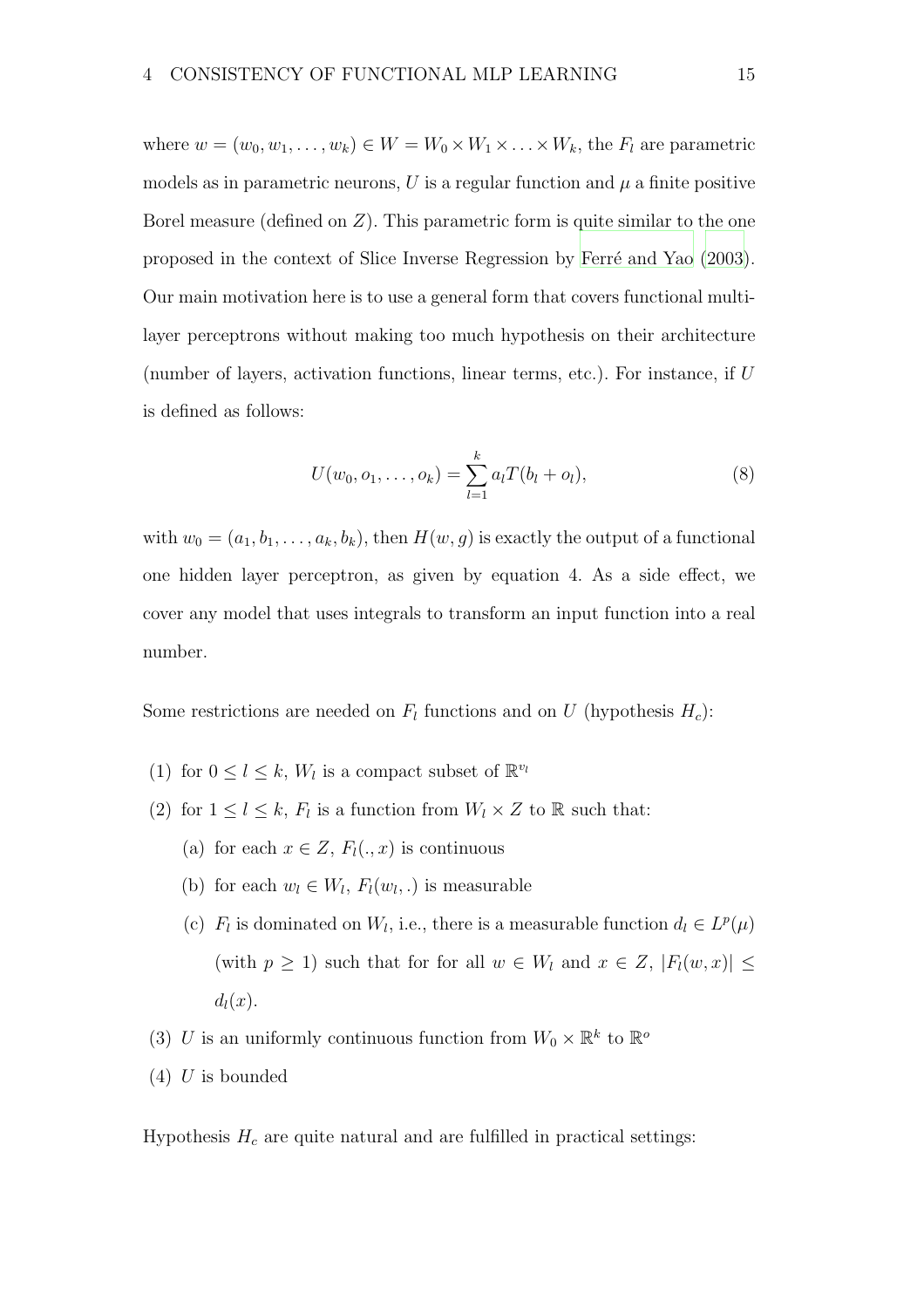- Compacity of the parameter space is a classical hypothesis in consistency results.
- Useful choices for  $F_l$  are numerical MLP and basis expansions: for the former, continuity is mandatory in practice as optimal parameters are obtained thanks to gradient based algorithms (and therefore  $F_l$  is in general differentiable with respect to  $w_l$ ); for the latter, continuity is obvious as  $F_l$  is linear with respect to  $w_l$ .
- As stated before, when  $F_l$  is obtained thanks to a numerical MLP, it is a continuous function. As  $W_l$  and  $Z$  are compact sets, the domination hypothesis is automatically fulfilled. When  $F_l$  is obtained thanks to basis expansion, a natural hypothesis is to assume that basis functions belong to  $L^p(\mu)$ . Then, compacity of  $W_l$  implies again that the domination hypothesis is fulfilled.
- $\bullet$  U corresponds to the non functional part of a functional MLP, it is in general natural to assume that it is uniformly continuous. Indeed, popular activation functions such as tanh and the logistic function are uniformly continuous and moreover,  $W_0$  is compact, therefore when  $U$  represents a MLP based on standard activation functions, it is uniformly continuous. Moreover, popular activation functions are also bounded and the assumption that  $U$  is bounded is also natural.

# 4.2.3 Optimal model and consistency

The learning phase in neural network applications consists in finding the best parameters for a given task. In our framework, we assume given a distance  $^{1}$  $^{1}$  $^{1}$  c on  $\mathbb{R}^o$  and we assess the quality of the neural model at the evaluation point  $G^i$ thanks to  $c(T^i, H(G^i, w))$ . We define the global error made by the parametric

<span id="page-15-0"></span> $\frac{1}{1}$  c has not really to be a distance, it can be any continuous positive function.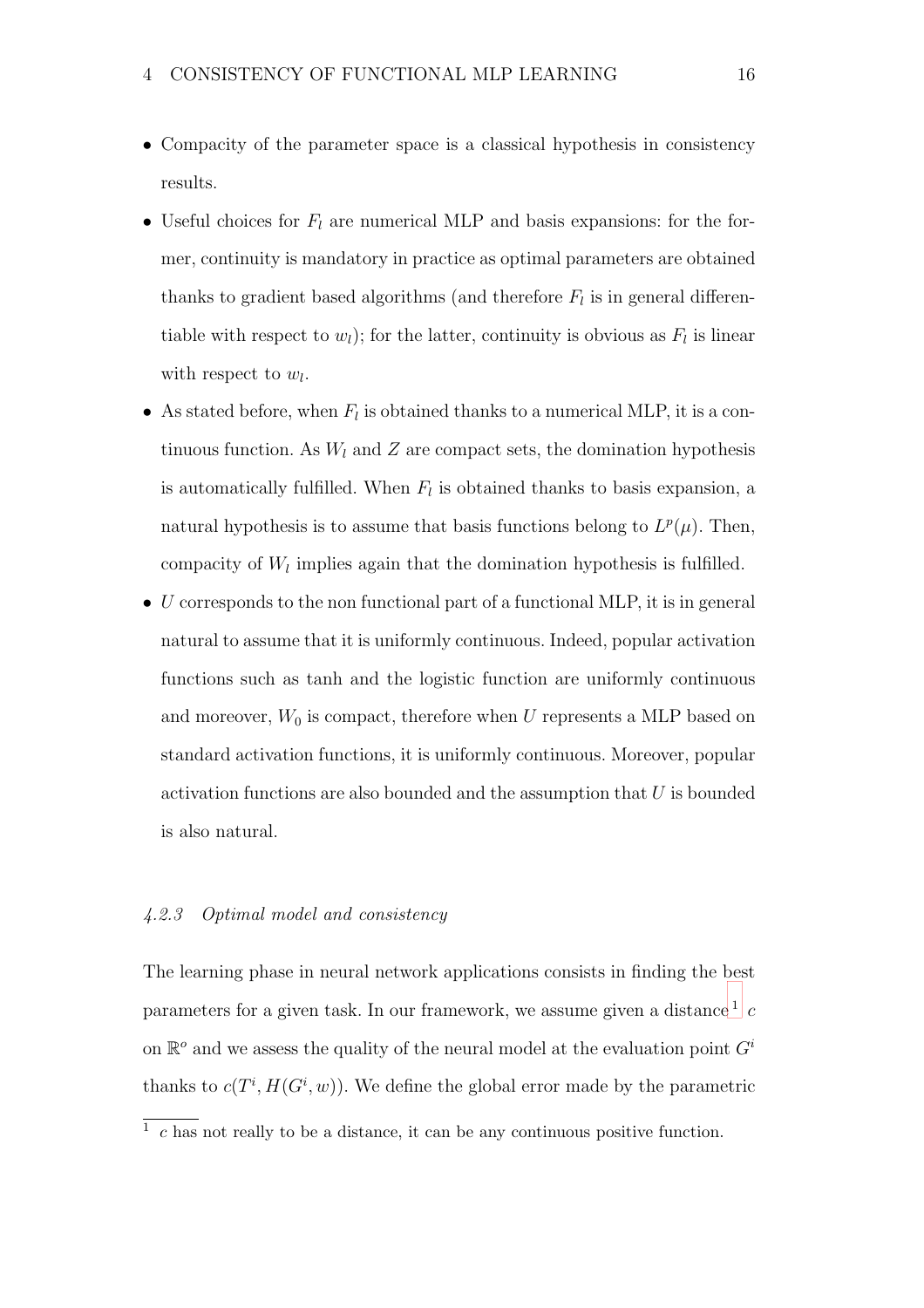model H for parameters  $w \in W$  by:

$$
\lambda(w) = E\left(c(T^1, H(G^1, w))\right),\tag{9}
$$

where  $E$  means expectation. Learning is in fact a parameter estimation problem in which we try to optimize  $\lambda(w)$  in order to find a vector  $w \in W^*$ , where  $W^* \subset W$  is the set of minimizer of  $\lambda(w)$ . The practical problem is that  $\lambda(w)$ cannot be exactly calculated and is approximated thanks to a finite number of realizations of  $(G^i, T^i)$ . More precisely, we define an empirical error by:

$$
\widehat{\lambda}_n(w) = \frac{1}{n} \sum_{i=1}^n c(T^i, H(G^i, w)).
$$
\n(10)

This empirical error can be minimized to produce  $\hat{w}_n$  an estimation of an op-timal parameter vector. [White \(1989](#page-52-4)) shows that for numerical MLP,  $\hat{w}_n$  is a strongly consistent estimation of an optimal parameter vector. More precisely, if d denotes the distance on W, then  $\lim_{n\to\infty} d(\hat{w}_n, W^*) = 0$  almost surely. Among technical hypothesis needed to ensure this result, we adapt a domination hypothesis to the functional framework (hypothesis  $H_d$ ):  $c(T^i, H(G^i, w))$ has to be dominated, in the sense that there is a positive function  $c_{\text{max}}$  from  $\mathbb{R}^o$  to  $\mathbb R$  such that:

(1) 
$$
\forall w \in W, g \in C(Z, \mathbb{R})
$$
 and  $t \in \mathbb{R}^o$ ,  $c(t, H(g, w)) \le c_{\max}(t)$   
(2)  $E(c_{\max}(T_1)) < \infty$ 

For functional MLP, hypothesis  $H_d$  are quite natural. Indeed, hypothesis  $H_c$ (4) makes  $H(q, w)$  bounded and therefore domination turns into an hypothesis on  $T_1$  and c. For instance if c is the Euclidean distance in  $\mathbb{R}^o$ , then domination is obtained if  $T_1$  has a second order moment.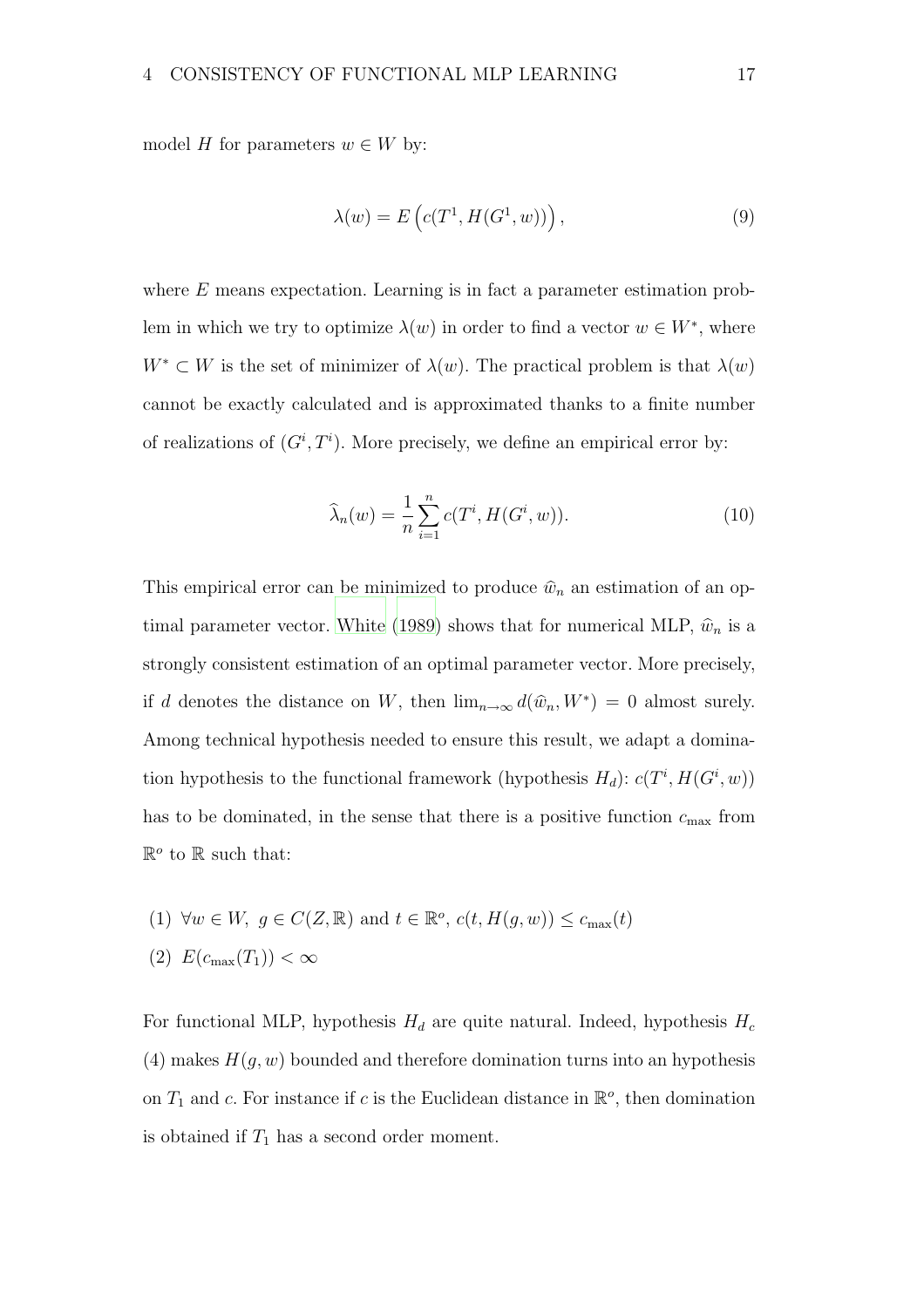Compared to the numerical case, we have two additional difficulties in the functional framework: we are working with random elements with values in a functional space, whereas [White \(1989\)](#page-52-4) assumes that observations belong to a finite dimensional space; moreover, perfect knowledge of observed functions is seldom the case and we have to take into account that functions are measured at a finite number of observation points.

# 4.2.4 Function observations

In practical situations, each observed function is described by a finite number of input/output pairs, such as  $(x_j, g(x_j))_{j \in \{1, \ldots, m\}}$ . We choose the following mathematical model (hypothesis  $H_e$ ):

- (1)  $(X_j^i)_{i \in \mathbb{N}}$  is a sequence of independent sequences of random variables defined on  $(\Omega, \mathcal{A}, P)$  and with values in Z.
- (2) All  $X_j^i$  are identically distributed and the induced probability measure on Z is  $\mu = P_X$ .
- (3)  $(\mathcal{E}_j^i)_{i\in\mathbb{N}}$  j<sub>∈N</sub> is a sequence of independent sequences of random variables defined on  $(\Omega, \mathcal{A}, P)$  and with values in  $\mathbb{R}$ .
- (4) For all  $i, (\mathcal{E}^i_j)_{j \in \mathbb{N}}$  and  $(X^i_j)_{j \in \mathbb{N}}$  are independent.
- (5)  $E\left(\mathcal{E}_j^i\right)$  $\Big) = 0$  and  $E\left(\Big|\mathcal{E}^i_j\right)$   $\binom{q}{k} < \infty$ , where q is the conjugate exponent to p used in hypothesis  $H_c$  (2-c).

For each i, the sequence  $(X_j^i)_{j\in\mathbb{N}}$  corresponds to observation points for the function  $G^i$  and the sequence  $(\mathcal{E}^i_j)_{j\in\mathbb{N}}$  corresponds to measurement errors for these observation points. More precisely, if  $g^i$ ,  $x_j^i$  and  $\varepsilon_j^i$  are respectively realizations of  $G^i$ ,  $X^i_j$  and  $\mathcal{E}^i_j$ , we assume that we observe the sequence:  $y^i_j = g^i(x^i_j) + \varepsilon^i_j$ . Moreover, we assume that we know only the  $m<sup>i</sup>$  first values of this sequence.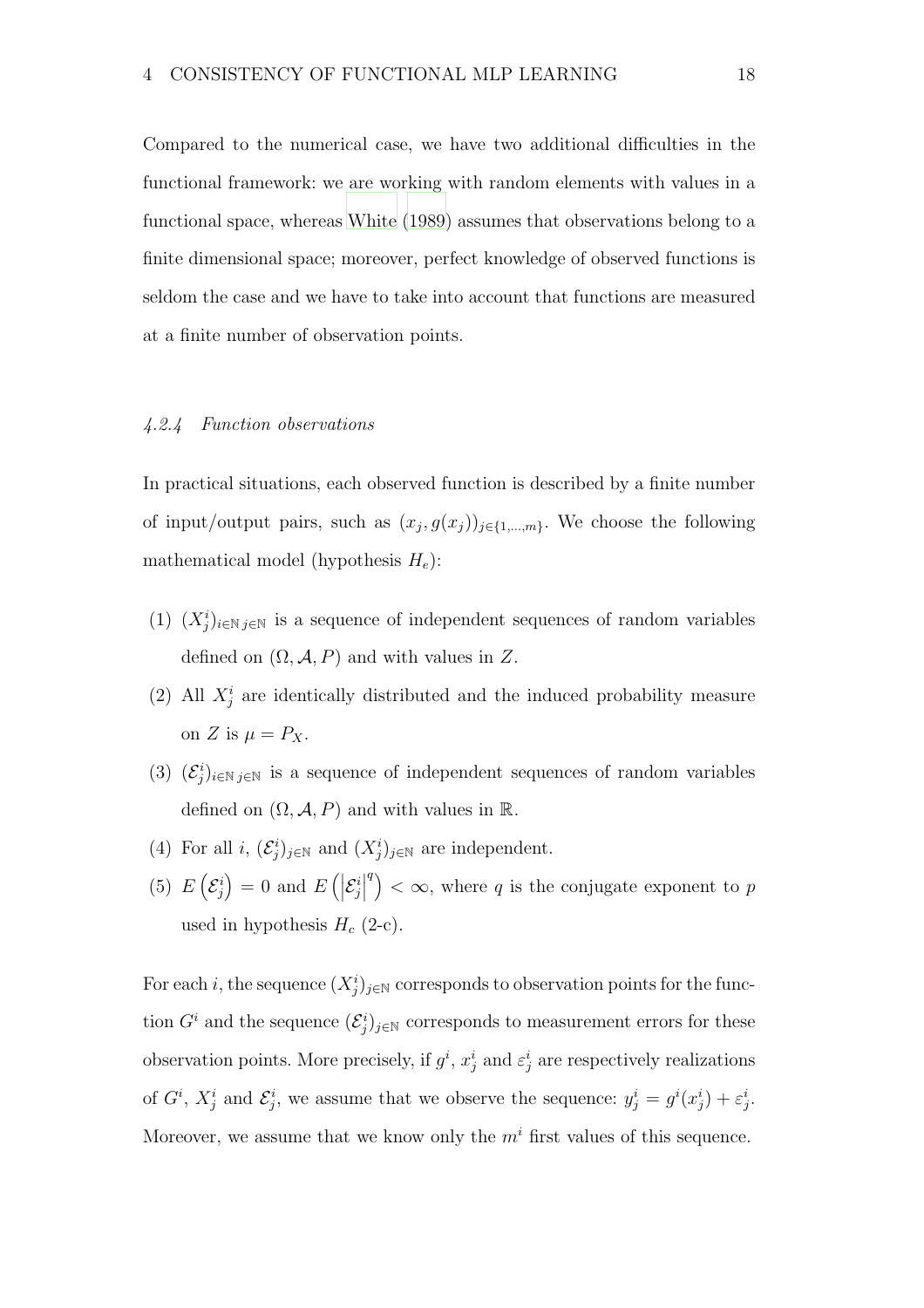Hypothesis  $H_e$  are natural in this framework, especially independence. The main hypothesis is  $H_e$  (2), which says that the way observation points are randomly chosen (i.e.,  $P_X$ ) corresponds to the way integrals are calculated  $(\mu)$ . On an intuitive point of view, this means that when an input function is matched to functional weights thanks to integral calculation, probable observation points have more weight that less probable ones. This is quite natural.

As functions are only known thanks to observations, we cannot compute anymore the integrals which are approximated thanks to empirical means. More precisely, we replace  $\int F_l(w_l, x) g^i(x) d\mu(x)$  by:

$$
\frac{1}{m^i} \sum_{j=1}^{m^i} F_l(w_l, x_j^i) y_j^i.
$$
 (11)

Therefore, the empirical error  $\hat{\lambda}_n(w)$  given in equation 10 is approximated by the following empirical error:

$$
\lambda_n^m(w) = \frac{1}{n} \sum_{i=1}^n c\left( t^i, U\left(w_o, \frac{1}{m^i} \sum_{j=1}^{m^i} F_1(w_1, x_j^i) y_j^i, \dots, \frac{1}{m^i} \sum_{j=1}^{m^i} F_k(w_k, x_j^i) y_j^i\right) \right), \quad (12)
$$

where  $t^i$  is a realization of  $T^i$  and  $m = \inf_{1 \le i \le n} m^i$ .

This empirical error, which is based on finite number of numerical values, is easy to evaluate in practice and can be used to obtain empirical optimal parameters,  $w_n^m$ . Our goal is to show that  $w_n^m$  is a consistent estimator of an optimal parameter vector, i.e. converges to  $W^*$ .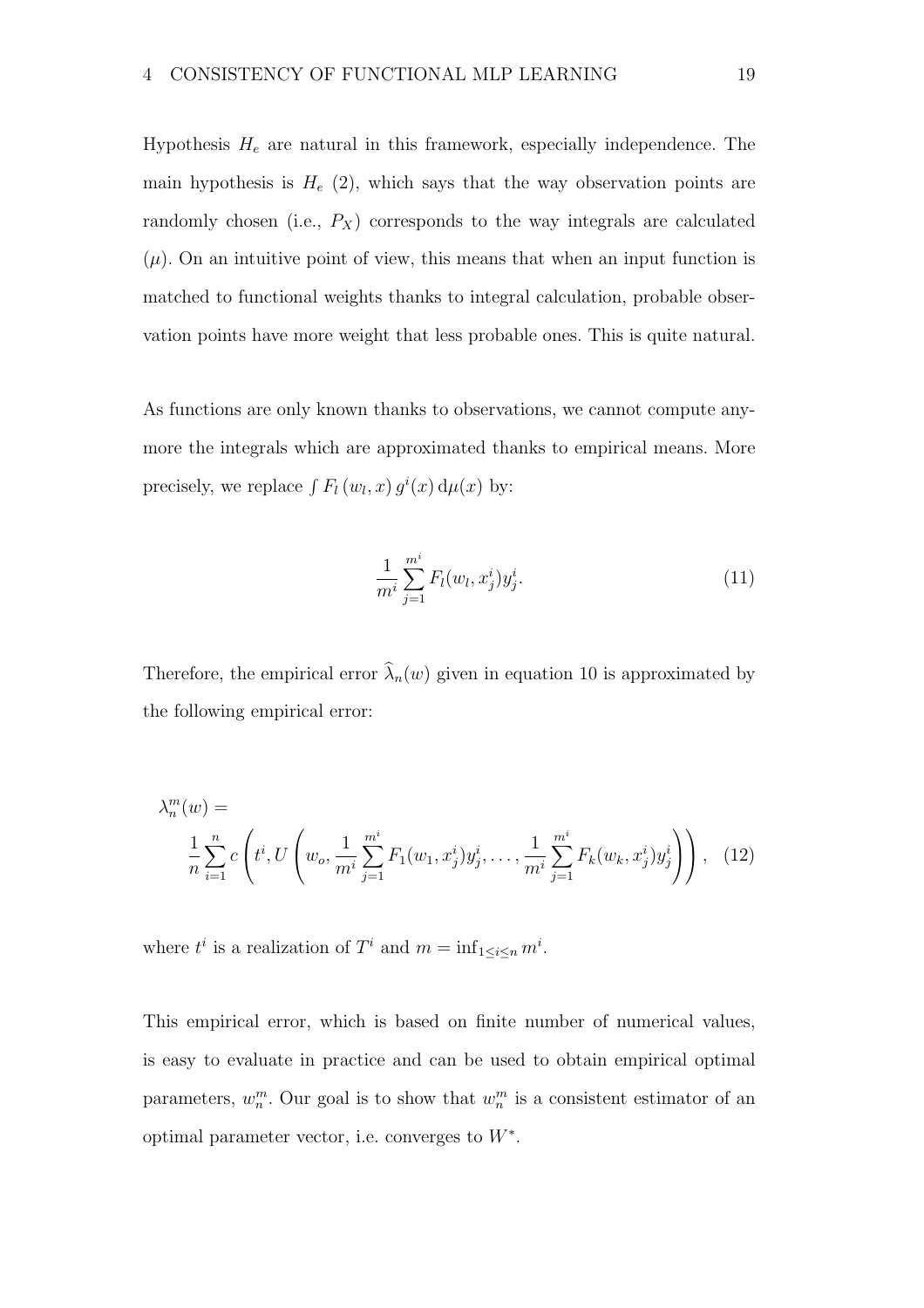# 4.3 Consistency

Consistency of the proposed estimation of optimal parameters is given by the following theorem:

**Theorem 8** Under hypothesis  $H_b$ ,  $H_c$ ,  $H_d$  and  $H_e$ , we have P-almost surely:

$$
\lim_{n \to \infty} \lim_{m \to \infty} d(w_n^m, W^*) = 0.
$$

The theorem is an extension of [White \(1989\)](#page-52-4). It suffers from a small limitation: the limit is a sequential one, which means that in order to reach a given distance to  $W^*$ , the number of evaluation points for each function  $(m)$  depends on the number of functions  $(n)$ .

# 5 Alternative methods for functional inputs

#### 5.1 Functions observed at identical points

In some particular cases, functions are all observed thanks to an unique sequence of observation points, that is there is a sequence  $(x_j)_{j\in\mathbb{N}}$  such that for any considered function g, we know  $g(x_i)$  for all j. Moreover, we assume that we use the same number of observation points for each function (denoted by  $m$ ). These cases include for instance situations in which measurement points are under user control (e.g., spectroscopic measurements corresponding to specific frequencies). Or course, this case is covered by theorem 8.

On a practical point of view, the situation is clearly simpler than the general one. Indeed each function g can be considered as a vector in  $\mathbb{R}^m$ , i.e.,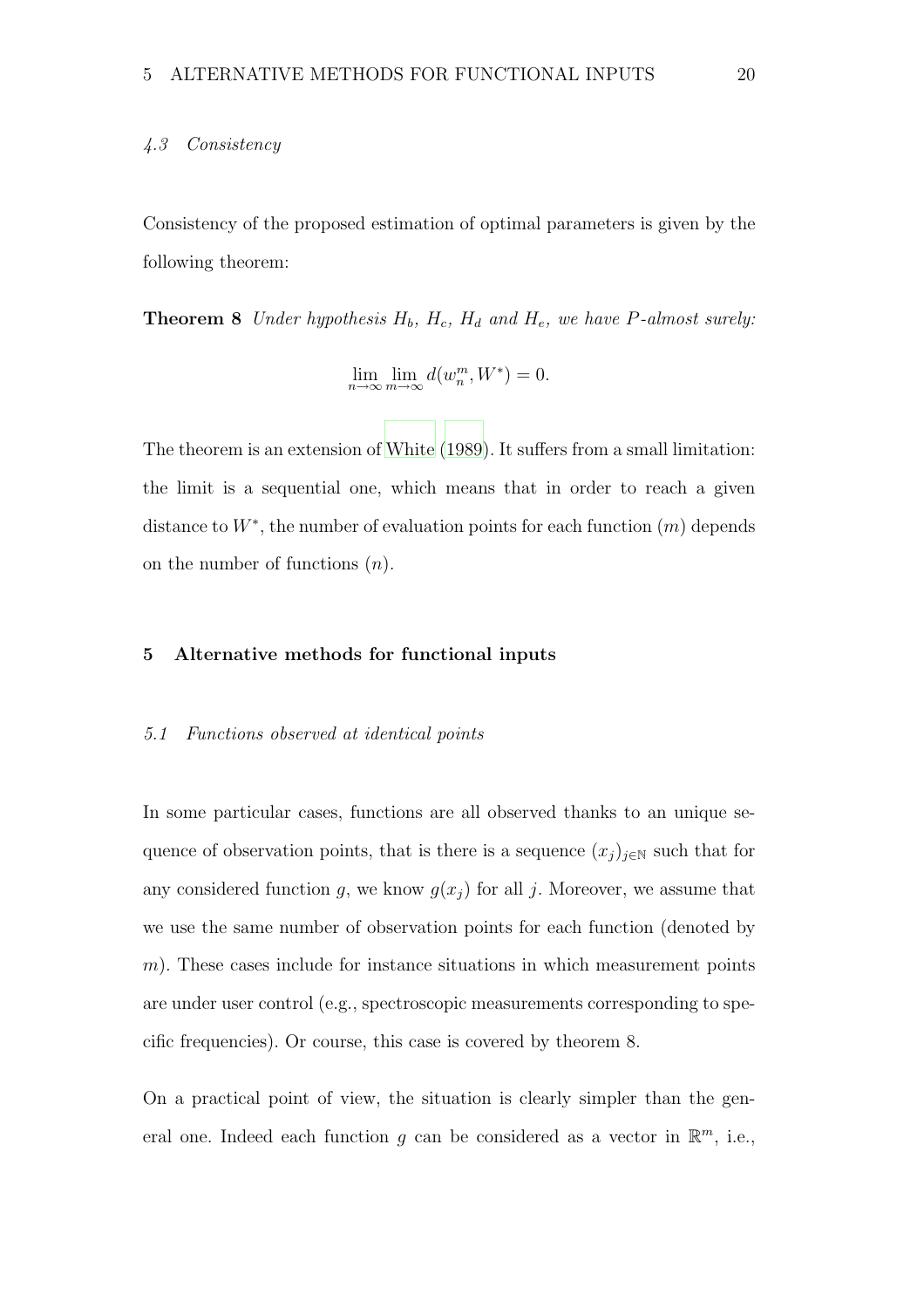$(g(x_1),...,g(x_m))$ . Therefore, we can submit these multivariate observations to a numerical MLP. This approach was proposed in [Chen and Chen](#page-51-9) [\(1995\)](#page-51-9). Let us consider the special case of a single hidden layer perceptron with one real output. Such a MLP maps a function g to:

$$
V(g) = \sum_{i=1}^{k} a_i T\left(b_i + \sum_{j=1}^{m} c_{ij} g(x_j)\right).
$$
 (13)

In such a setting, our model maps  $q$  to:

$$
H(g) = \sum_{i=1}^{k} a_i T\left(b_i + \frac{1}{m} \sum_{j=1}^{m} F_i(w_i, x_j) g(x_j)\right).
$$
 (14)

On a practical point of view, the main advantage of our approach over the numerical one in this setting is the increased flexibility induced by the use of the parametric functions  $F_i$ . We can for instance take into account smoothness of observed functions by using simple parametric functions (i.e., MLP with a small number of hidden nodes, B-splines with just a few nodes, etc.). This allows to reduce the number of free parameters in the model while incorporating expert knowledge into it, whereas in the numerical approach, we need in each neuron one connection weight for each function observation point.

Moreover, it is obvious that an appropriate choice of parametric functions  $F_i$ allows to reproduce exactly the numerical model, which appears this way as a special case of the functional approach. Indeed each  $F_i$  can be an interpolation spline or a kernel based model designed such that for any set of weights  $c_{ij}$ , there are weight vectors  $w_i$  such that  $F_i(w_i, x_j) = c_{ij}$ .

Finally, the universal approximation result given in [Chen and](#page-51-9) Chen [\(1995](#page-51-9)) is less general than ours as it relies on uniform sampling.

For all those reasons, we believe that the functional approach is more inter-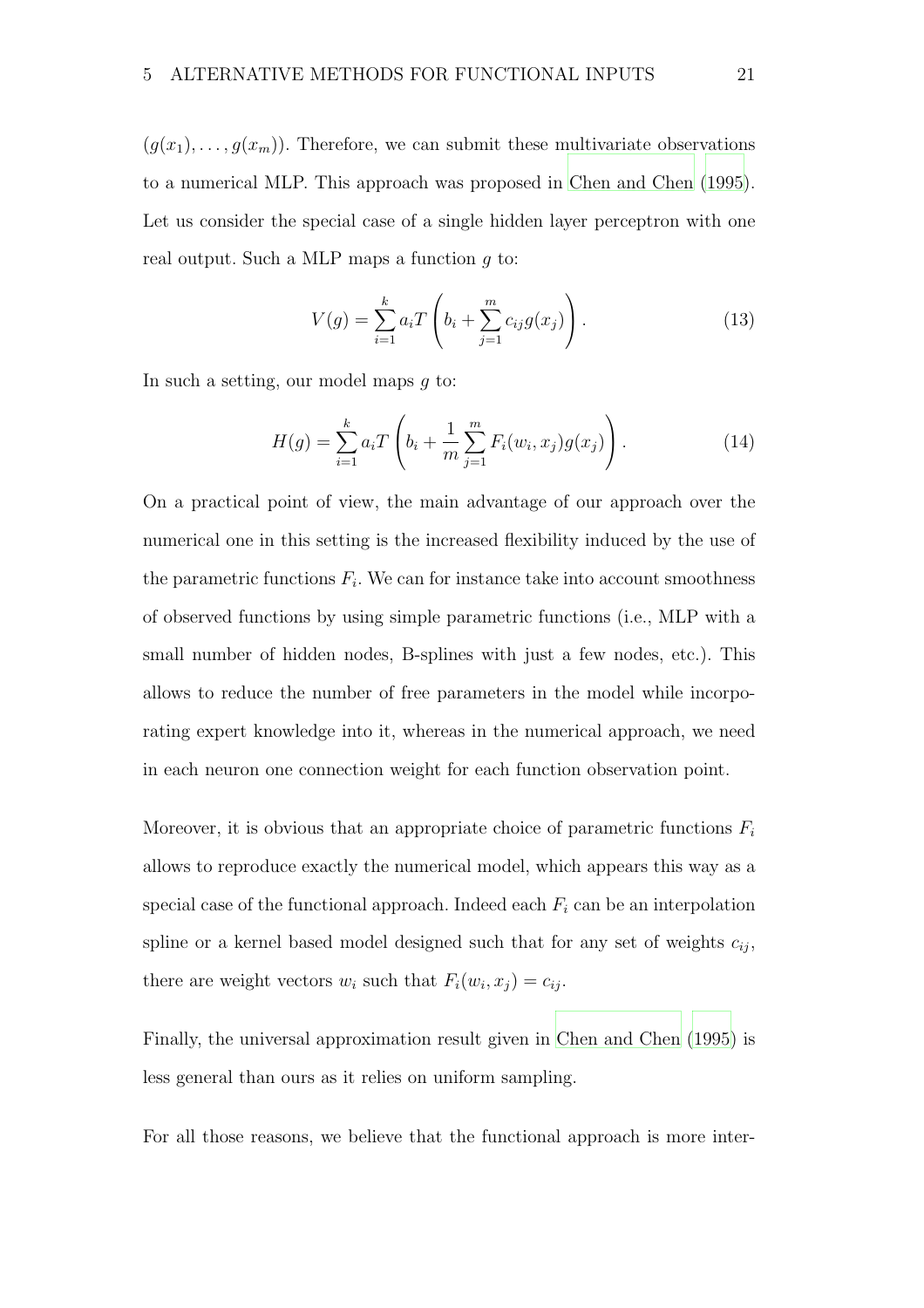esting than the multivariate approach, even for uniformly sampled functions. Experiments exposed in section 6 confirm this point of view.

#### 5.2 Function representation

When functions are not observed at identical evaluation points, there is still a natural alternative approach to ours. The main idea is simply to transform each functional observation into a representation that allows easy manipulation. More precisely, a list of observations  $(x_j, g(x_j) + \epsilon_j)_{j \in \{1, \ldots, m\}}$  is replaced by an approximation of  $g$ ,  $A(g)$  constructed thanks to the observations.

The only reasonable solution is to use a pseudo-linear model to approximate the input/output mapping for each observed function. Indeed, the number of input functions can be quite large in real world experiments and fitting a non linear model to each function will be very time consuming. Morever, the only difference between  $A(g)$  and g is that the former is known exactly whereas the latter is not. Representation does not solve the function manipulation problem. If we use non linear models, calculation of a scalar product between  $A(g)$  and a weight function is still a complex problem that cannot be solved without an approximation method for integral calculation. We are more or less back to our original problem, except that we have now perfectly known functions (hopefully smoothed by the representation algorithm). We do not discuss this approach anymore because it is in fact an extended version of our method (whose theoretical properties remain to be studied).

The case of pseudo-linear models allows to construct what might be seen as an alternative to our approach. Indeed,  $A(g)$  is obtained thanks to a truncated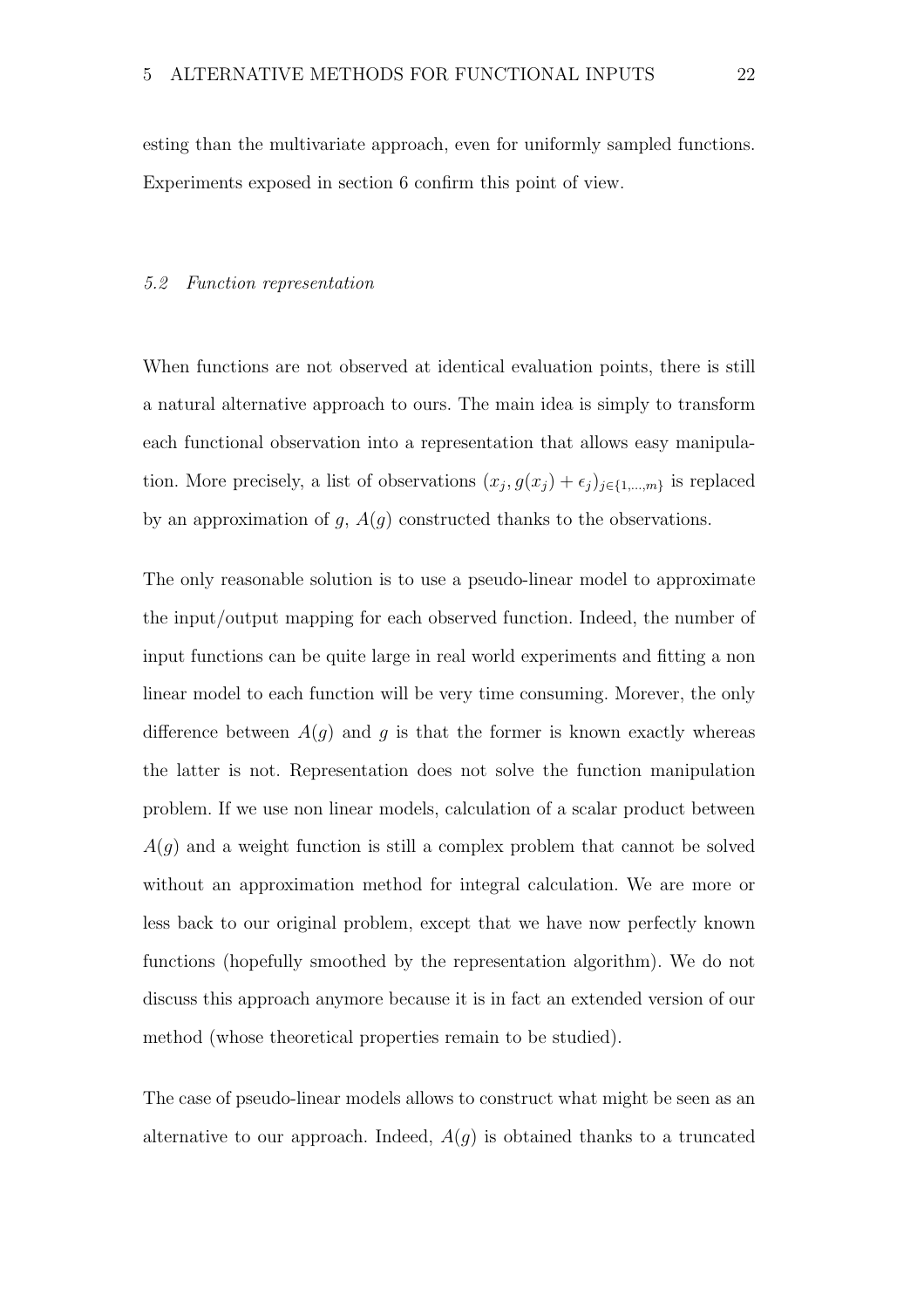basis expansion, a very common approach in FDA thoroughly illustrated in [Ramsay and Silverman \(1997](#page-52-0)) and more recently in [Besse and Cardot \(2003\)](#page-50-6). First of all, we need to assume that studied functions belong to  $L^2(\mu)$ . We chose a free system of  $L^2(\mu)$ ,  $(\phi_i)_{1 \leq i \leq p}$ . Then each list of observations  $(x_j, g(x_j) +$  $\epsilon_j$ )<sub>j∈{1,...,m}</sub> is replaced by  $A(g)$  the projection of g on the vectorial space spanned by  $\phi_1, \ldots, \phi_p$ , denoted  $span(\Phi_p)$ . On a practical point of view, we simply calculate numerical parameters  $\alpha_i(g)$  that minimize

$$
\sum_{j=1}^m \left( g(x_j) + \epsilon_j - \sum_{i=1}^p \alpha_i(g) \phi_i(x_j) \right)^2.
$$

This approach has two advantages over the general non linear representation technique. First it is faster as  $\alpha_i(q)$  is obtained very efficiently thanks to some simple linear algebra. Second it can lead to a simplify neural model. Indeed we can submit the numerical vector that represents a function  $((\alpha_i(g))_{1\leq i\leq p})$ to a numerical MLP (even if the observation points depend on the function, because  $p$  is the same for all functions).

On a theoretical point of view, this solution is in fact a particular case of our approach. Indeed our approach is based on calculating an approximation of  $\int f g d\mu$ . In  $L^2(\mu)$ , this is the scalar product. Let us consider the special case where we constraint weight functions f to belong to  $span(\Phi_p)$ , i.e.,  $f =$  $\sum_{i=1}^{p} \beta_i(f) \phi_i$ . We have obviously

$$
\int fg \, d\mu = \sum_{i=1}^p \beta_i(f) \int g \phi_i \, d\mu.
$$

If we knew the real projection of g on  $span(\Phi_p)$ ,  $\Pi(g)$ , we would be able to replace  $\int g \phi_i \, d\mu$  by  $\int \Pi(g) \phi_i \, d\mu$ . This is not the case, but we can still assume that  $\int g \phi_i \, d\mu$  is approximately equal to  $\sum_{j=1}^p \alpha_j(g) \int \phi_j \phi_i \, d\mu$ . Therefore  $\int f g \, d\mu$ is approximately equal to  $\sum_{i=1}^p\sum_{j=1}^p\beta_i(f)\alpha_j(g)\int \phi_j\phi_i\,\mathrm{d}\mu$ . Let us denote M the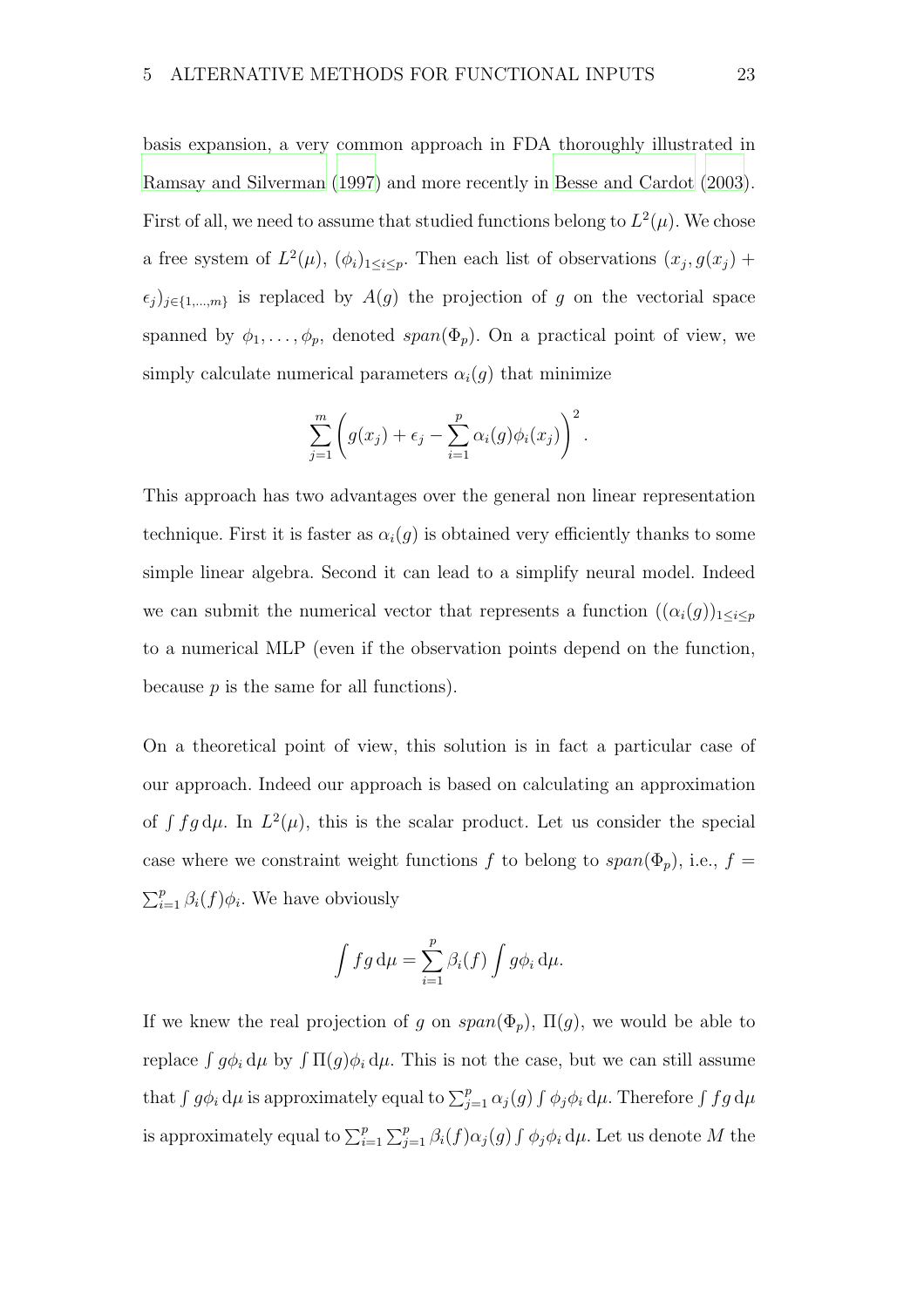matrix  $M_{ij} = \int \phi_i \phi_j d\mu$ . As  $(\phi_i)_{1 \leq i \leq p}$  is a free system, M is a full rank matrix. If we denote  $\gamma(f) = M\beta(f)$ , we have

$$
\int fg \, d\mu \simeq \sum_{j=1}^p \gamma_j(f) \alpha_j(g).
$$

Moreover, given a vector of coefficients  $c$ , we can define a function  $t$  by

$$
t = \sum_{i=1}^{p} d_i \phi_i,
$$

with  $d = M^{-1}c$  such that

$$
\int tg d\mu \simeq \sum_{j=1}^p \gamma_j(t)\alpha_j(g) = \sum_{j=1}^p c_j \alpha_j(g).
$$

Therefore, a linear combination of the (approximate) coordinates of g on span( $\Phi_p$ ), is always approximately equal to the scalar product of g with a well chosen weight function f. Our method approximates  $\int f g d\mu$  by another formula. It is obvious that for the limit case, we end up with identical values and therefore that our approach contains as a special case the representation based approach. As in the previous section, this might be even clearer with a simple one hidden layer perceptron with an unique real output. The representation based approach maps g to

$$
V(g) = \sum_{i=1}^{k} a_i T\left(b_i + \sum_{l=1}^{p} c_l^i \alpha_l(g)\right),
$$
 (15)

whereas our model gives

$$
H(g) = \sum_{i=1}^{k} a_i T\left(b_i + \frac{1}{m} \sum_{j=1}^{m} (g(x_j) + \epsilon_j) \left(\sum_{l=1}^{p} d_l^i \phi_l(x_j)\right)\right).
$$
 (16)

According to the previous discussion, to obtain nearly identical values, we just have to choose d such that  $d^i = M^{-1}c^i$ , for all i. Of course, on a numerical point of view, results might be slightly different (as will be illustrated in the following section), but the truncated basis approach can still be considered as a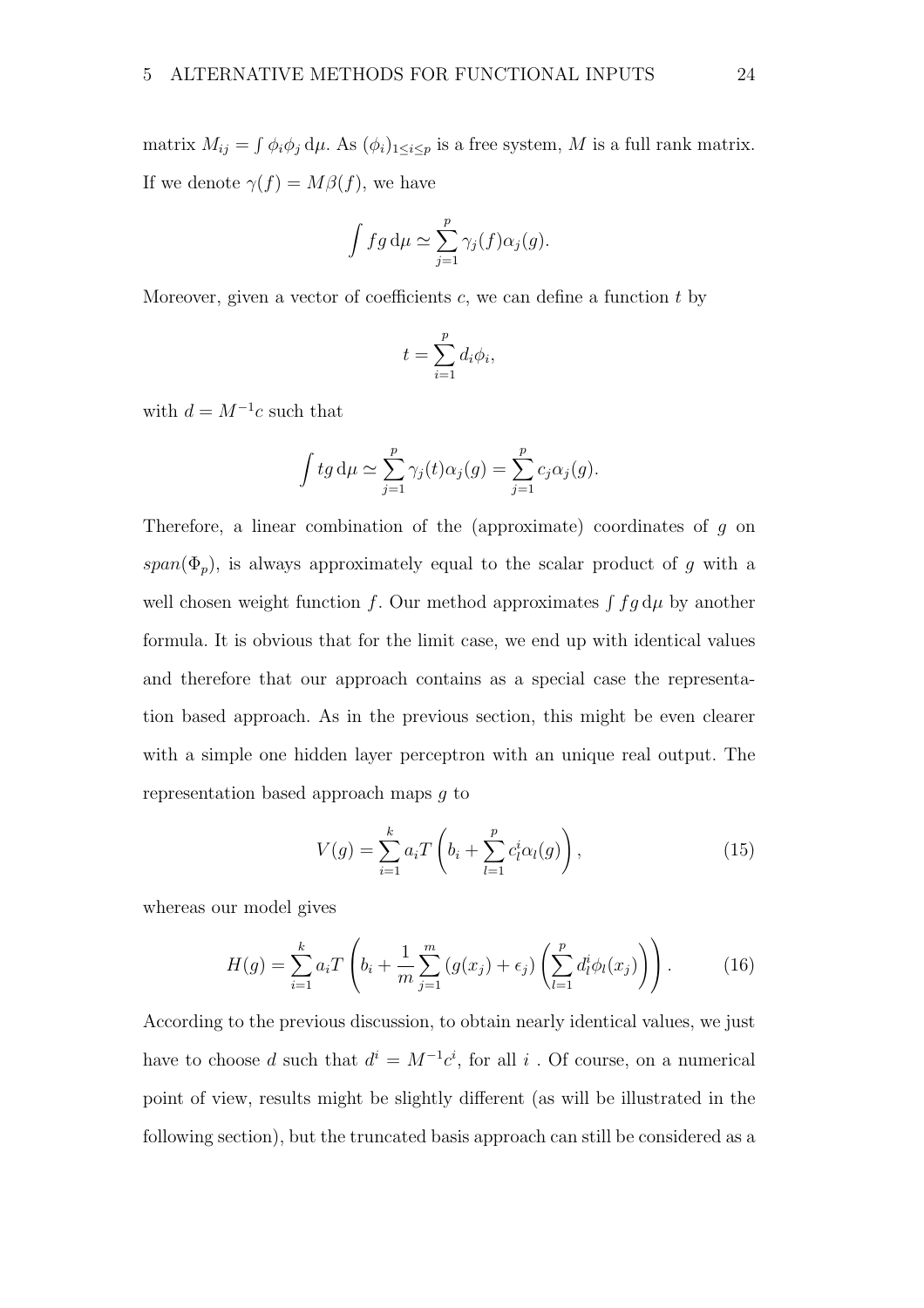different implementation of a special case of our approach. More sophisticated truncated basis approaches, involving for instance a roughness penalty as in [Besse et al.](#page-50-7) [\(1997](#page-50-7)), depart more from the solution proposed here and should be studied independently.

#### 6 Experiments

#### 6.1 Introduction and experimental setting

In the present section, we illustrate the proposed approach on two supervised classification experiments. The first dataset, studied in section 6.2, consists in the traditional waveform data introduced in [Breiman et al.](#page-50-8) [\(1984\)](#page-50-8). In this synthetic example, the goal is to classify examples into three classes. The second dataset, studied in section 6.3, consists in a real world spectrometric problem in which near infrared absorbance spectra are used to recognize high fat and low fat meat samples.

Both datasets have been used in [Ferraty and Vieu](#page-51-5) [\(2003\)](#page-51-5) to illustrate the efficiency of the non-parametric functional kernel based model proposed in the corresponding paper (and also in [Ferraty and Vieu \(2002](#page-51-4))). We will therefore compare results obtained thanks to neuronal approaches to functional and classical methods used in [Ferraty and Vieu \(2003\)](#page-51-5). Those methods include the above mentioned kernel based model as well as the linear model, Partial Least Square Regression, CART, etc.

We have considered three variations of the Multi Layer Perceptron: the classical MLP applied to raw data, the functional approach presented in this paper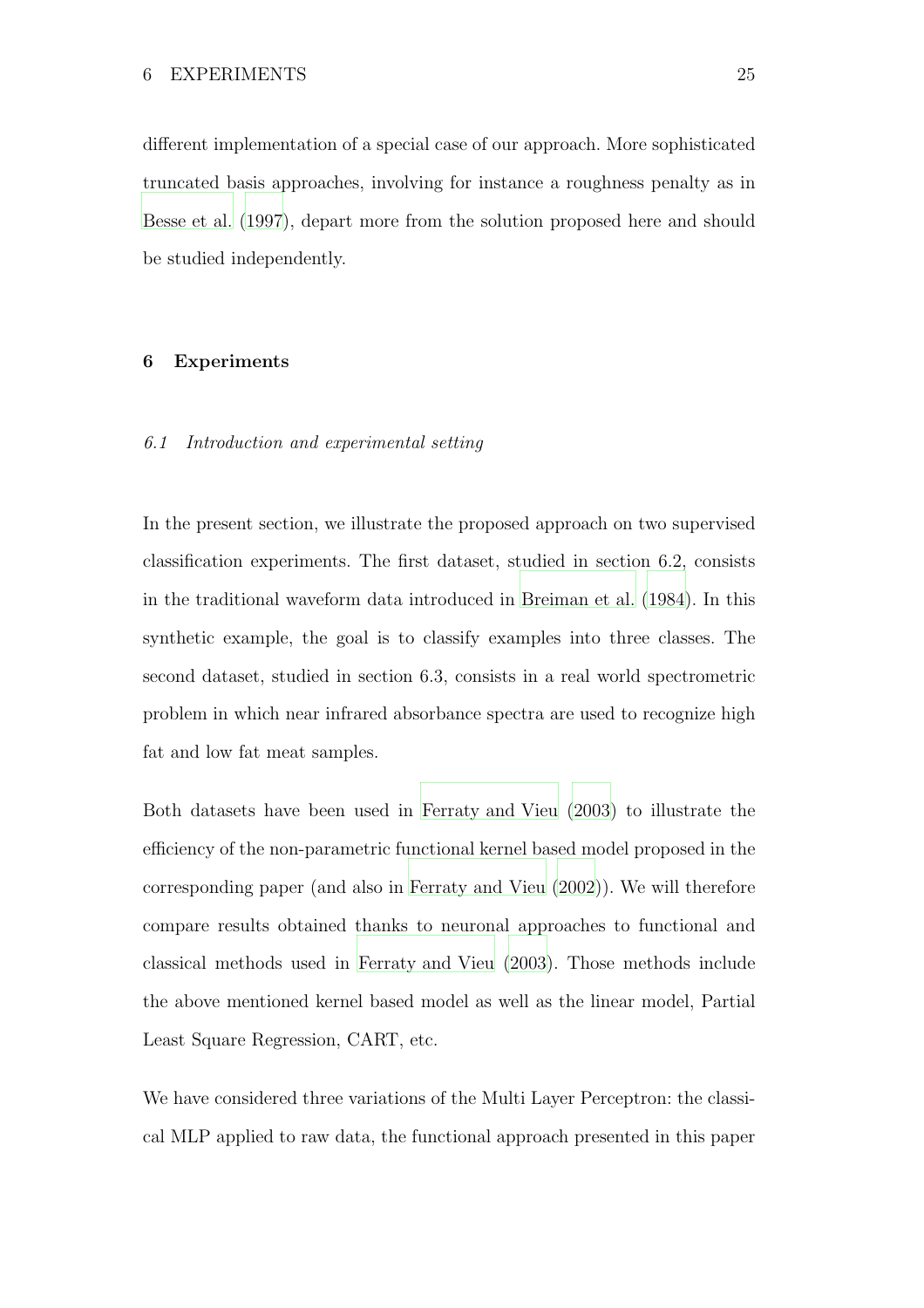and the alternate implementation of the functional approach based on projection on a B-spline basis (see section 5.2).

In all our experiments, we have used a conjugate gradient training algorithm, with 10 different random initializations. To avoid over-fitting, we used a weight decay penalization term. To select both the architecture of the MLP and the value of the weight decay constant, we have used k-fold cross-validation (with  $k = 5$ ). Finally, performances of the selected MLP have been evaluated on a test sample.

#### 6.2 Breiman waves

#### 6.2.1 Classification results

We start our experiments with synthetic data, more precisely with waveform data introduced in [Breiman et al. \(1984](#page-50-8)). This is a three-class problem in which each class is obtained thanks to convex combination of three shifted triangular waveforms. The generating waveforms are continuous curves defined on [1, 21] by:

$$
h_1(t) = \max(6 - |t - 11|, 0),\tag{17}
$$

$$
h_2(t) = h_1(t - 4),
$$
\n(18)

$$
h_3(t) = h_1(t+4). \tag{19}
$$

Functions to classify have the following general forms:

$$
x(t) = uh_1(t) + (1 - u)h_2(t) \text{ for class } 1,
$$
\n(20)

$$
x(t) = uh_1(t) + (1 - u)h_3(t) \text{ for class } 2,
$$
\n(21)

$$
x(t) = uh_2(t) + (1 - u)h_3(t) \text{ for class 3,}
$$
\n(22)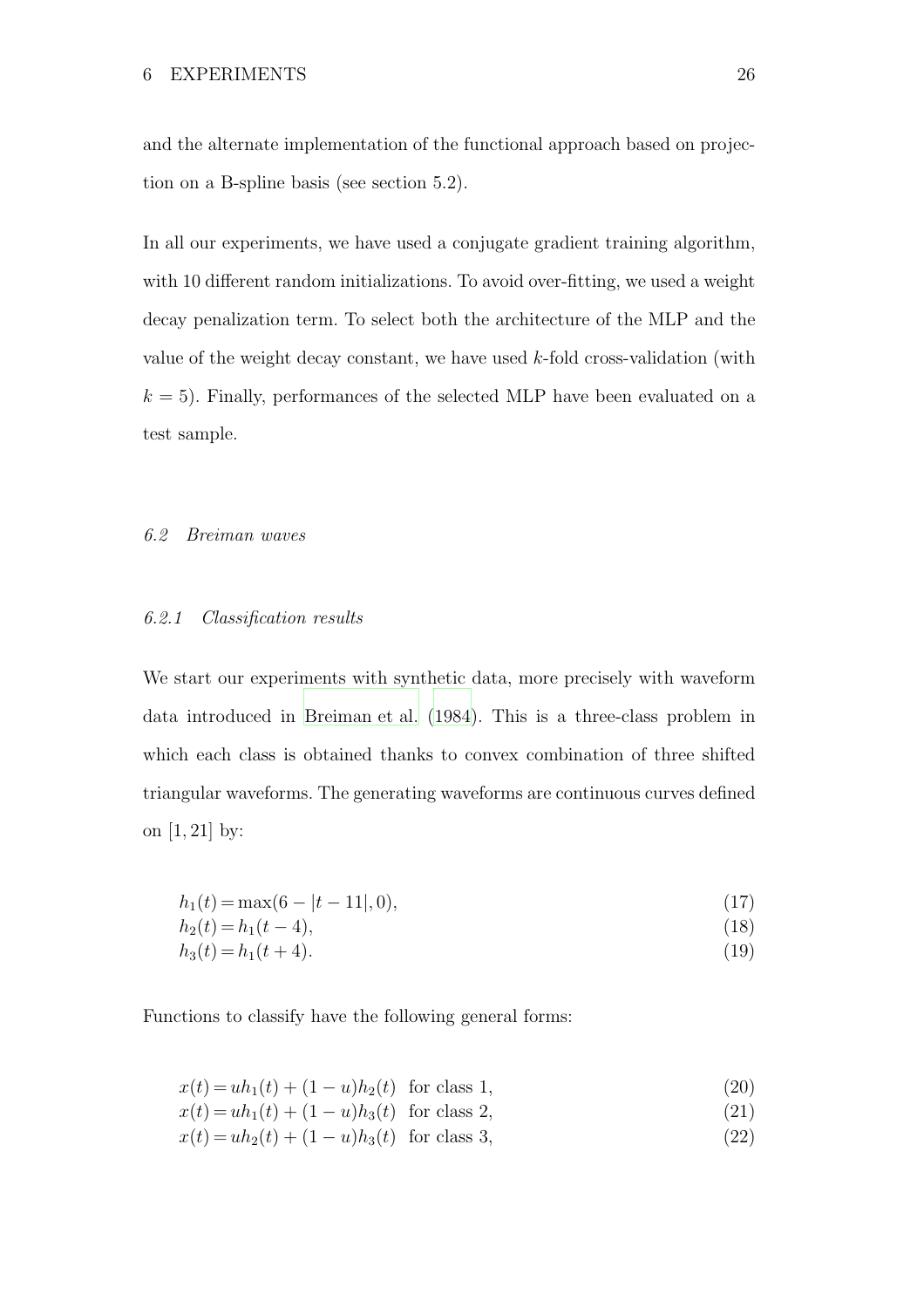where  $u \in ]0,1[$ . In [Breiman et al. \(1984](#page-50-8)) each function is transformed into a vector from  $\mathbb{R}^{21}$  thanks to an uniform sampling on [1, 21]. An independent standard Gaussian noise is added to each observation.

In order to stay closer to the functional framework, we follow [Ferraty and Vieu](#page-51-5) [\(2003\)](#page-51-5) and work therefore with vectors from  $\mathbb{R}^{101}$  which correspond to an uniform sampling of each function on [1, 21]. The training sample is obtained exactly as in [Ferraty and Vieu \(2003\)](#page-51-5) : we have 150 functions in each class (in order to build such a function the parameter u is chosen uniformly in  $[0, 1]$ , independently for each function) and an independent standard Gaussian noise is added to each observation. The test sample is generated with the same method but contains 250 functions in each class.

As explained in the introduction, we have compared three neuronal approaches: a naive approach in which  $\mathbb{R}^{101}$  vectors are directly submitted to a classical one hidden layer perceptron, our functional approach in which functional weights are represented thanks to B-splines and the alternate implementation of our method based on projection on the same B-splines basis. We refer to [Ferraty and Vieu \(2003](#page-51-5)) for comparison with classical methods and the non parametric functional method introduced in the paper. Table 1 gives the obtained results for the three neural methods (MLP corresponds to the naive approach, FMLP to our functional approach and FpMLP to the alternate implementation of this approach). Results have been averaged over 50 simulations, exactly as in [Ferraty and Vieu \(2003\)](#page-51-5), so as to ease comparison with existing results.

# [Table 1 about here.]

Results are very satisfactory. First of all, our functional approaches overcome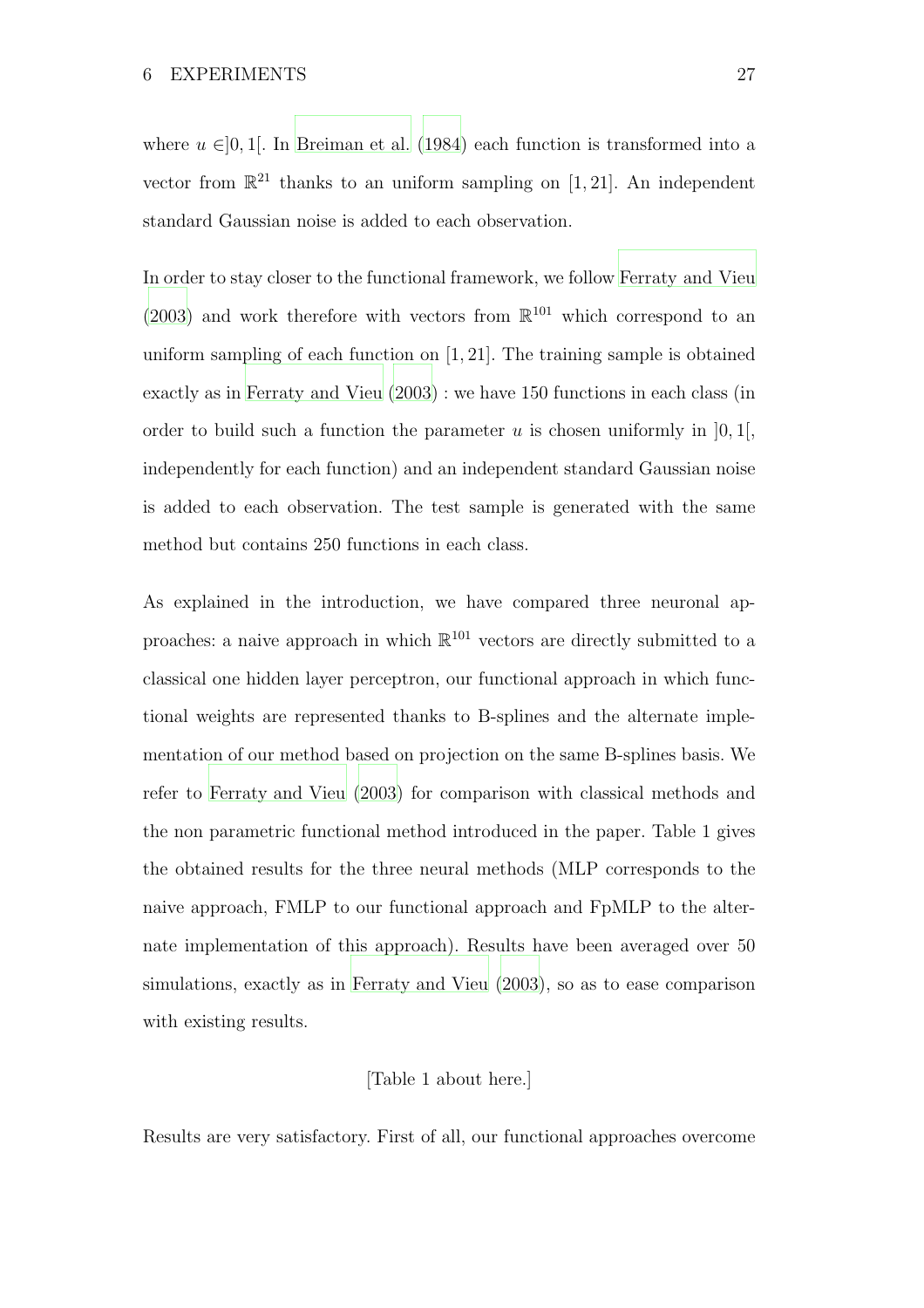the classical MLP method (the main functional approach gives the best results). Result summary provided by table 1 does not give complete information. Indeed, as for each simulation the same data set is used for each method, a direct comparison between obtained results is possible. An important result is that for all simulations, functional approaches overcome the classical MLP. The mean performance increase is 3.2 percent for our main implementation and 2.6 percent for the alternate projection based implementation. Moreover, the main implementation overcomes the projection based one on 38 simulations (and the mean performance increase is 0.6 percent).

According to results reported in [Ferraty and Vieu \(2003\)](#page-51-5), the functional MLP approach outperforms both classical methods (such as CART) and functional ones. The best method studied in [Ferraty and Vieu \(2003](#page-51-5)) achieves a mean classification error rate of 0.072 (with a standard deviation of 0.012). We can therefore conclude that our functional MLP is among the best methods for this dataset and that it overcomes both traditional methods and a classical neural approach. Moreover, as explained in the following section, the obtained functional model is very parsimonious which gives it robustness and efficiency.

#### 6.2.2 Parameter numbers

For all methods, we select the best number of hidden neurons among 2, 3 and 4 hidden neurons. For the functional approaches, weight functions were represented using 5, 7, 10, 15 or 20 B-splines (those numbers have been chosen to keep the architectures as simple as possible). The chosen architecture depends on the simulation, but in general, small architectures are preferred, as summarized by the following tables. Table 2 gives the number of time each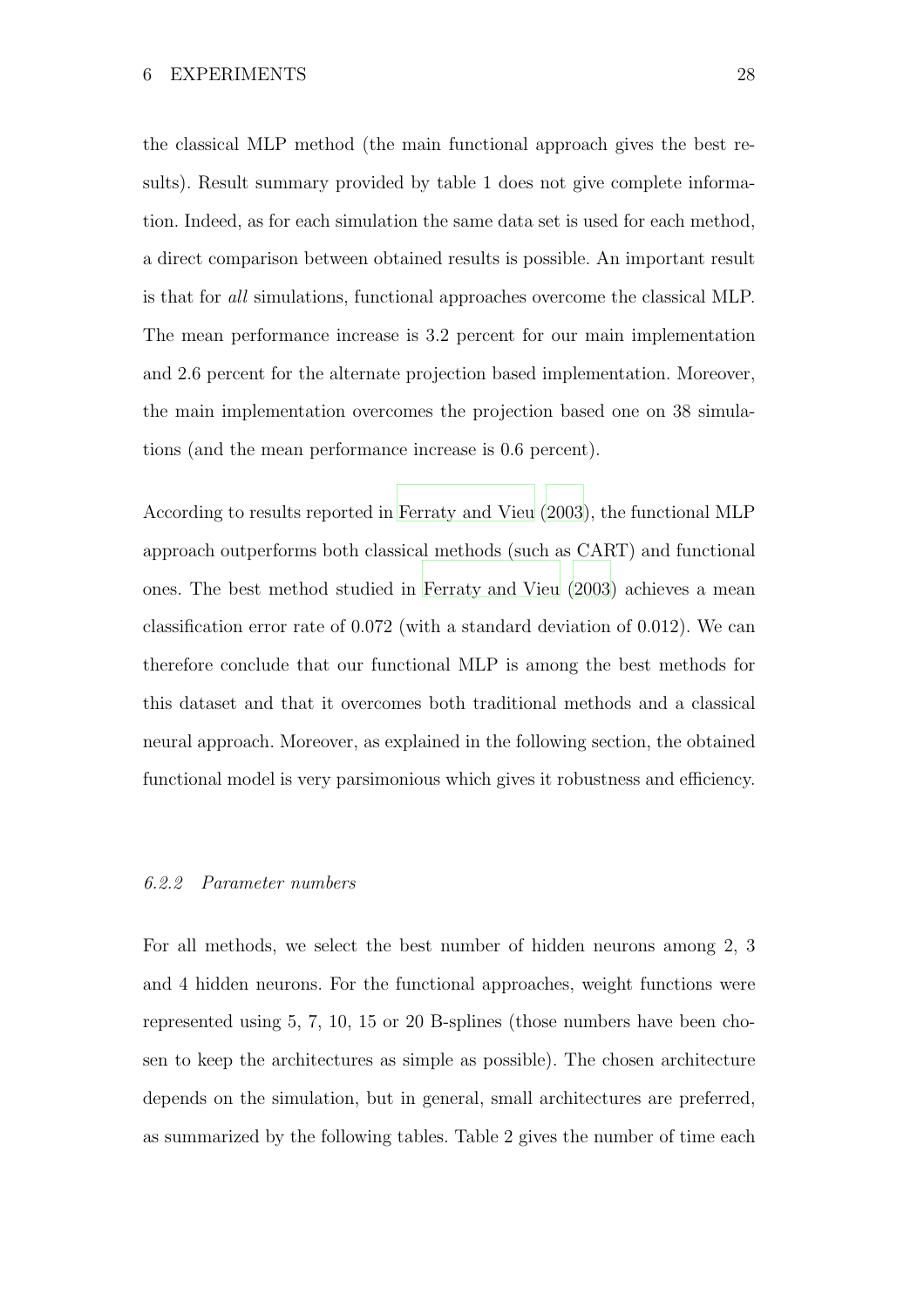B-splines basis has been chosen and table 3 gives the number of time each number of hidden neurons has been chosen.

[Table 2 about here.]

[Table 3 about here.]

For our main functional approach, the total number of numerical parameters used varies between 23 and 103, with a mean of 44 (the median is 39 and only 10 simulations needed more than 51 parameters). For the projection based implementation, the total number of numerical parameters used varies between 23 and 63, with a mean of 36 (the median is 33 and only one simulation out of 50 uses more than 51 parameters). The projection based approach uses therefore even less parameters than our main functional approach, but with a slight decrease in the performances.

For the naive approach, cross-validation selects 3 hidden neurons for 10 simulations and 4 hidden neurons for the other 40 simulations. Those values correspond respectively to 321 and 427 numerical parameters (the mean is 406). The naive approach uses therefore far more parameters than functional methods and gives worse results.

The best method studied in [Ferraty and Vieu \(2003](#page-51-5)) is a non-parametric functional method in which functions are first projected on an optimal basis constructed thanks to multivariate partial least squares regression. Optimal results are obtained thanks to a projection on three basis functions (this number is selected thanks to  $k$ -fold cross-validation). As the method is kernel based, we have to store all the functions of the training sample. That is, we need to keep a vector of  $\mathbb{R}^{101}$  for each basis function (303 numerical parameters) as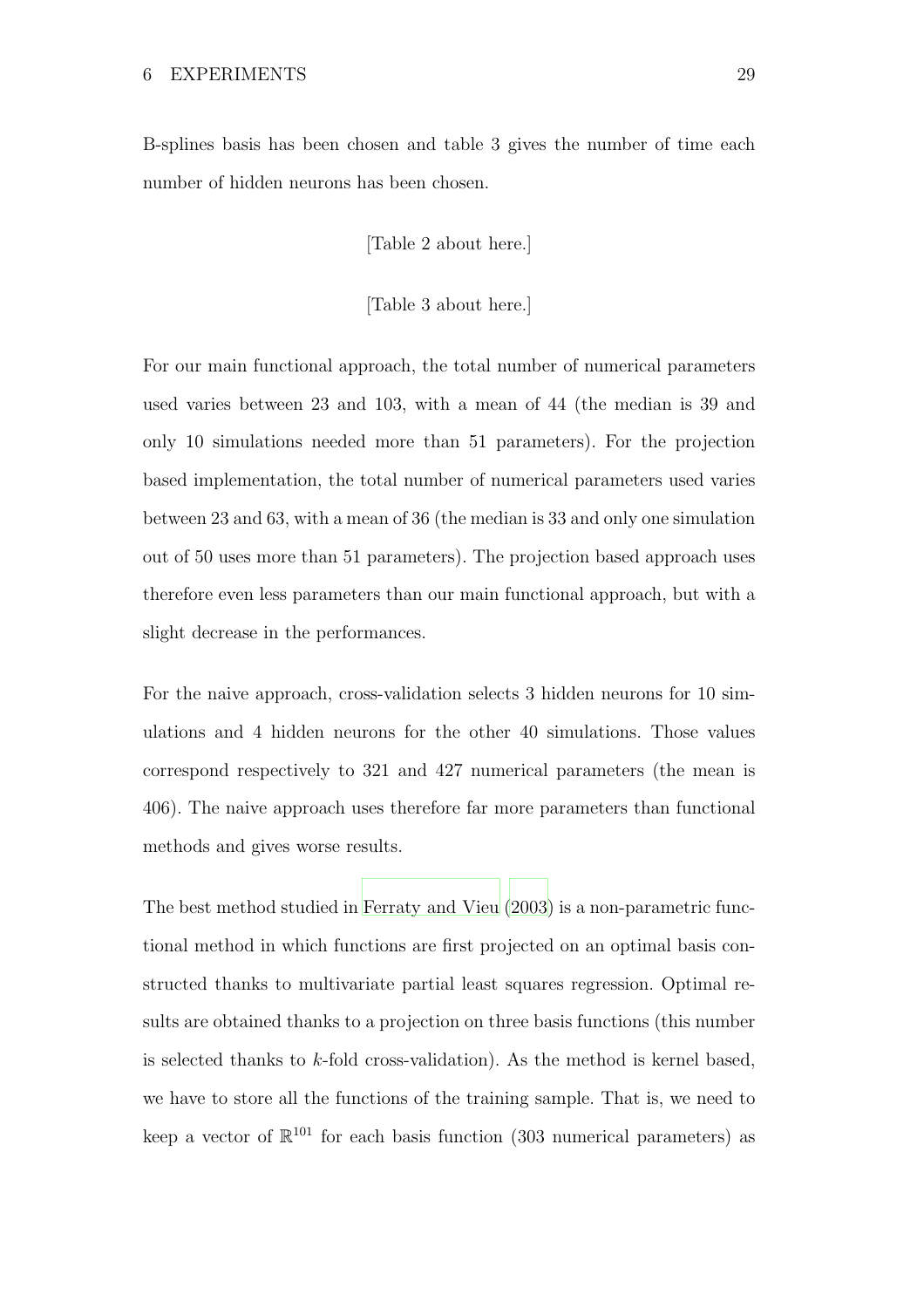well as the coordinate of each training function of this basis (3 parameters for each function). We have therefore a total of 1653 numerical parameters.

#### 6.2.3 Pre-smoothing

A possible explanation for the poor performances of the standard MLP is that Breiman waves are very noisy. One side effect of using function representation, either for the functional weights or for the data themselves, is to smooth the waves. It is therefore quite natural to investigate the effect of applying a spline smoothing method on the waves before submitting them to a standard MLP.

In order to implement a fair comparison, we have used the following method: we calculate coordinates of training and test waves on each B-spline basis considered in the previous series of experiments. These coordinates are used to reconstruct smooth versions of the waves that are sampled exactly as the original waves (101 points regularly spaced in [1, 21]). The obtained  $\mathbb{R}^{101}$  vectors are then submitted to a classical one hidden layer perceptron. The number of B-splines used for the smoothing phase, the number of hidden neurons and the weight decay are then selected by k-fold cross validation (with  $k = 5$ ).

The test set performances are much better than with the basic MLP approach. Indeed, the mean error rate is now 0.073 (with a standard deviation of 0.012), which is comparable to the non-parametric approach of [Ferraty and Vieu](#page-51-5) [\(2003\)](#page-51-5) and to the projection based implementation of the functional MLP. Nevertheless, a direct comparison shows that in fact our main implementation performs better than the smoothing approach for 42 simulations on 50. The projection based implementation obtains better results for 27 simulations. The basic MLP approach obtains better results than the smoothing approach for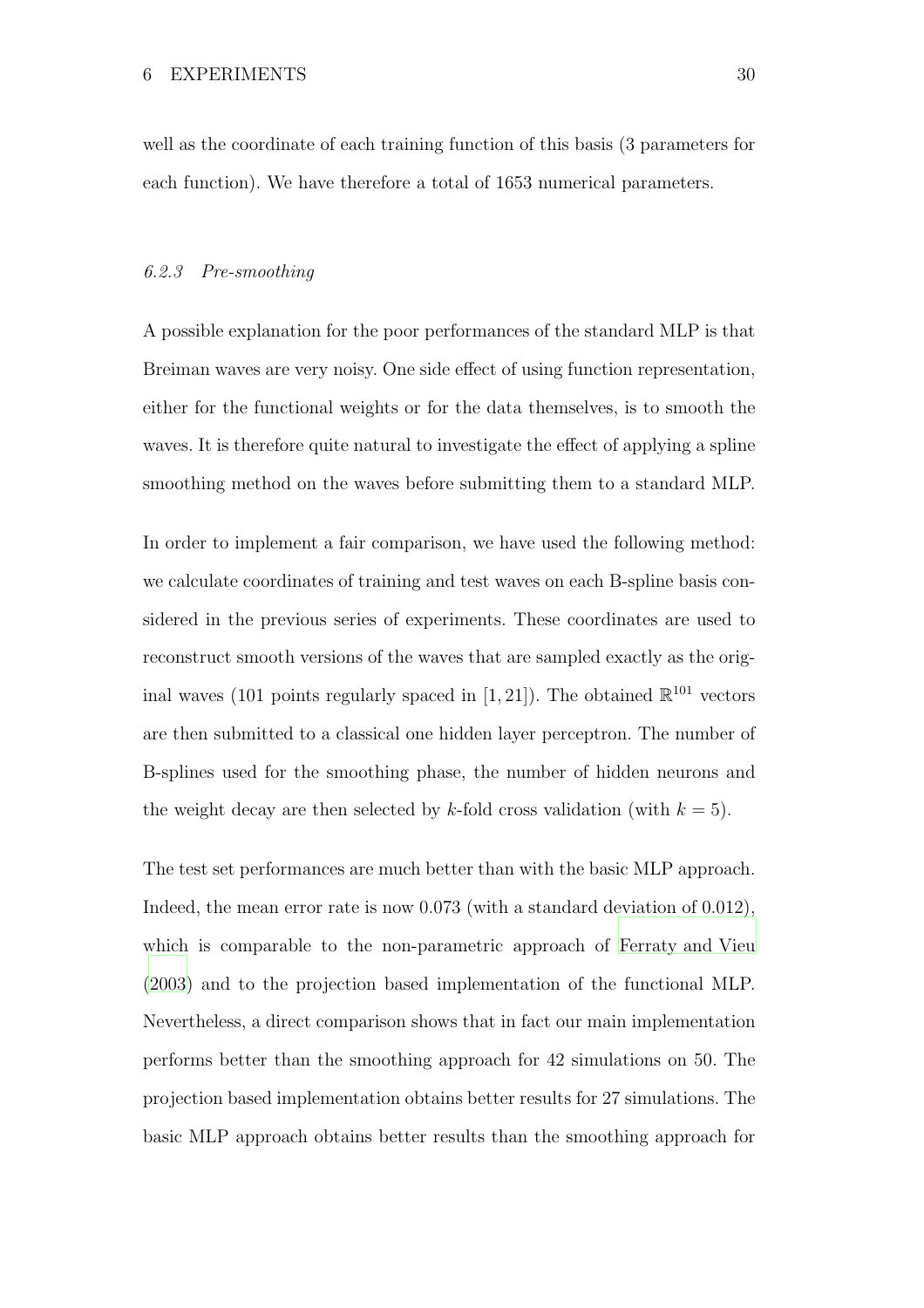#### 1 simulation out of 50.

It seems therefore that smoothing plays an important role in obtaining good performances, but also that it does not help in reducing the number of parameters. Indeed, the mean number of parameters used by the smoothing approach is 406. With only 44 parameters, our main implementation obtains slightly better results.

#### 6.2.4 Comments

Table 4 summarizes the result obtained on the Breiman waves. It is clear that the functional MLP approach gives very satisfactory results on those data. The obtained classification rate is slightly better than the best results reported in [Ferraty and Vieu](#page-51-5) [\(2003](#page-51-5)), which means that the MLP approach performs better than both traditional approaches and functional approaches. Moreover, the functional MLP approach also overcomes a naive MLP modeling of the raw multivariate data, as well as a more complex method in which a spline smoothing is performed on the raw data before submitting them to a classical MLP. Finally, the obtained model is very parsimonious: the MLP classifier will be faster than the kernel based one (after training).

[Table 4 about here.]

Table 4 shows also the relative cost of the studied methods in terms of training time: the total training time of the classical MLP applied on raw data has been chosen as the reference training time (the values include the cross validation phase). As the non parametric approach of [Ferraty and Vieu \(2003\)](#page-51-5) involves almost no training phase (except for the selection of the kernel width), it has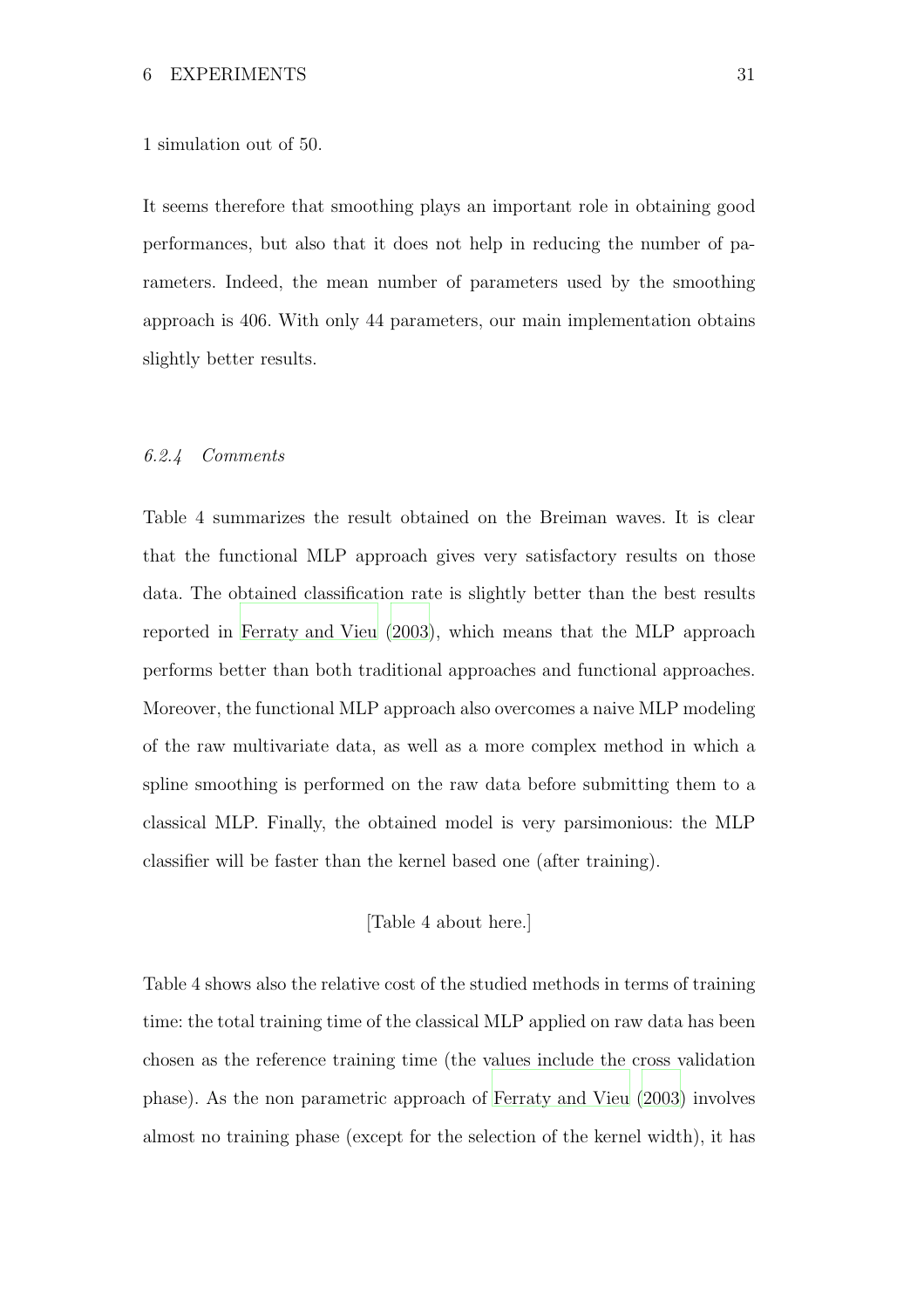been considered as almost instantaneous compared to MLP training. Most of the cost comes from the model selection phase. Indeed, for the basic MLP, we just have to select the weight decay parameter and the number of hidden neurons. On the contrary, all other methods involve the selection of the representation basis (here the number of B-splines). An interesting point is that the functional approaches are faster to train than the smoothing approach, give better results and produce very parsimonious summary of the data.

Compared to a classical MLP, the functional approach implies to use around 4.5 times more processing power in the training phase. Fortunately, the training is done only once and allows to produce a very small footprint solution than can be implemented on a small device such as a cell phone or a PDA, and with recognition performances that are significantly better than those of the classical MLP.

# 6.3 Spectrometric data

# 6.3.1 Raw data

Our next example is a real world classification problem of spectrometric data from food industry. Each observation is the near infrared absorbance spectrum of a meat sample (finely chopped), recorded on a Tecator Infratec Food and Feed Analyser. More precisely, an observation consists in a 100 channel spectrum of absorbances in the wavelength range 850–1050 nm. The goal is to classify meat samples into high fat samples and low fat samples. The first class consists in meat samples with less than 20% of fat, whereas the second class contains all other meat samples. We have a total of 215 spectra. Data are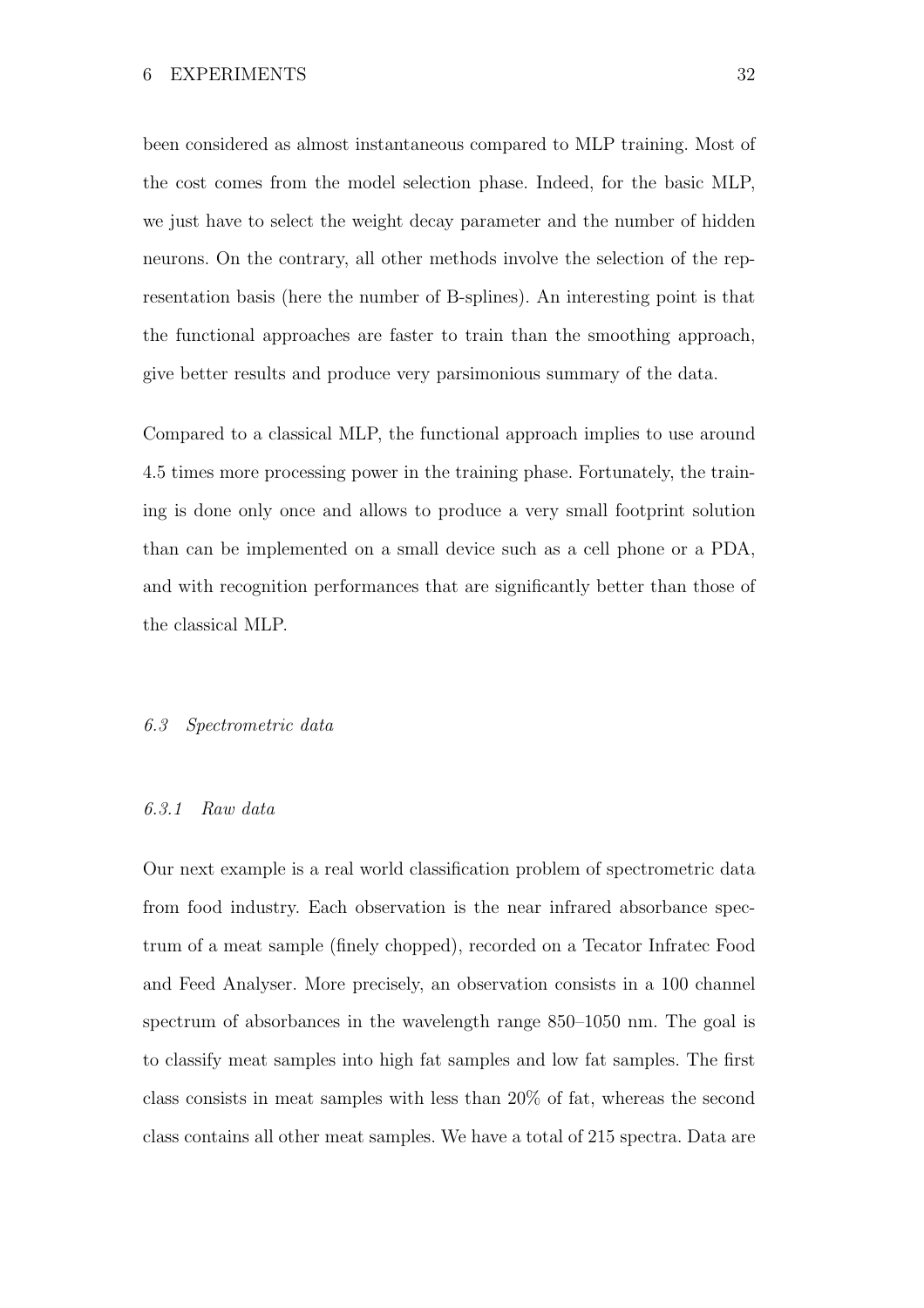not organized into a training sample and a test sample, therefore, we follow exactly the evaluation method described in [Ferraty and Vieu](#page-51-5) [\(2003\)](#page-51-5): we select randomly 160 training spectra and 55 test spectra. We repeat this operation 50 times and give the average classification error rate.

We have compared the three approaches described in the introduction. The preprocessing experimented in section 6.2.3 was not considered here because absorbance spectra are very smooth and a B-spline basis projection as no noticeable smoothing effect on those functions. Table 5 gives statistical summaries of the classification error rate obtained by those neural methods.

# [Table 5 about here.]

In this situation, only the alternate implementation of the functional approach gives satisfactory results. Indeed, the naive MLP approach gives better results than our main functional implementation. As in the previous section, generated data sets are identical for each method and a direct comparison between obtained results is possible. The naive method performs better than the FMLP method on 21 data sets (identical performances are obtained on 27 simulations).

But the FpMLP method still performs better than the naive approach. The average performance improvement is only 0.001, but FpMLP performs better than MLP on 30 simulations (identical performances are obtained on 13 simulations). We can therefore conclude that the best functional approach gives slightly better performances than the MLP approach. Moreover, the best method reported in [Ferraty and Vieu \(2003](#page-51-5)) obtains a median classification rate of approximately 0.022, which shows again that neural methods perform very well. Additionally, the best method reported in [Ferraty and Vieu \(2003\)](#page-51-5)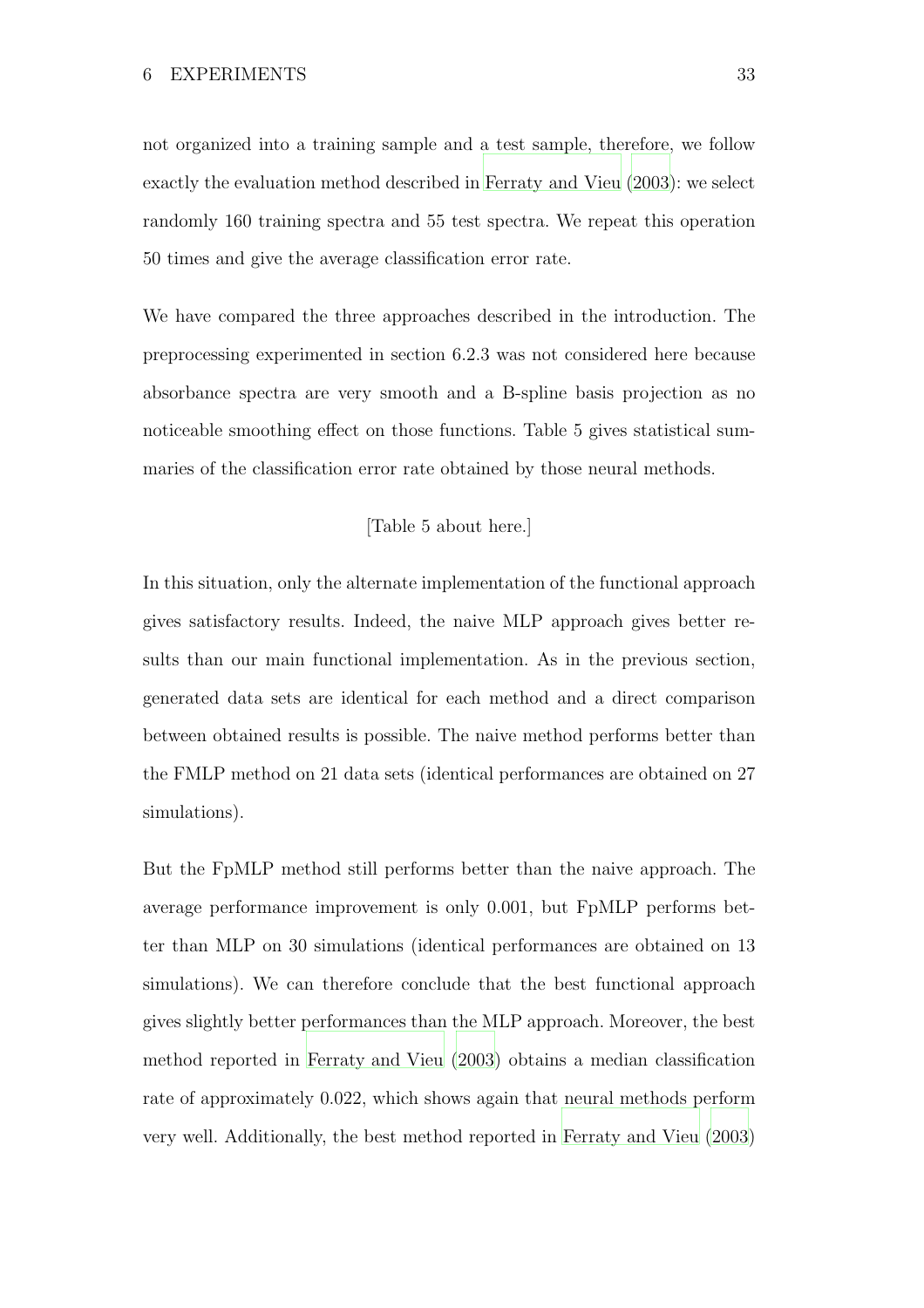is as in previous section a mixed method that uses a functional non parametric model on functions projected on an optimal basis generated thanks to non functional multivariate partial least squares regression. [Ferraty and Vieu](#page-51-5) [\(2003\)](#page-51-5) reports that a pure functional approach (in which functional principal component analysis is used to design an optimal projection) gives very bad results (the mean error rate is 0.2). On the contrary, our methods are pure functional methods and still give the best results.

Moreover, functional methods use a small number of numerical parameters. For all methods, we select the best number of hidden neurons among 2, 3 and 4 hidden neurons. For the functional approaches, weight functions were represented using 15 or 20 B-splines. In general, methods choose a small number of neurons, as shown in tables 6 and 7.

#### [Table 6 about here.]

[Table 7 about here.]

The classical MLP approach uses between 213 and 423 parameters, with a mean of 288 parameters. The main functional approach uses between 43 and 103 parameters (the mean is 62), whereas the projection based approach has the same range of parameter numbers with a higher mean (69). The best method reported in [Ferraty and Vieu \(2003](#page-51-5)) uses 1300 parameters (almost 19 times more than our best method) with slightly worse performances.

#### 6.3.2 Second order derivatives

[Ferraty and Vieu \(2002](#page-51-4)) and [Ferraty and Vieu \(2003](#page-51-5)) point out that the second derivative of the spectrum is in general more informative than the spec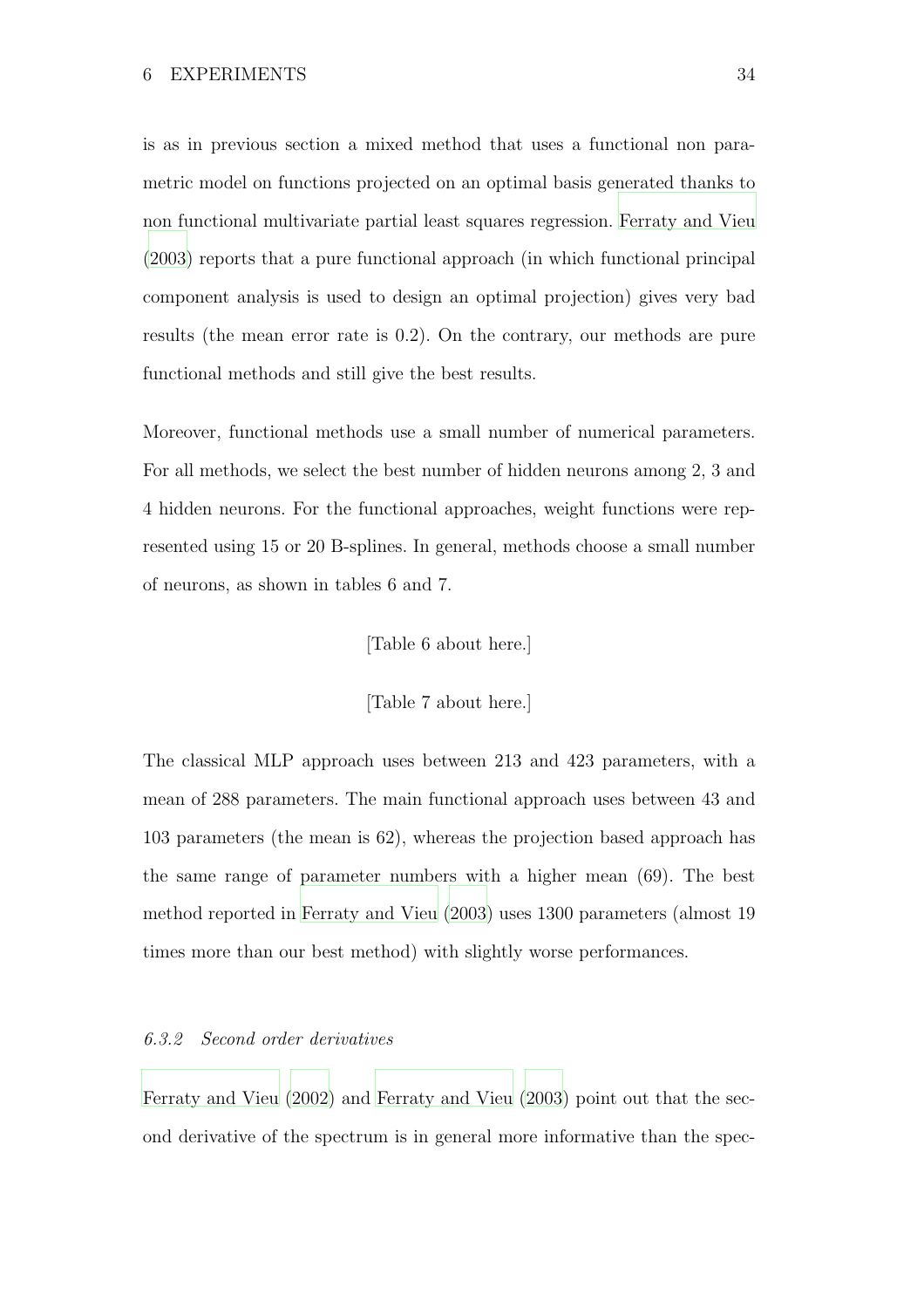trum itself. The non parametric approach proposed in [Ferraty and Vieu \(2003\)](#page-51-5) has been used with a second derivative based semi-metric and achieved better results than the optimal projection based method. Indeed, the median error rate of a pure functional approach is now slightly less than 0.022. This method turns out to be the best overall method.

We have therefore applied our functional MLP approaches to the second derivative of the spectrum. As in [Ferraty and Vieu](#page-51-5) [\(2003\)](#page-51-5), we evaluate the spectrum thanks to a B-spline representation. The second derivative of the B-spline is calculated exactly and sampled uniformly on [850, 1050] as the original data. We obtain therefore new functional data that we model as normal functional data (that is we forget the preprocessing phase).

Table 8 gives statistical summaries of the classification error rate obtained by the neural methods applied to the second order derivatives.

# [Table 8 about here.]

We obtain very satisfactory results as all neural methods perform better than results reported in [Ferraty and Vieu \(2003](#page-51-5)). Moreover, the best results are obtained by our main functional MLP implementation. A direct comparison between results obtained for each simulation shows that FMLP overcomes MLP on 15 simulations (identical performances are obtained on 31 simulations). The FMLP also overcomes FpMLP on 19 simulations (identical performances are obtained on 20 simulations). In fact FMLP provides perfect classification of the test set for 34 simulations, whereas this number drops to 25 for FpMLP and to 24 for MLP.

We do not report completely architecture selection results as they are very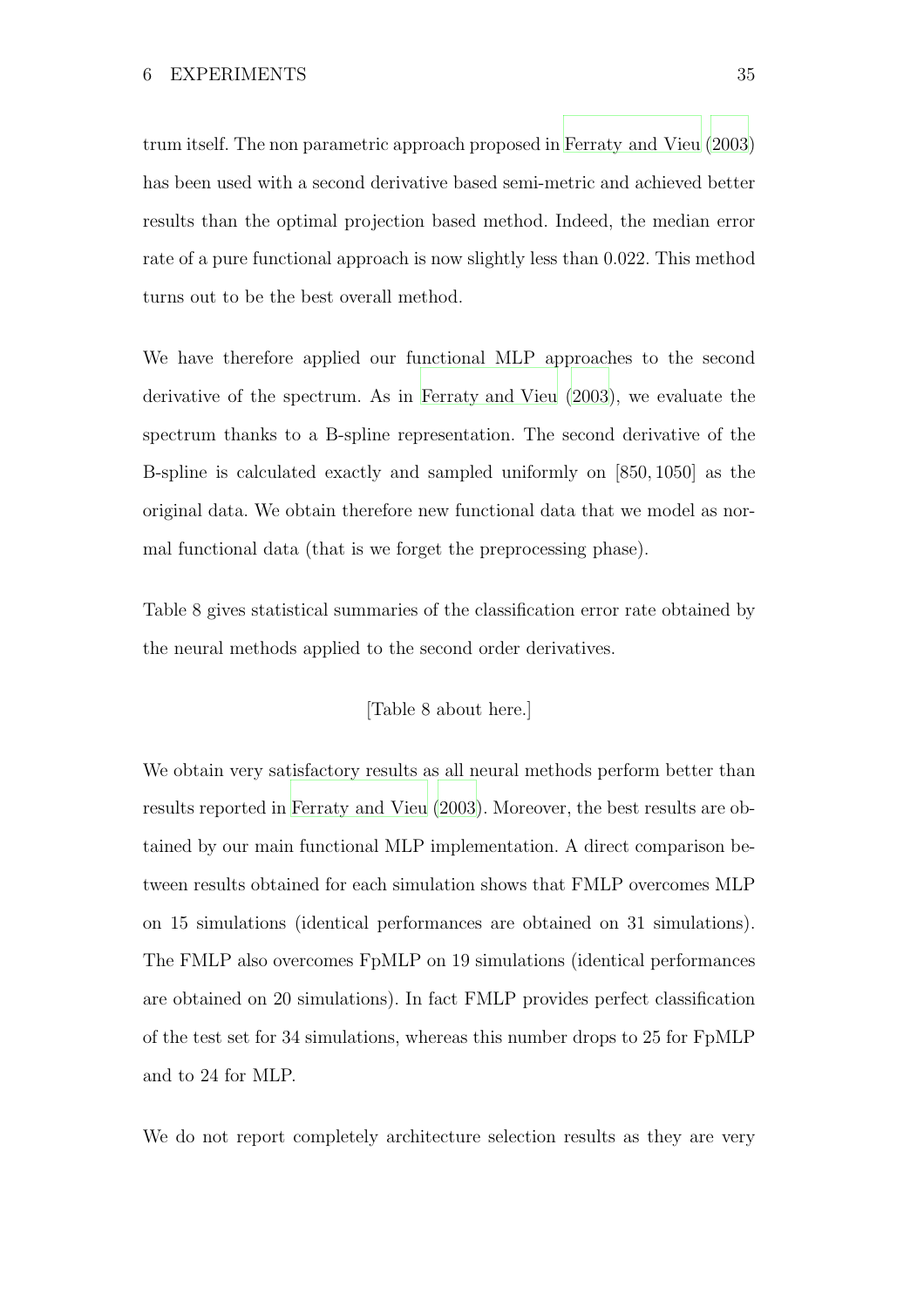similar to those obtained on the raw functional data. MLP uses a mean number of 391 parameters, FMLP 82 and FpMLP 76.

#### 6.3.3 Comments

As in the Breiman wave experiments, an appropriate functional MLP model allows to obtain very good recognition rate that cannot been reached by a classical MLP. Moreover, the optimal functional MLP uses a small number of parameters, which eases its real world implementation. We have not reported here training times as they are comparable to values reported in table 4: the price to pay for higher recognition rate and lower parameter number is a higher training time than the one needed for a classical MLP, mainly because of the additional parameter (the number of B-splines) that has to be chosen by cross validation.

#### 6.4 Conclusions

In both experiments (on simulated data and on real world data), functional multi-layer perceptrons perform in a very satisfactory way. They are at least as good as functional and traditional methods presented in [Ferraty and Vieu](#page-51-5) [\(2003\)](#page-51-5). Moreover, they also overcome a naive MLP modeling of the raw multivariate data. A way to obtain correct results with a classical MLP is to perform a kind of functional preprocessing: a spline smoothing for noisy data such as the Breiman wave or a derivative calculation for smooth data such as the absorbance spectra. But even those mixed approaches do not perform as well as the functional MLP. Another important practical property is the small number of numerical parameters used by the functional neural methods: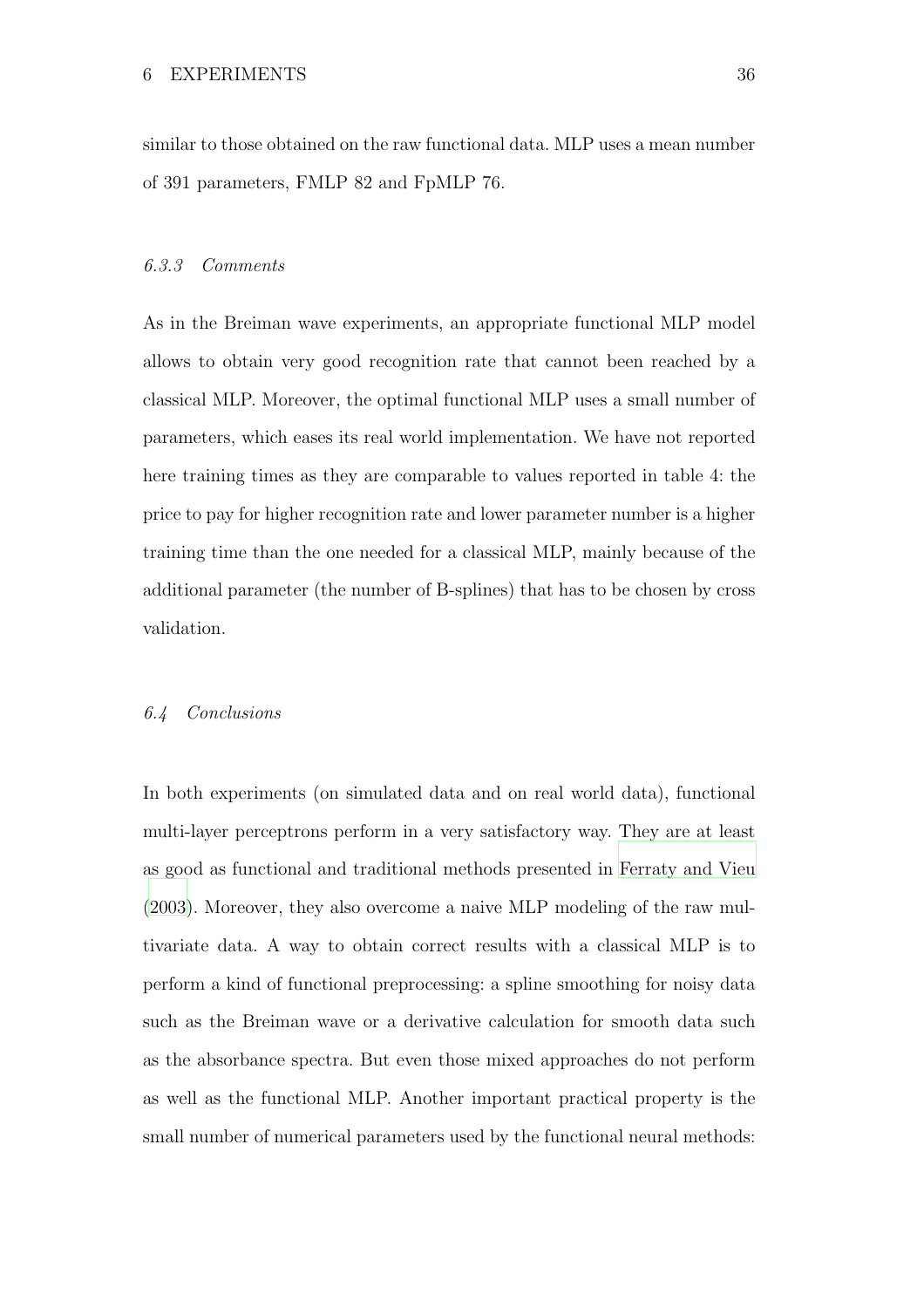this allows an easier implementation on devices with limited resources such as PDA, cell phones and more generally embedded devices.

Of course, additional experiments on real world data are needed to fully understand advantages and shortcomings of the proposed functional MLP. While the model has been compared to traditional classification methods thanks to experiments conducted in [Ferraty and Vieu](#page-51-5) [\(2003](#page-51-5)), additional comparisons, especially to recent methods such as support vector machines (see e.g. [Cristianini and Shawe-Taylor \(2000\)](#page-51-10)) or boosted classification trees (see e.g. [Hastie et al.](#page-51-11) [\(2001\)](#page-51-11)), are also needed.

An interesting open research topic is to develop automatic tuning of weight function representation. We have used here a brute force  $k$ -fold cross-validation method but [Ferraty and Vieu \(2003\)](#page-51-5) shows that automatic design of projection basis can improve performances. Moreover, this might reduce the training time of functional MLP which remains the only negative part of the proposed approach compared to classical MLP (when the latter is used without functional preprocessing).

# 7 Conclusion

In this paper, we have introduced Functional Multi-Layer Perceptrons (FMLP), a simple extension of MLP to functional data. The proposed model is very interesting on a theoretical point of view because it shares with its numerical counterpart useful properties.

We have indeed shown that FMLP are universal approximators, that is they can approximate continuous mappings from a compact subset of a functional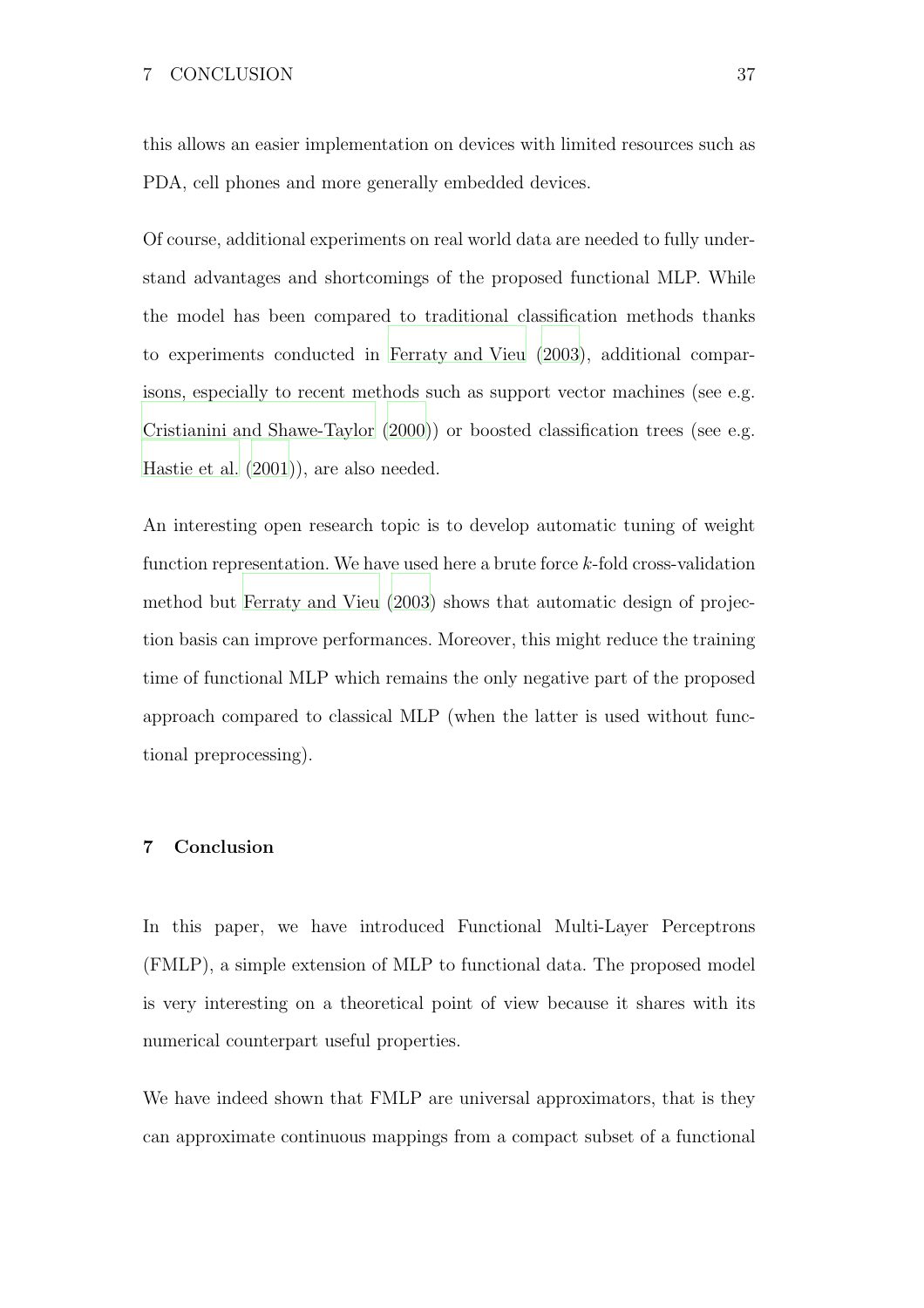space to  $\mathbb R$  with arbitrary precision. For a given function to approximate to a given accuracy, the approximating FMLP uses a finite number of numerical parameters.

Moreover, we have shown that parameter estimation for FMLP is consistent: optimal parameters estimated thanks to a finite number of functions known at a finite number of measurement points converge to the set of true optimal parameters when the size of the data increases.

We have also shown on simulated and real world data that the FMLP performs in a very satisfactory way. Performances are in general better than those obtained by non functional methods (including neural methods) and at least as good as other functional methods. Moreover, the functional approach gives much more parsimonious representation of studied data, a property that enhance the robustness of the obtained models and allows also an easier implementation on devices with limited processing power. We believe therefore that Functional Multi-Layer Perceptrons are a valuable tool for data analysis when a functional representation of input variables is possible.

# Acknowledgement

The authors thank participants to the working group STAPH (<http://www.lsp.ups-tlse.fr/Fp/Ferraty/staph.html>) on Functional Statistics at the University Paul Sabatier of Toulouse, for very interesting and stimulating discussions. The authors thank especially Frédéric Ferraty and Philippe Vieu for sharing data and simulation results. The authors thank also anonymous referees for their valuable suggestions that help improving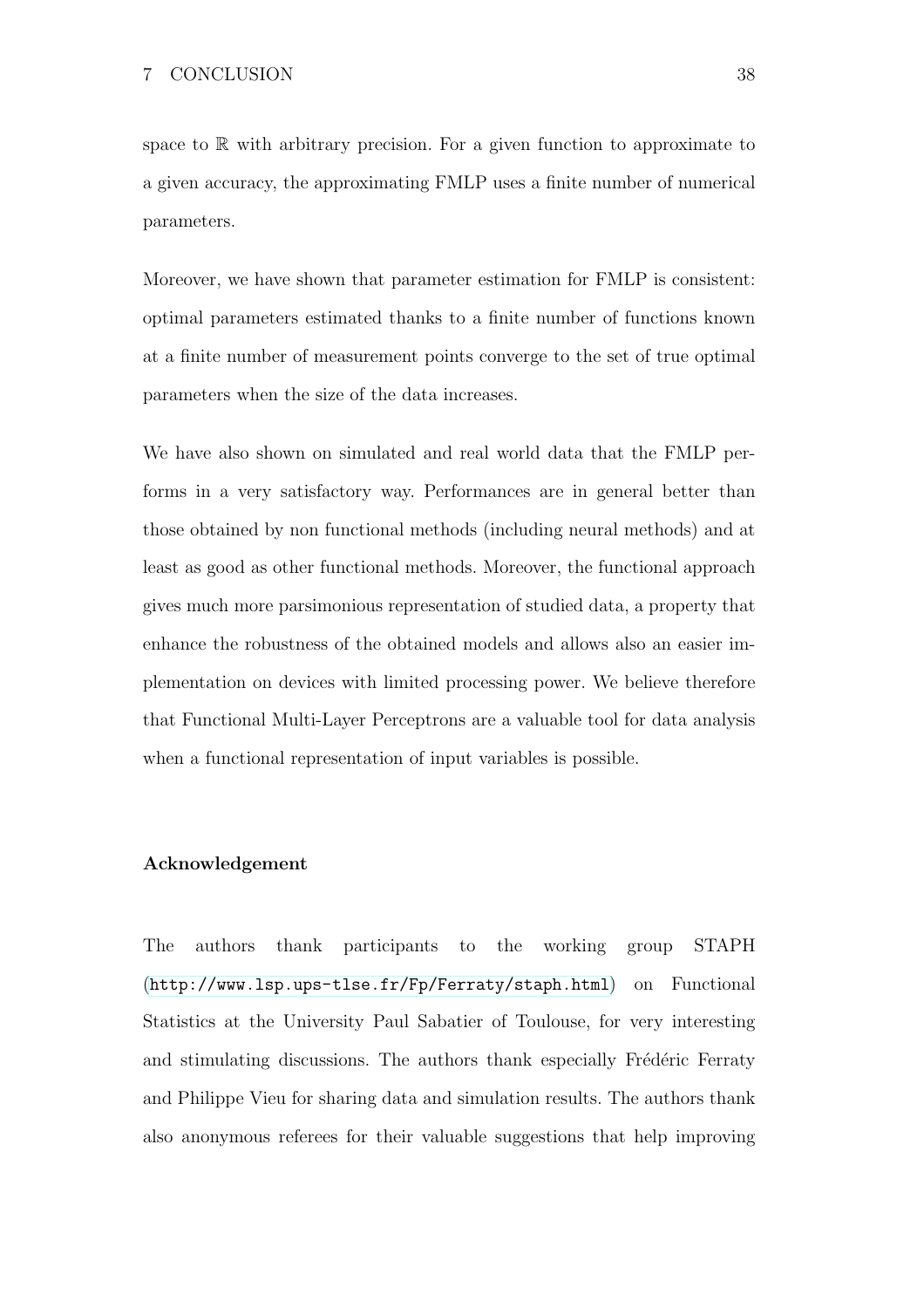this paper.

# 8 Proofs

**Proof of corollary 6** If  $1 < p < \infty$ , we know that  $L^q(\mu)$  (with  $q < \infty$ ) can be identified with  $(L^p(\mu))^*$  (see for instance [Rudin \(1974\)](#page-52-8)). More precisely, for each  $l \in (L^p(\mu))^*$  there is an unique function  $f \in L^q(\mu)$  so that  $l(g) = \int fg \, d\mu$ . By hypothesis, V is dense in  $L^q(\mu)$ . This obviously implies that  $A_V$  is dense in  $(L^p(\mu))^*$  for the weak  $*$  topology. We can therefore apply corollary 5.1.3 of [Stinchcombe \(1999](#page-52-3)) (note that corollary 5.1.3 is given for the outside density case, but the author states explicitly that a similar inside corollary is valid).

If  $p = \infty$ , we cannot apply directly corollary 5.1.3 from [Stinchcombe](#page-52-3) [\(1999](#page-52-3)) as the dual of  $L^{\infty}(\mu)$  is not  $L^{1}(\mu)$ . Let us nevertheless consider A the set of afinne functions on  $L^{\infty}(\mu)$  defined by  $l(f) = \alpha + \int fg \, d\mu$ , where  $\alpha$  is an arbitrary real number and g is an arbitrary function from  $V \subset L^1(\mu)$ . A is obviously a vectorial space which contains constant functions of  $C(K, \mathbb{R})$ . Let us now show that A separates points in K. Let u and v be two distinct functions of K. The function  $f = u - v$  is a non zero function belonging to  $L^{\infty}(\mu)$ . We can assume that the measurable set  $H = \{x \in \mathbb{R}^n \mid f(x) > 0\}$  has non zero finite measure (if it is not the case, replace f by  $-f$ ). Then, obviously  $\int f \chi_H d\mu > 0$ , that is  $\int u\chi_H d\mu \neq \int v\chi_H d\mu$ . As  $\mu$  is finite,  $\chi_H$  belongs to  $L^1(\mu)$ . As V is dense in  $L^1(\mu)$ , there is a sequence  $h_k$  of functions in V that converges to  $\chi_H$ . We have obviously

$$
\left| \int f(h_k - \chi_H) \, \mathrm{d}\mu \right| \leq \left| f \right|_{\infty} \left| \int h_k - \chi_H \, \mathrm{d}\mu \right|.
$$

Therefore, there is an index k such that  $\int fh_k d\mu > 0$ , that is there is a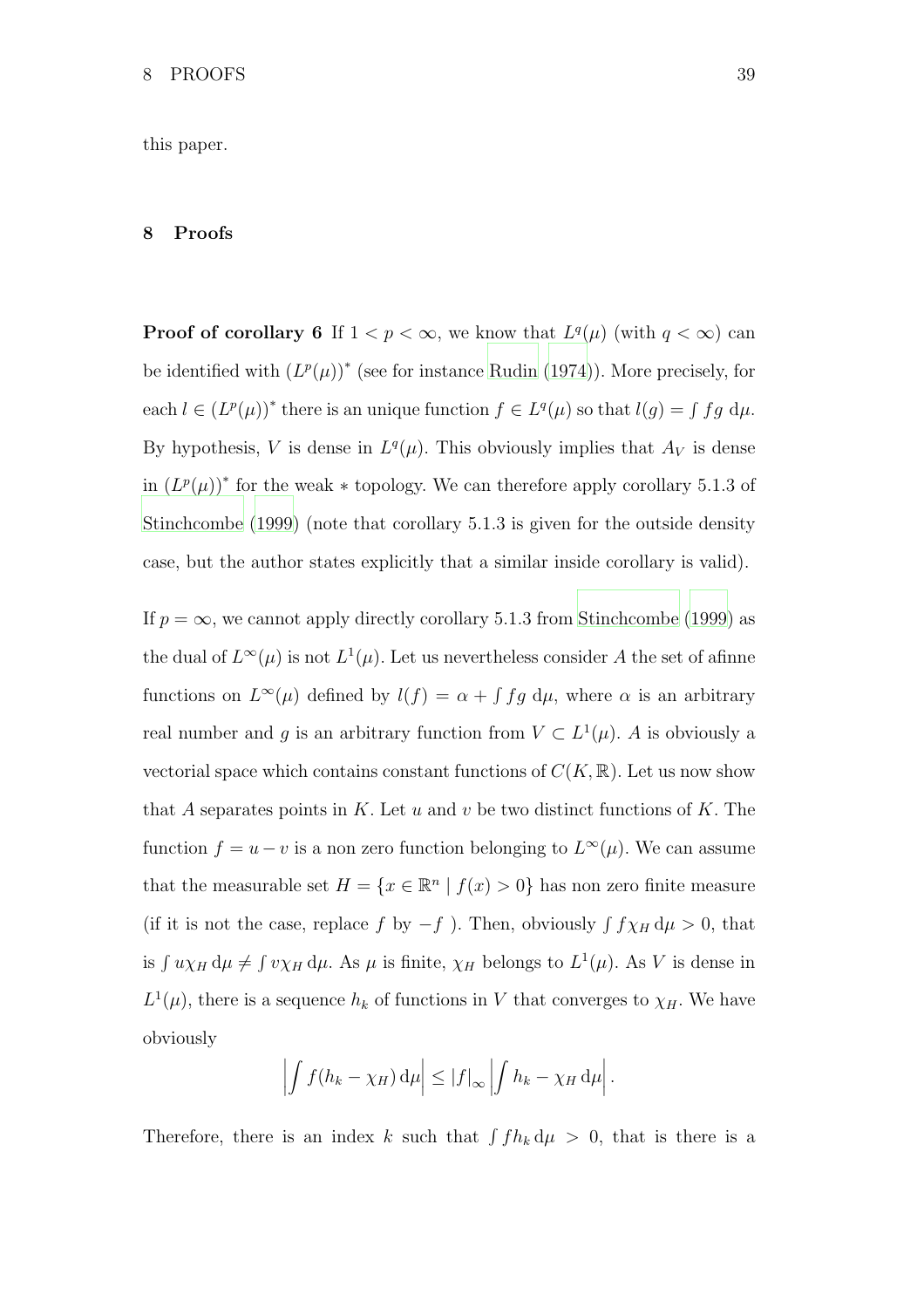function  $h_k \in V$  such that  $\int uh_k \, d\mu \neq \int vh_k \, d\mu$ . Therefore, A separates points in  $K$ . The conclusion is then obtained by applying theorem 5.1 of [Stinchcombe](#page-52-3) [\(1999\)](#page-52-3).

**Proof of corollary 7** As  $\mu$  is a finite Borel measure on  $\mathbb{R}^n$ , it is regular [\(Rudin \(1974](#page-52-8)), theorem 2.18), and we can apply Lusin theorem [\(Rudin](#page-52-8) [\(1974\)](#page-52-8), theorem and corollary 2.23). We know therefore that for any function f in  $L^{\infty}(\mu)$ , there is a sequence of compactly supported continuous functions  $g_k$  that converges punctually to f and such that  $|g_k|_{\infty} \leq |f|_{\infty}$ . A simple application of Lebesgue dominated convergence theorem shows that for any function h in  $L^1(\mu)$ ,  $\int g_k h \, d\mu \rightarrow_{k \to \infty} \int f h \, d\mu$ . Then, as  $\mu$  is compactly supported, there is a compact K such that  $\int g_k h \, d\mu = \int_K g_k h \, d\mu$ . Then, thanks to hypothesis, each  $g_k$  can be approximated by a function  $\phi_k$  in V such that  $\sup_{x \in K} |g_k(x) - \phi_k(x)| < \frac{1}{k}$  $\frac{1}{k}$ . In this case  $|\int_K g_k h \, d\mu - \int_K \phi_k h \, d\mu| < \frac{1}{k}$  $\frac{1}{k}$   $\left\|h\right\|_1$ . As  $\mu$  is compactly supported, this allows to conclude that  $\int \phi_k h \ d\mu \xrightarrow[k \to \infty]{} \int f h \ d\mu$ . Therefore, the set of linear forms  $A_V$  is dense for the weak  $*$  topology in  $(L^1(\mu))^*$ , provided that  $\mu$  is finite and compactly supported. The conclusion is then obtained by applying corollary 5.1.3 from [Stinchcombe \(1999](#page-52-3)).

**Proof of theorem 8** The proof is quite technical and can be cut into several parts:

- (1) We need first a quite general Uniform Strong Law of Large Numbers (USLLN) which will be obtained thanks to a general result of [Andrews](#page-50-9) [\(1987\)](#page-50-9).
- (2) Then we show that integral approximations used in the definition of  $\lambda_n^m(w)$  have a kind of uniform convergence property.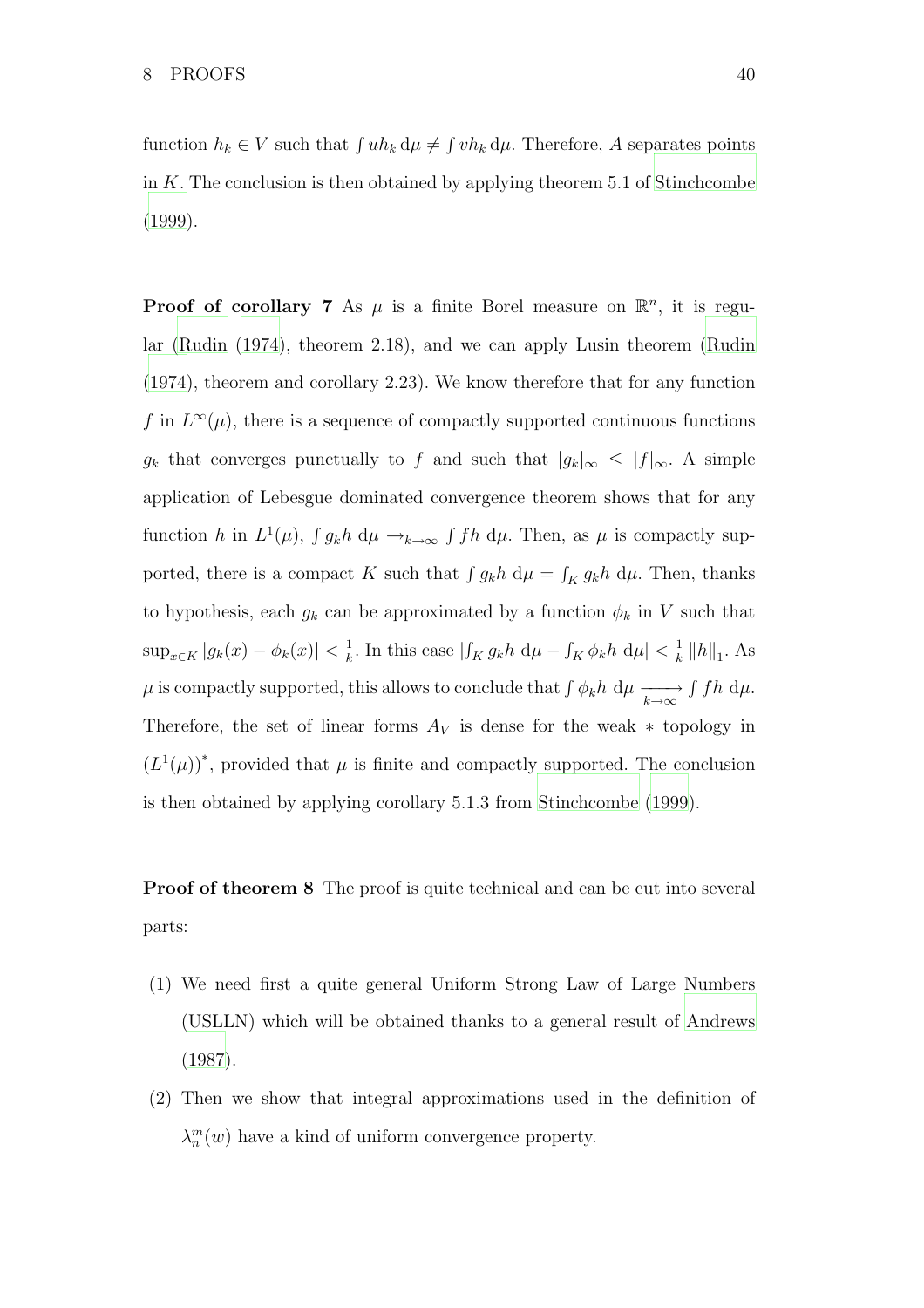- (3) Using both results, we show that  $\lambda_n^m(w)$  converges almost surely uniformly to  $\lambda(w)$ .
- (4) The conclusion is obtained thanks to a simple lemma on approximation of the minimizers of a function.

# part 1

A very general Uniform Strong Law of Large Numbers (USLLN) is given in [Andrews \(1987](#page-50-9)). It is based on complex assumptions, so we propose to simplify it into the following corollary:

Corollary 9 Let X be an arbitrary metric space considered with its Borel sigma algebra. Let  $(\Omega, \mathcal{A}, P)$  be a probability space on which is defined a sequence of independent identically distributed random elements,  $Z_t$  with values in X. Let W be a compact metric space. Let l be a function from  $W \times X$  to R. We assume that the following conditions hold:

- (1) For each  $w \in W$ ,  $l(w,.)$  is a measurable function from X to  $\mathbb R$ .
- (2) For each  $x \in X$ ,  $l(.,x)$  is a continuous function from W to  $\mathbb{R}$ .
- (3) there is a positive measurable function d (from X to  $\mathbb R$ ) such that for all  $x \in X$  and for all  $w \in W$ ,  $|l(w, x)| \leq d(x)$ .
- (4)  $E(d(Z_t)) < \infty$ .

Then we have:

$$
\sup_{w \in W} \left| \frac{1}{n} \sum_{i=1}^{n} l(w, Z_i) - E(l(w, Z_t)) \right| \to_{n \to \infty}^{a.s.} 0.
$$

In order to prove this corollary, we need first a simple lemma:

**Lemma 10** Let l be a function from  $W \times X$  to  $\mathbb{R}$ , where W is a separable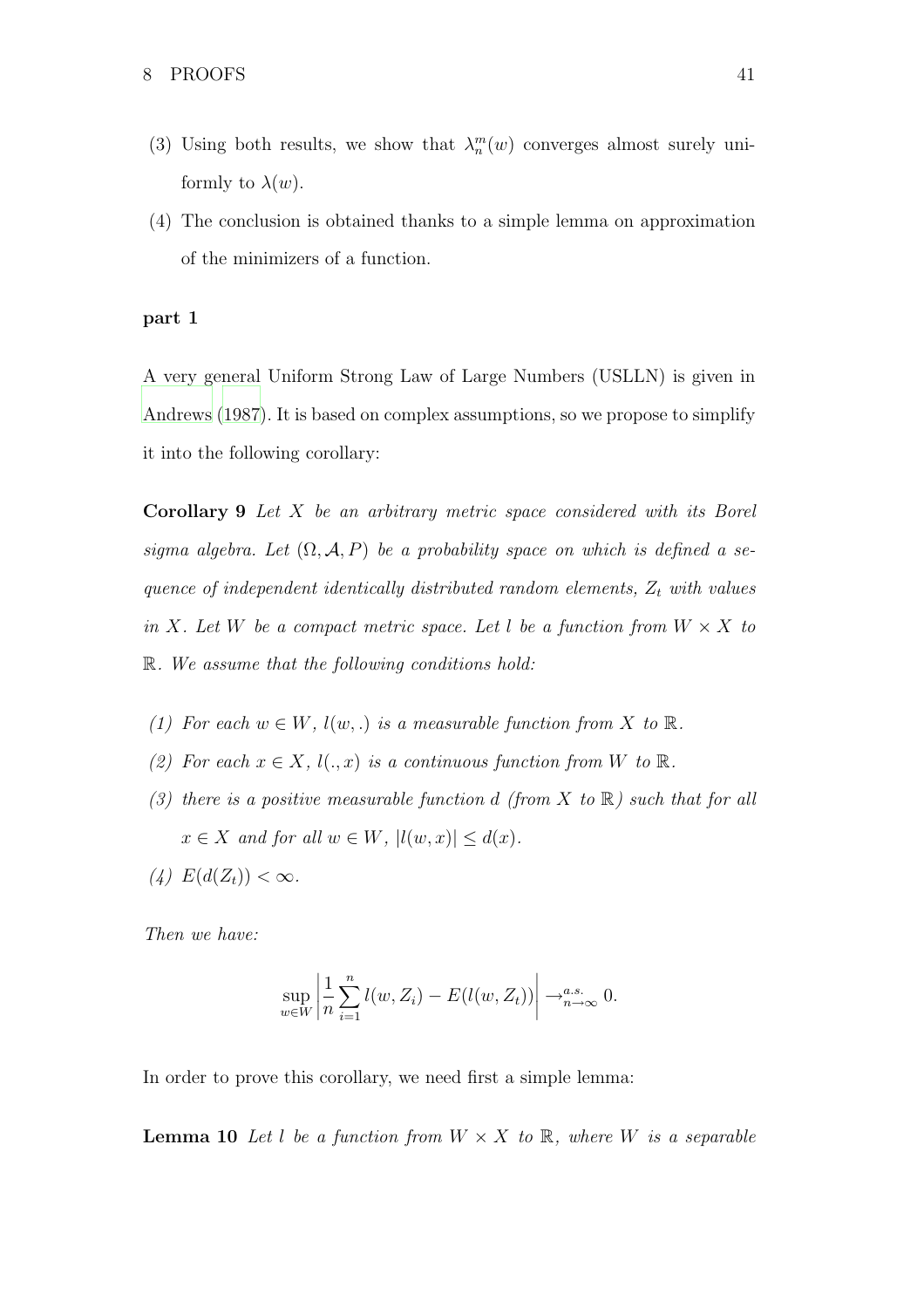metric space and  $X$  is a metric space (considered with its Borel sigma algebra). If l is continuous on W for each fixed  $x \in X$  and measurable on X for each fixed  $w \in W$ , then the function  $f(x) = \sup_{w \in W} l(w, x)$  is measurable.

**Proof of lemma 10** As W is separable, there is a denombrable set  $W' =$  $\{w_i \mid i \in \mathbb{N}^*\}$  dense in W. Let us show that  $f(x) = \sup_{w \in W'} l(w, x)$ . Let us consider a fixed  $x \in X$ . Let  $\epsilon$  be an arbitrary positive real number. By definition of f, there is  $w \in W$  such that  $l(w, x) \ge f(x) - \frac{\epsilon}{2}$  $\frac{\epsilon}{2}$ . As  $l(.,x)$  is continuous in w, there is  $\eta$  such that  $|w'-w| < \eta$  implies  $|l(w',x)-l(w,x)| < \frac{\epsilon}{2}$  $\frac{\epsilon}{2}$ which implies  $l(w',x) \ge f(x) - \epsilon$ . As W' is dense in W, there is  $w' \in W'$ such that  $|w'-w| < \eta$ . This implies  $f(x) \ge \sup_{w \in W'} l(w,x) \ge f(x) - \epsilon$ . As this is true for each  $\epsilon$ , we have obviously  $f(x) = \sup_{w \in W'} l(w, x)$ . Therefore,  $f(x) = \sup_{i \in \mathbb{N}} l(w_i, x)$ . As each function  $l(w_i, x)$  is measurable, the sup is also measurable.

We can now proceed to the proof of the corollary:

Proof of corollary 9 We obtain corollary 9 as a consequence of Andrews' theorem [\(Andrews \(1987](#page-50-9))). We have to check three assumptions:

- (1) Assumption A 1 is fulfilled as W is compact (W corresponds to  $\Theta$  in Andrews' paper)
- $(2)$  Assumption A 2 breaks into two sub-assumptions:
	- (a) Assumption  $A_2$  (a) can be translated with our notation into the following assumption: for all  $w_0$  (and all i),  $l(w_0, Z_i)$ ,  $\sup_{w \in W(w_0, \eta)} l(w, Z_i)$  and  $\inf_{w \in W(w_0, \eta)} l(w, Z_i)$  are random variables (where  $W(w_0, \eta) = B(w_0, \epsilon) \cap W$ , and  $B(w_0, \epsilon)$  is the closed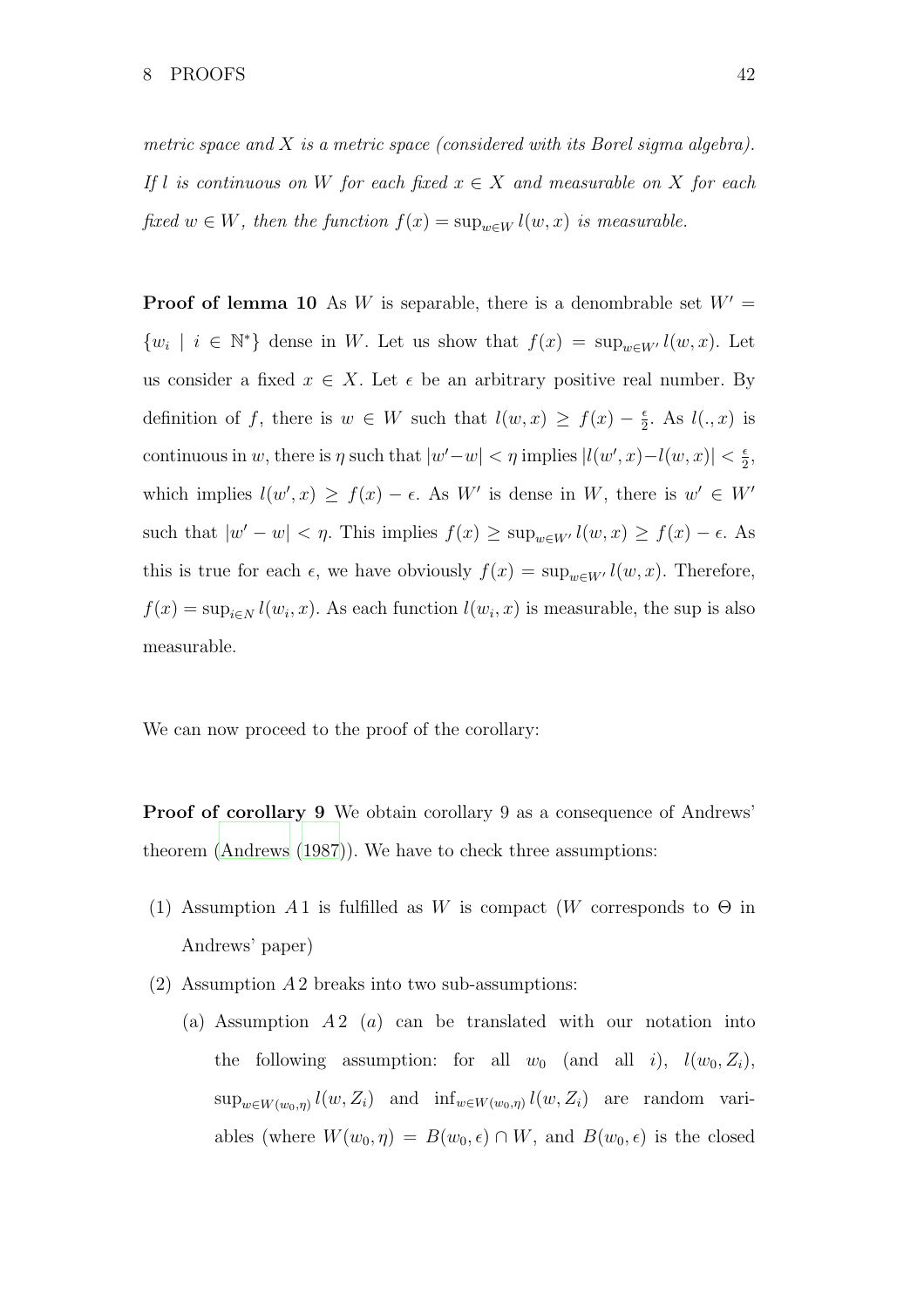ball centered on  $w_0$  with radius  $\epsilon$ ).

 $l(w_0, Z_i)$  is a random variable thanks to assumption 1 of corollary 9. Thanks to assumptions 1 and 2 of corollary 9 and due to the fact that a compact set is separable, lemma 10 can be applied to  $l$  and to  $W(w_0, \eta)$ , and allows to conclude that  $\sup_{w \in W(w_0, \eta)} l(w, Z_i)$  is a random variable. The case of  $\inf_{w \in W(w_0, \eta)} l(w, Z_i)$  is handled thanks to the same lemma applied to  $-l$ .

Assumption  $A2(a)$  is therefore fulfilled.

(b) Assumption  $A2$  (b) translates in our case into the assumption that  $\sup_{w\in W(w_0,\eta)} l(w,Z_i)$  and  $\inf_{w\in W(w_0,\eta)} l(w,Z_i)$  satisfy a point-wise strong law of large numbers, that is for any fixed  $w_0$ :

$$
\lim_{n \to \infty} \frac{1}{n} \sum_{i=1}^{n} \sup_{w \in W(w_0, \eta)} l(w, Z_i) = E \left( \sup_{w \in W(w_0, \eta)} l(w, Z_i) \right) P \text{ a.s.}
$$

As shown in the previous point, both  $(\sup_{w \in W(w_0, \eta)} l(w, Z_i))$ i∈N<sup>∗</sup> and  $\left(\inf_{w \in W(w_0, \eta)} l(w, Z_i)\right)$  $i\in\mathbb{N}^*$  are sequences of independent identically distributed random variables. Moreover, thanks to assumptions 3 and 4 of corollary 9, they are integrable and therefore the strong law of large numbers applies: assumption  $A2(b)$  is therefore fulfilled.

(3) Assumption A 3 translates in our case into the following assumption:

$$
\lim_{\eta \to 0} \sup_{n \ge 1} \left| \frac{1}{n} \sum_{i=1}^n \left( E \left( \sup_{w \in W(w_0, \eta)} l(w, Z_i) \right) - E \left( l(w, Z_i) \right) \right) \right| = 0.
$$

A similar equation has to be fulfilled by  $E\left(\inf_{w\in W(w_0,\eta)}l(w,Z_i)\right)$ .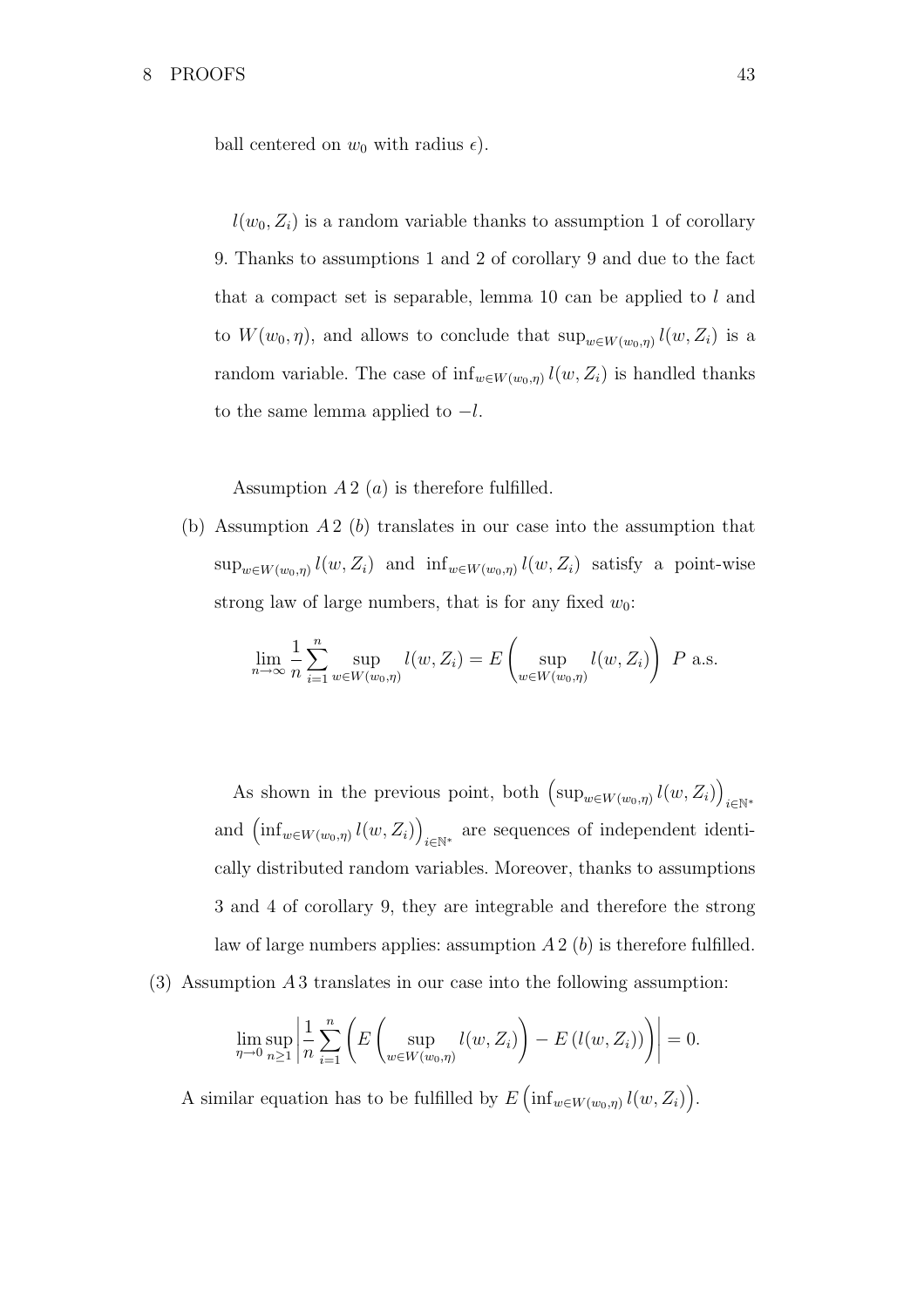As  $l$  is continuous with respect to  $w$  for a fixed  $x$ , we have the following point-wise convergence:

$$
\lim_{\eta \to 0} \sup_{w \in W(w_0, \eta)} l(w, .) = l(w_0, .).
$$

Thanks to assumptions 3 and 4 of corollary 9, we can apply Lebesgue dominated convergence which implies:

$$
\lim_{\eta \to 0} E\left(\sup_{w \in W(w_0,\eta)} l(w,Z_i)\right) = E\left(l(w_0,Z_i)\right).
$$

Finally, as  $Z_i$  are identically distributed, assumption A 3 can be simplified into:

$$
\lim_{\eta \to 0} \left| E\left(\sup_{w \in W(w_0, \eta)} l(w, Z_1)\right) - E\left(l(w, Z_1)\right) \right| = 0,
$$

which is exactly what we have just proven. The case of  $E\left(\inf_{w\in W(w_0,\eta)}l(w,Z_i)\right)$  can be obtained exactly the same way.

Assumption  $A_3$  is therefore fulfilled.

As the assumptions are fulfilled, we can apply Andrews' theorem which gives exactly the conclusion of corollary 9.

# part 2

Let us define:

$$
M_l^i(g, w_l)(\omega)_m = \frac{1}{m} \sum_{j=1}^m F_l(w_l, X_j^i(\omega)) \left( g(X_j^i(\omega)) + \mathcal{E}_j^i(\omega) \right),
$$

which can be simplified into  $M_l^i(g, w_l)_m$  when  $\omega$  is obvious, and

$$
M_l(g, w_l) = \int F_l(w_l, x) g(x) d\mu(x)
$$

We prove now the following lemma: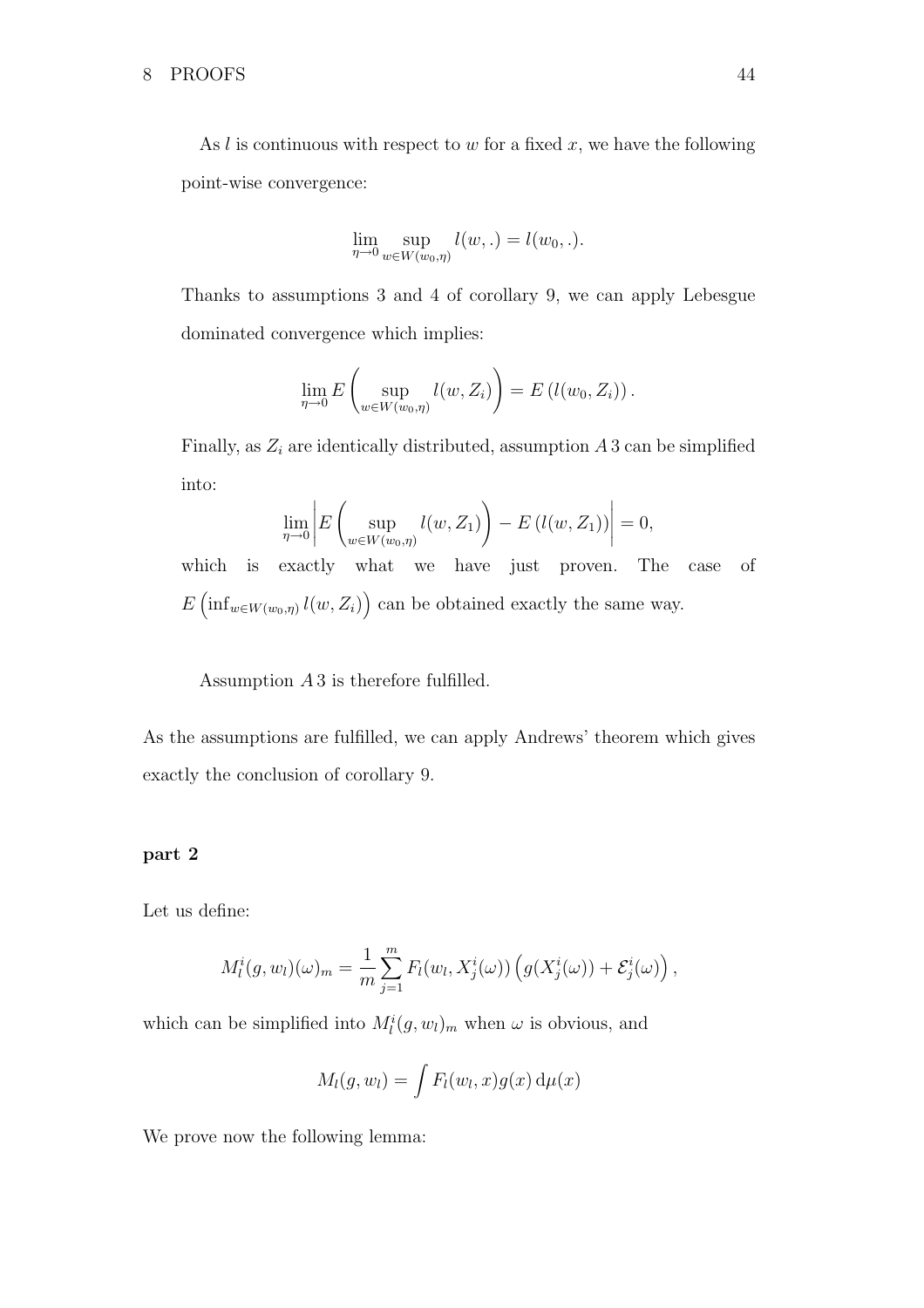Lemma 11 Let us define

$$
\Omega_l = \left\{ \omega \in \Omega \mid \lim_{m \to \infty} \frac{1}{m} \sum_{j=1}^m d_l(X_j^i) = \int d_l d\mu \right\}
$$

and

$$
B_l^i = \left\{ \omega \in \Omega \mid \forall g \in C(Z, \mathbb{R}), \lim_{m \to \infty} \sup_{w_l \in W_l} \left| M_l^i(g, w_l)(\omega)_m - M_l(g, w_l) \right| = 0 \right\}.
$$

Under hypothesis  $H_a$ ,  $H_c$  and  $H_e$ ,  $B_l^i \cap \Omega_l$  is measurable and  $P(B_l^i \cap \Omega_l) = 1$ .

**Proof of lemma 11** The proof is based on the separability of  $C(Z, \mathbb{R})$  and on corollary 9. Let us first note that  $P(\Omega_l) = 1$  thanks to hypothesis  $H_c$  (2-c) and the strong law of large numbers. Let us first show that the set

$$
B_l^i(g) = \left\{ \omega \in \Omega \mid \lim_{m \to \infty} \sup_{w_l \in W_l} \left| M_l^i(g, w_l)(\omega)_m - M_l(g, w_l) \right| = 0 \right\}
$$

is such that  $P(B_l^i(g)) = 1$  for any  $g \in C(Z, \mathbb{R})$ .

This can be obtained by applying corollary 9 to the function  $\psi$  from  $W_l \times$  $(Z \times \mathbb{R})$  to  $\mathbb R$  defined as follows

$$
\psi(w_l,(x,e))=F_l(w_l,x)(g(x)+e),
$$

and to the sequence of random elements  $(X_j^i, \mathcal{E}_j^i)_{j \in \mathbb{N}}$ . Corollary 9 applies because:

- $W_l$  is compact (hypothesis  $H_c(1)$ )
- hypothesis  $H_c$  (2-b) implies that  $\psi$  is measurable with respect to its second variable
- hypothesis  $H_c$  (2-a) and  $g \in C(Z, \mathbb{R})$  implies that  $\psi$  is continuous with respect to its first variable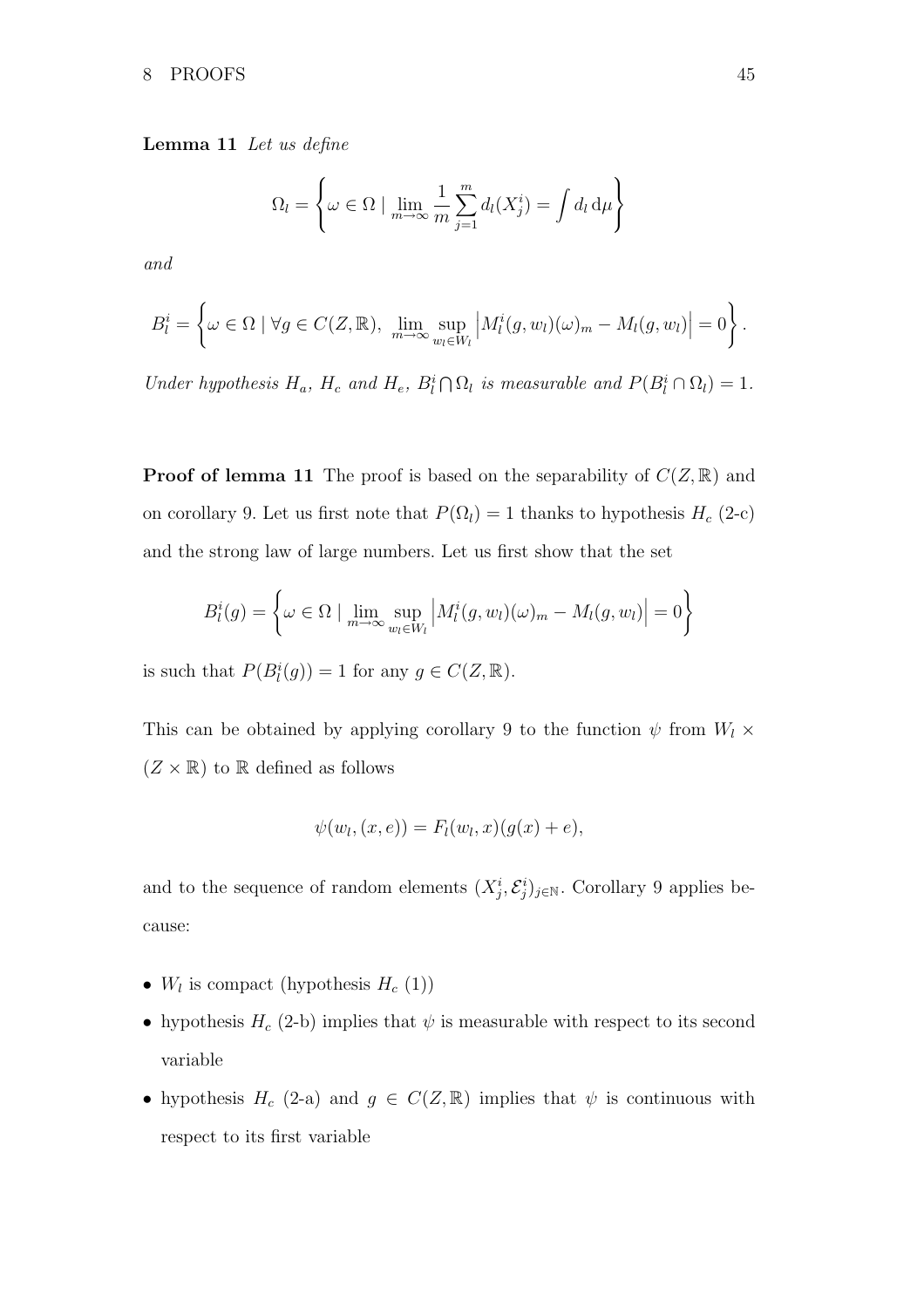- hypothesis  $H_c$  (2-c) implies  $\forall x \in Z, w_l \in W_l$  and  $\forall e \in \mathbb{R}, |\psi(w_l, (x, e))| \leq$  $d_l(x)(|g(x)| + |e|)$
- as g is continuous on the compact set  $Z, g \in L^q(\mu)$  and therefore  $d_l(x)|g(x)| \in L^1(\mu)$  (according to hypothesis  $H_c$  (2-c))
- as  $E\left(\left|\mathcal{E}_j^i\right|\right)$  <sup>q</sup>) <  $\infty$  (hypothesis  $H_e$  (5)),  $E(d_l(X_j^i))\Big|\mathcal{E}_j^i$  $\big|) < \infty$
- $(X_j^i, \mathcal{E}_j^i)_{j \in \mathbb{N}}$  is i.i.d. (hypothesis  $H_e$ )

Therefore, we have:

$$
\sup_{w_l \in W_l} \left| M_l^i(g, w_l)_m - E\left( F_l(w_l, X_1^i) \left( g(X_1^i) + \mathcal{E}_1^i \right) \right) \right| \to_{m \to \infty}^{a.s.} 0.
$$

By definition,  $E(F_l(w_l, X_1^i)g(X_1^i)) = M_l(g, w_l)$  and by independence and hypothesis  $H_e$  (5):

$$
E\left(F_l(w_l,X_1^i)\mathcal{E}_1^i\right)=E\left(F_l(w_l,X_1^i)\right)E\left(\mathcal{E}_1^i\right)=0.
$$

Therefore:

$$
\sup_{w_l \in W_l} \left| M_l^i(g, w_l)_m - M_l(g, w_l) \right| \to_{m \to \infty}^{a.s.} 0,
$$

which means that  $P(B_l^i(g)) = 1$ .

As  $C(Z, \mathbb{R})$  is separable, there is a sequence  $(h_t)_{t \in \mathbb{N}}$  dense in  $C(Z, \mathbb{R})$  (for the uniform norm). Let us denote  $A_l^i = \Omega_l \cap \bigcap_{t \in N} B_l^i(h_t)$ .  $A_l^i$  is measurable and  $P(A_l^i) = 1$ . Obviously,  $B_l^i \cap \Omega_l \subset A_l^i$ . Let us now show that  $B_l^i \cap \Omega_l = A_l^i$ .

Let  $\omega \in A_l^i$ . As  $\omega \in \Omega_l, \frac{1}{m}$  $\frac{1}{m}\sum_{j=1}^m d_l(X_j^i(\omega))$  is a convergent sequence and is therefore bounded, so there is  $\gamma_l^i(\omega) > 1$  such that for all  $m$ , 1  $\frac{1}{m}\sum_{j=1}^m d_l(X_j^i(\omega))\Big| <$  $\gamma_l^i(\omega)$ . Moreover, we can choose  $\gamma_l^i(\omega)$  such that  $\gamma_l^i(\omega) > E(d_l(X_1^i))$ .

Let  $g \in C(Z, \mathbb{R})$ . For any  $\epsilon > 0$ , there if  $t \in \mathbb{N}$  such that  $\rho_Z(g, h_t) < \frac{\epsilon}{3\gamma^i}$  $\frac{\epsilon}{3\gamma_{l}^{i}(\omega)}$ . This obviously imply for all  $w_l \in W_l$  and for all m both  $|M_l^i(w_l, g)(\omega)_m$  –  $M_l^i(w_l, h_t)(\omega)_m$  <  $\frac{\epsilon}{3}$  $\frac{\epsilon}{3}$  and  $|M_l(w_l, g) - M_l(w_l, h_t)| < \frac{\epsilon}{3}$  $\frac{\epsilon}{3}$ . As  $\omega \in A_{l}^{i}$ ,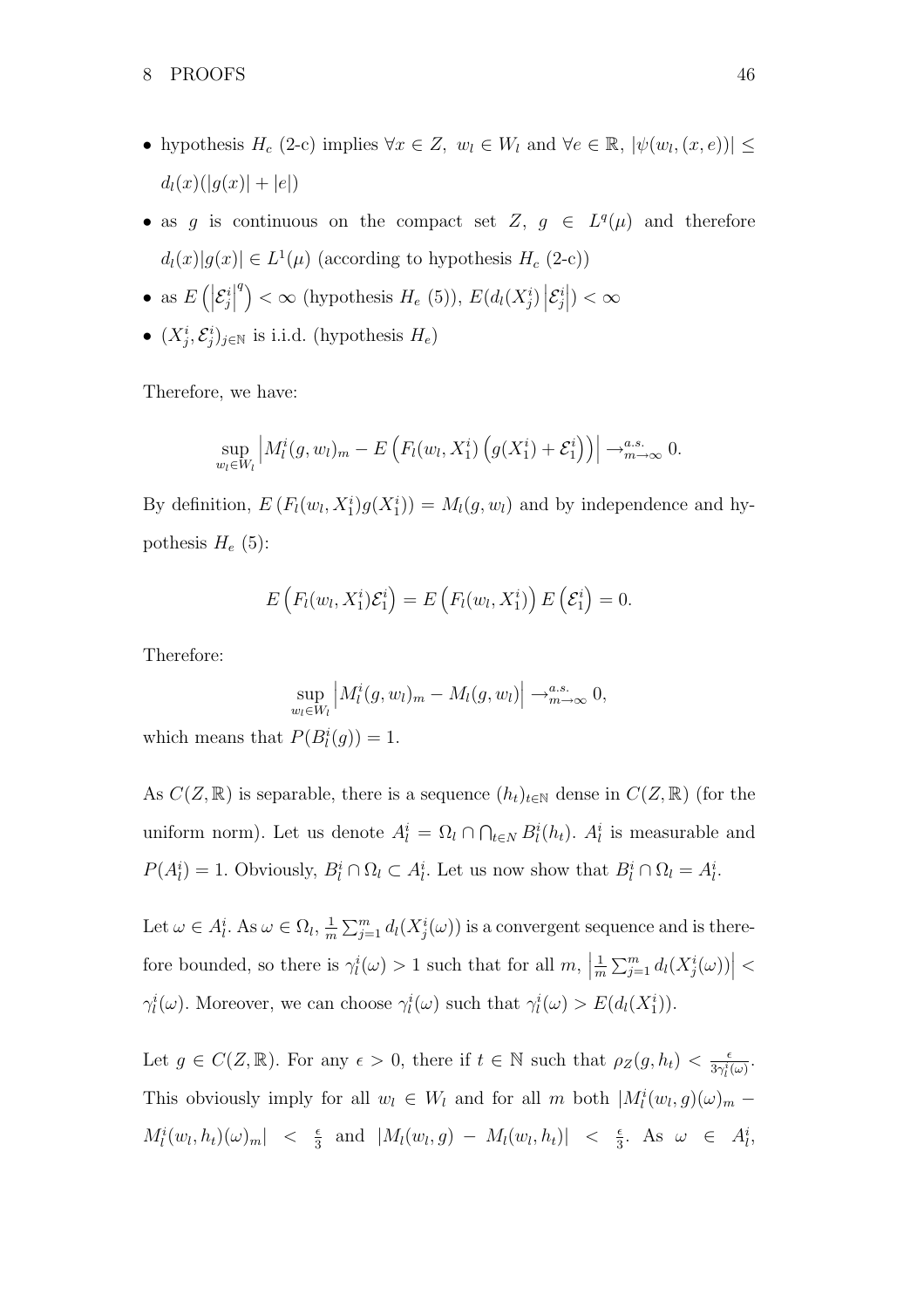$M_l^i(w_l, h_t)(\omega)_m$  converges to  $M_l(w_l, h_t)$  uniformly on  $W_l$ . Therefore there is M such that  $m > M$  implies  $\sup_{w_l \in W_l} |M_l^i(w_l, h_t)(\omega)_m - M_l(w_l, h_t)| < \frac{\epsilon}{3}$  $\frac{\epsilon}{3}$ . Then  $m > M$  implies  $\sup_{w_l \in W_l} |M_l^i(w_l, g)(\omega)_m - M_l(w_l, g)| < \epsilon$ . As this is true for any  $\epsilon$ , we conclude that  $M_l^i(w_l, g)(\omega)_m$  converges uniformly on  $W_l$  to  $M_l(w_l, g)$ , and therefore that  $\omega \in B_l^i(g) \cap \Omega_l$ . As this is true for all  $g, \omega \in B_l^i \cap \Omega_l$ . Therefore,  $B_l^i \cap \Omega_l = A_l^i$ , which gives the conclusion of the lemma.

# part 3

Let us now apply corollary 9 to  $\hat{\lambda}_n(w)$ , more precisely to the function from  $W \times (C(Z, \mathbb{R}) \times \mathbb{R}^o)$  to  $\mathbb R$  define by:

$$
k(w, g, t) =
$$
  

$$
c\left(t, U\left(w_0, \int F_1(w_1, x) g(x) d\mu(x), \dots, \int F_k(w_k, x) g(x) d\mu(x)\right)\right).
$$

This is possible according to the following reasons:

- $W$  is compact
- k is continuous on w for each  $(g, t)$ , according to hypotheses  $H_c$  and because, as a continuous function defined on a compact set, g belongs to  $L^q(\mu)$ . Indeed,  $w_l \mapsto \int F_l(w_l, x) g(x) d\mu(x)$  is continuous for each g: as  $F_l$ is continuous on w for each x, the function  $F_l(w'_l,.) g(.)$  converges punctually to  $F_l(w_l,.) g(.)$  when  $w'_l$  converges to  $w_l$ . Moreover,  $|F_l(w,.) g(.)|$  is dominated on  $W_l$  by  $d_l(.)|g(.)|$ , which is integrable (by hypothesis). Thanks to dominated convergence theorem, this obviously implies the continuity of  $w_l \mapsto \int F_l(w_l, x) g(x) d\mu(x).$
- k is measurable with respect  $(q, t)$  for each w. This is a direct consequence of hypotheses  $H_c$  and of the fact that  $g \mapsto \int F_l(w_l, x) g(x) d\mu(x)$  is continuous for each  $w_l$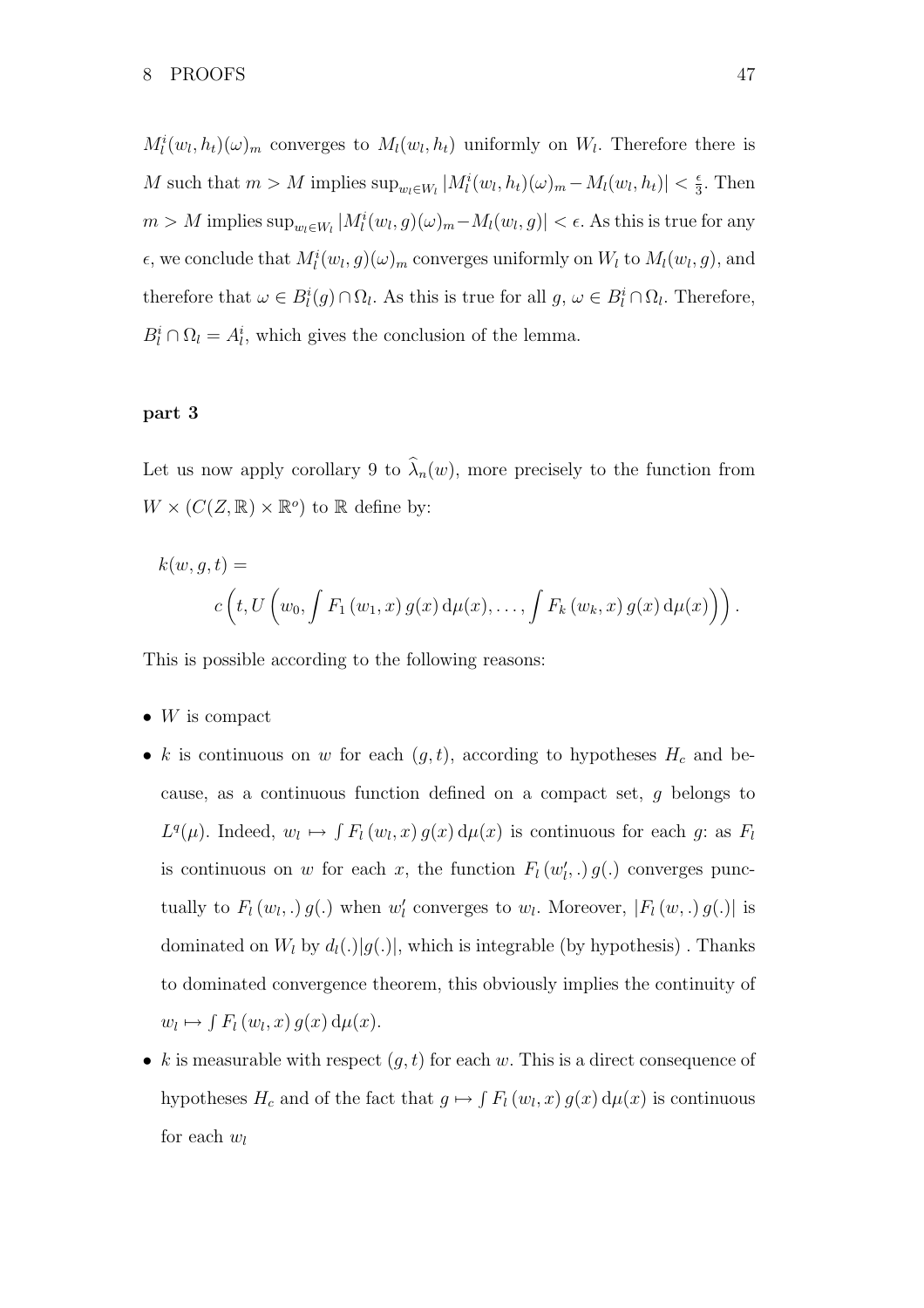- hypothesis  $H_d$  implies that  $k(w, g, t) \leq c_{max}(t)$  for all w, g and t, with  $E(c_{max}(T_1)) < \infty$
- $(G^i, T^i)_{i \in \mathbb{N}}$  is i.i.d.

According to corollary 9, we therefore have

$$
\sup_{w \in W} \left| \frac{1}{n} \sum_{i=1}^{n} k(w, G^i, T^i) - E(k(w, G^1, T^1)) \right| \to_{n \to \infty}^{a.s.} 0,
$$

that is

$$
\sup_{w \in W} \left| \widehat{\lambda}_n(w) - \lambda(w) \right| \to_{n \to \infty}^{a.s.} 0. \tag{23}
$$

Let us call  $C$  the set of probability 1 for which this uniform convergence occurs. Let us now consider  $D = C \cap \bigcap_{i \in \mathbb{N}} \iota_{i \in \mathbb{N}}(B_i^i \cap \Omega_i)$ . According to lemma 11,  $P(D) = 1$ . Let  $\omega$  be an arbitrary element of D and denote for simplicity  $g^i = G^i(\omega)$  and  $t^i = T^i(\omega)$ . Let  $\epsilon > 0$  be an arbitrary real number. According to equation 23, there is N such that for each  $n \geq N$ ,

$$
\sup_{w \in W} \left| \frac{1}{n} \sum_{i=1}^{n} k(w, g^i, t^i) - \lambda(w) \right| < \frac{\epsilon}{2}.\tag{24}
$$

We handle here the case where c is not a distance on  $\mathbb{R}^o$  but simply a continuous positive function. As  $U$  is bounded and uniformly continuous, the function  $l(t, w_0, u) = c(t, U(w_0, u))$  from  $\mathbb{R}^{\circ} \times W_0 \times \mathbb{R}^k$  is uniformly continuous with respect to  $(w_0, u)$ . That is, for each  $t^i$ , there is  $\eta_i > 0$  such that for each  $w_0$ and  $(u, u') \in \mathbb{R}^k \times \mathbb{R}^k$ ,  $||u - u'|| < \eta \Rightarrow ||l(t^i, w_0, u) - l(t^i, w_0, u')|| < \frac{\epsilon}{2}$  $\frac{\epsilon}{2}$ . As  $\omega \in \bigcap_{i \in \mathbb{N}} (B_i^i \cap \Omega_i)$ , for each i, there is  $S^i$  such that  $m^i \geq S^i$  implies for all l

$$
\sup_{w_l \in W_l} |M_l^i(w_l, g^i)(\omega)_{m^i} - M_l(w_l, g^i)| < \eta_i.
$$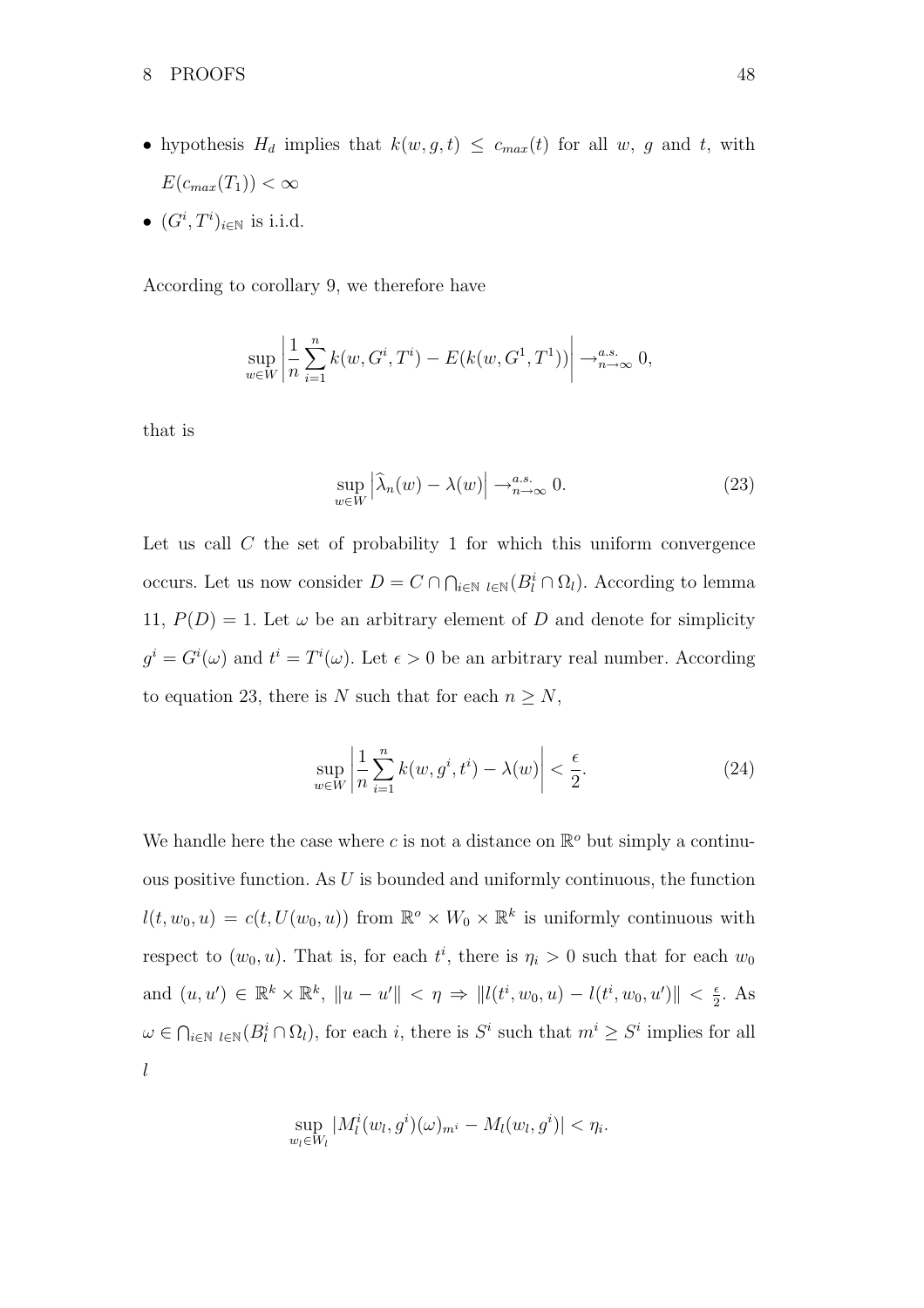Let us call  $S_n = \sup_{i \leq n} S^i$ . Then for  $m \geq S_n$ , for all w and for all  $i \leq n$ 

$$
\|c(t^i, U(w_0, M_1^i(w_1, g^i)(\omega)_m, \dots, M_k^i(w_k, g^i)(\omega)_m)\n)- c(t^i, U(w_0, M_1(w_1, g^i), \dots, M_k(w_k, g^i))\n)\| < \frac{\epsilon}{2},
$$

that is for all  $w \in W$ 

$$
\left|\frac{1}{n}\sum_{i=1}^n c\left(t^i, U\left(w_0, M_1^i(w_1, g^i)(\omega)_m, \dots, M_k^i(w_k, g^i)(\omega)_m\right)\right)\right|
$$
  

$$
-\frac{1}{n}\sum_{i=1}^n k(w, g^i, t^i)\right| < \frac{\epsilon}{2}.
$$

Combined with equation 24, this gives that for  $n \geq N$  and  $m \geq M(n)$ :

$$
\sup_{w \in W} |\lambda_n^m(w) - \lambda(w)| < \epsilon.
$$

Therefore for almost all  $\omega$  (i.e., for  $\omega \in D$ ), we have:

$$
\lim_{n \to \infty} \lim_{m \to \infty} \sup_{w \in W} |\lambda_n^m(w) - \lambda(w)| = 0.
$$
\n(25)

# part 4

The final conclusion of the theorem is obtained exactly as in [White \(1989\)](#page-52-4). We use the following lemma:

**Lemma 12** Let  $W$  be a compact set (considered with the metric  $d$ ) and  $(f_i^j)$  $\mathcal{E}_i^{(j)}|_{i\in\mathbb{N}}$  a sequence of sequences of real valued continuous functions that converges uniformly to a continuous function f, that is  $\lim_{n\to\infty} \lim_{m\to\infty} \rho_W(f_n^m, f) = 0$ . Let us call W<sup>\*</sup> the set of minimizers of f and let  $w_i^j$  $i$  be a minimizer of  $f_i^j$  $i<sup>j</sup>$ . Then

$$
\lim_{n \to \infty} \lim_{m \to \infty} d(w_n^m, W^*) = 0.
$$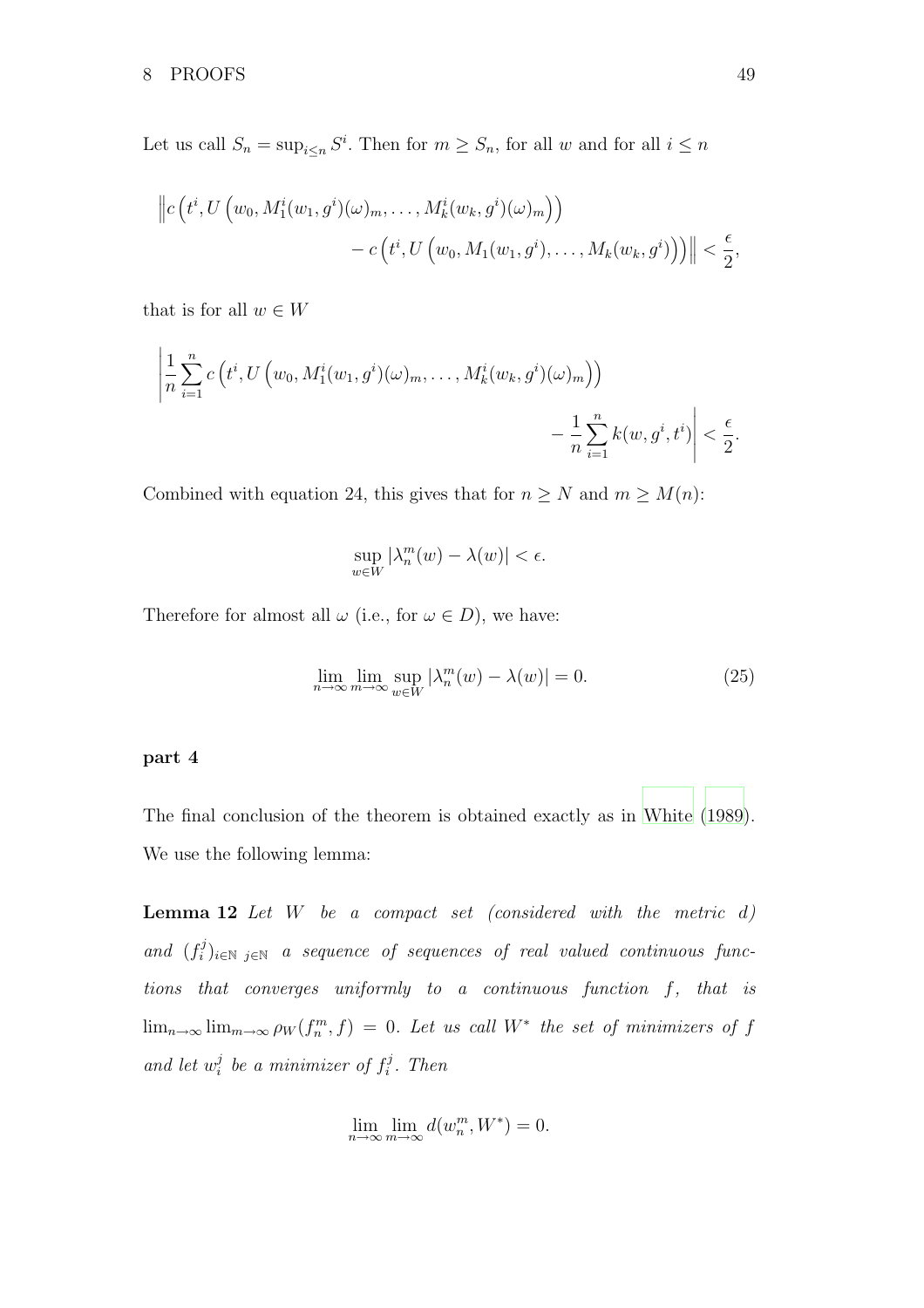Proof of lemma 12 First of all, it is clear that we just have to prove that the set of accumulation points of  $(w_i^j)$  $i,j_{i\in\mathbb{N}}$ ,  $Acc$ , is included into  $W^*$ . Indeed assume that both  $Acc \subset W^*$  and that the conclusion of the theorem does not hold. This implies that there is an infinite subsequence of  $(w_i^j)$  $\binom{j}{i}$ <sub>i∈N j∈N</sub> which distance to  $W^*$  remains above a fixed positive number. As W is compact this subsequence has at least one accumulation point which cannot belong to  $W^*$ . As this accumulation point is also an accumulation point of the full sequence, this contradicts our main hypothesis.

Let us now consider  $w^0$  an accumulation point of the sequence. Strictly speaking,  $w^0$  is the limit of a subsequence of the main sequence, but to simplify the proof, we assume that  $w^0 = \lim_{n \to \infty} \lim_{m \to \infty} w_n^m$ .

Let  $\epsilon > 0$ . f is uniformly continuous on W and therefore there is  $\eta$  such that  $|w'-w| < \eta$  implies  $|f(w) - f(w')| < \epsilon$ . By uniform convergence, there is N such that for each  $n > N$ , there is  $M_n$  such that  $m > M_n$  implies for all  $w \in W$ ,  $|f_n^m(w) - f(w)| < \epsilon$ . Moreover, we can choose N and  $M_n$  such that  $n > N$  and  $m > M_n$  imply  $|w_n^m - w^0| < \eta$ . Therefore,  $n > N$  and  $m > M_n$ imply  $|f_n^m(w_n^m) - f(w^0)| < 2\epsilon$ .

As  $w_n^m$  is a minimizer of  $f_n^m$ , for all  $w$ ,  $f_n^m(w_n^m) - f_n^m(w) \leq 0$ , which implies (by uniform convergence),  $f_n^m(w_n^m) - f(w) \leq \epsilon$ . Therefore,  $f(w^0) - f(w) \leq 3\epsilon$ . As this is true for all  $\epsilon$ , we conclude that  $f(w^0) - f(w) \leq 0$  for all w and therefore that  $w^0 \in W^*$ . Therefore  $Acc \subset W^*$ .

The conclusion of the theorem is obtained by applying lemma 12 to all  $\omega \in$ D. For such a  $\omega$ , the uniform convergence of  $\lambda_n^m$  to  $\lambda$  translates into the convergence of any minimizer of  $\lambda_n^m$  to the set of minimizers of  $\lambda$ .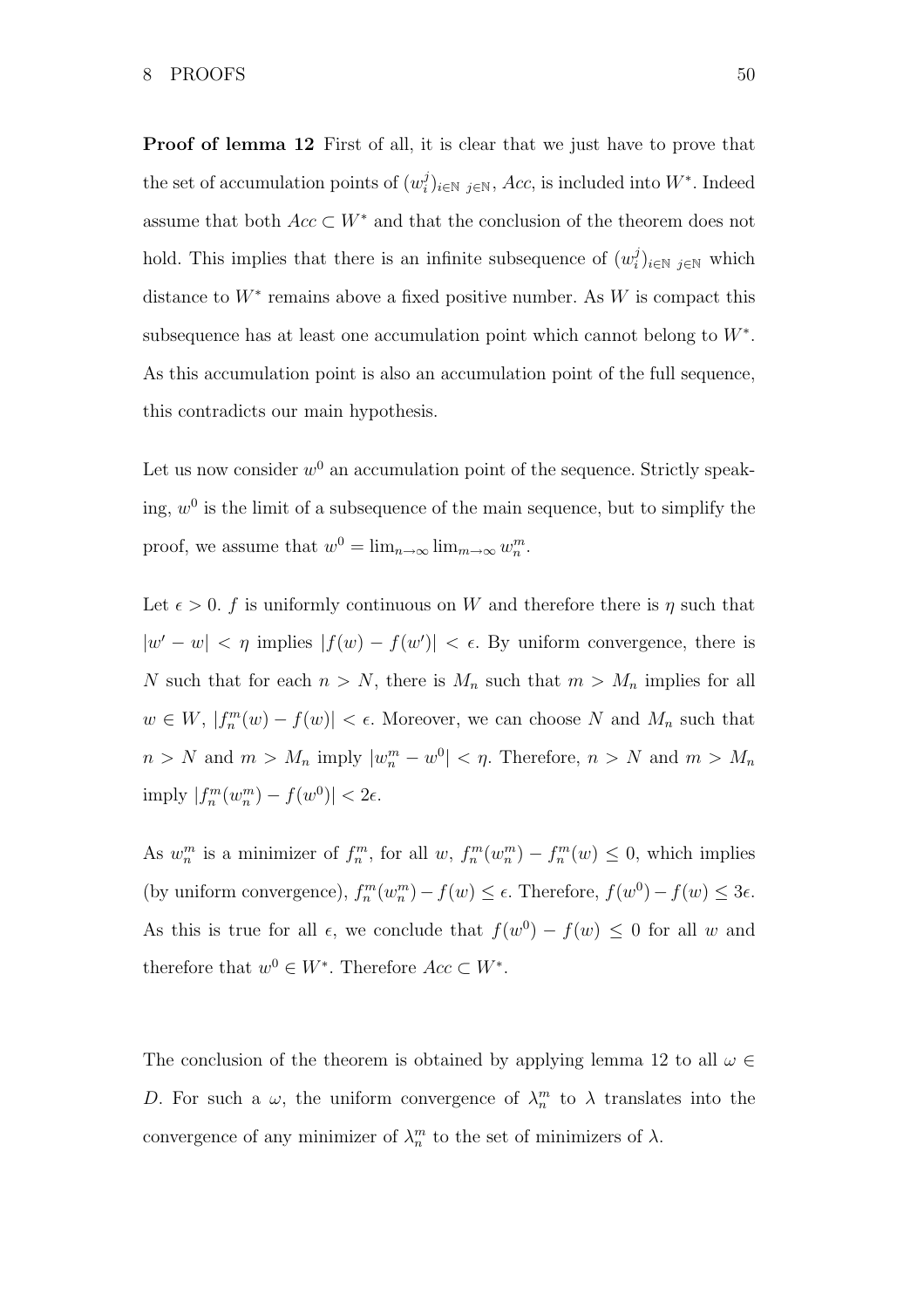# References

- <span id="page-50-1"></span>Abraham, C., Cornillon, P.-A., Matzner-Lober, E., Molinari, N., September 2003. Unsupervised curve clustering using b-splines. Scandinavian Journal of Statistics 30 (3), 581–595.
- <span id="page-50-9"></span>Andrews, D. W. K., November 1987. Consistency in nonlinear econometric models: A generic uniform law of large numbers. Econometrica 55 (6), 1465– 1471.
- <span id="page-50-6"></span>Besse, P., Cardot, H., 2003. Analyse des données (édité par Gérard Govaert). Hermès/Lavoisier, Ch. 6 : Modélisation statistique de données fonctionnelles, pp. 167–198.
- <span id="page-50-2"></span>Besse, P., Cardot, H., Faivre, R., Goulard, M., 2004. Statistical modelling of functional data. Applied Stochastic Models in Business and Industry To be published.
- <span id="page-50-7"></span>Besse, P., Cardot, H., Ferraty, F., 1997. Simultaneous non-parametric regressions of unbalanced longitudinal data. Computational Statistics and Data Analysis 24, 255–270.
- <span id="page-50-0"></span>Besse, P., Cardot, H., Stephenson, D., 2000. Autoregressive forecasting of some functional climatic variations. Scandinavian Journal of Statistics 4, 673–688.
- <span id="page-50-8"></span>Breiman, L., Friedman, J. H., Olshen, R. A., Stone, C. J., 1984. Classification and Regression Trees. Wadsworth.
- <span id="page-50-3"></span>Cardot, H., Ferraty, F., Sarda, P., 1999. Functional linear model. Statist. & Prob. Letters 45, 11–22.
- <span id="page-50-4"></span>Cardot, H., Ferraty, F., Sarda, P., 2003. Spline estimators for the functional linear model. Statistica Sinica 13, 571–591.
- <span id="page-50-5"></span>Chen, T., 1998. A unified approach for neural network-like approximation of non-linear functional. Neural Networks 11, 981–983.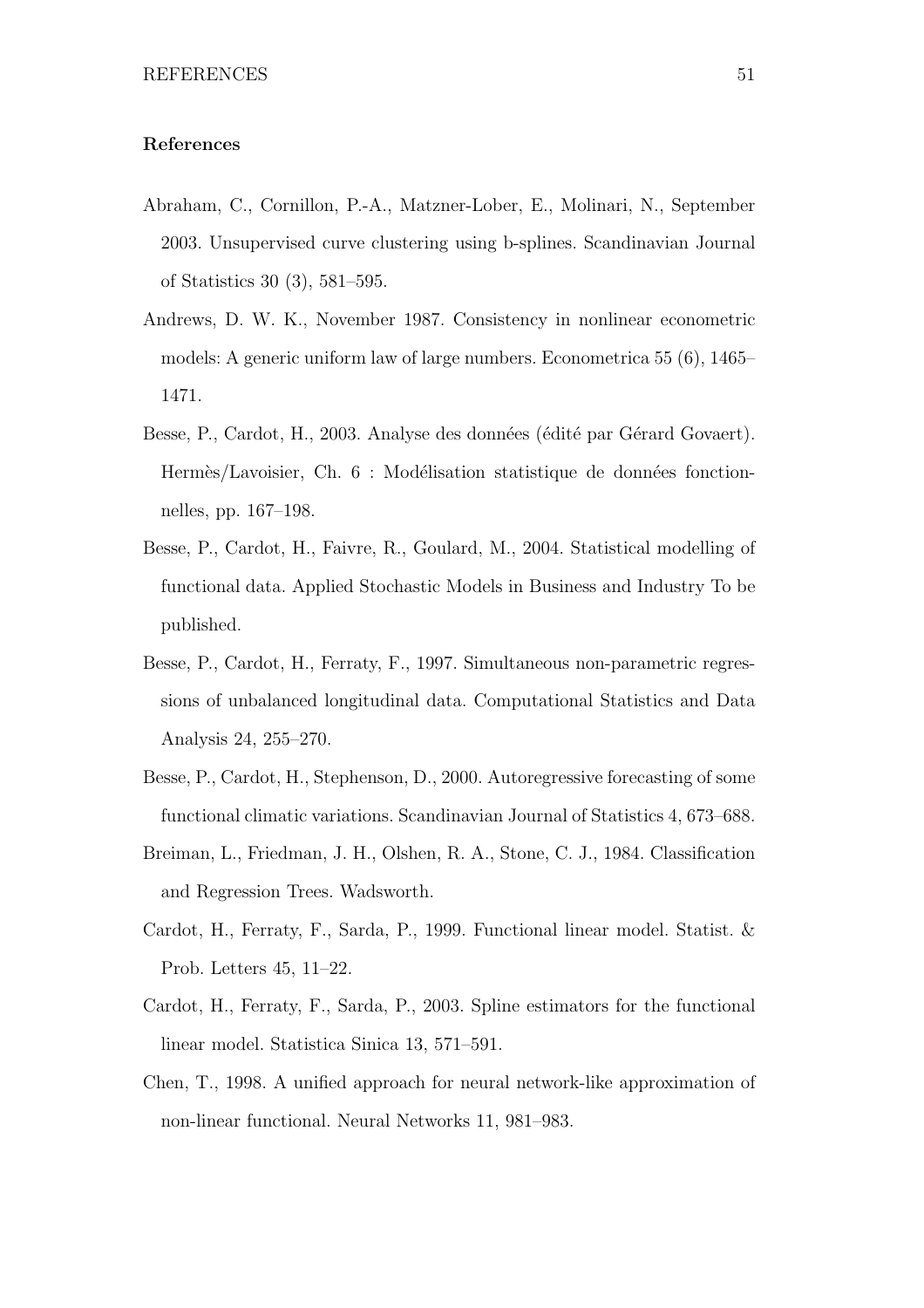- <span id="page-51-9"></span>Chen, T., Chen, H., July 1995. Universal approximation to nonlinear operators by neural networks with arbitrary activation functions and its application to dynamical systems. IEEE Transactions on Neural Networks 6 (4), 911–917.
- <span id="page-51-10"></span>Cristianini, N., Shawe-Taylor, J., 2000. An Introduction to Support Vector Machines. Cambridge University Press, Cambridge, UK.
- <span id="page-51-6"></span>Ferraty, F., Goia, A., Vieu, P., December 2002. Functional nonparametric model for time series: a fractal approach for dimension reduction. TEST 11 (2), 317–344.
- <span id="page-51-4"></span>Ferraty, F., Vieu, P., 2002. The functional nonparametric model and application to spectrometric data. Computational Statistics 17 (4).
- <span id="page-51-5"></span>Ferraty, F., Vieu, P., 2003. Curves discriminations: a nonparametric functional approach. Computational Statistics and Data Analysis 44 (1–2), 161–173.
- <span id="page-51-3"></span>Ferré, L., Yao, A.-F., November/December 2003. Functional sliced inverse regression analysis. Statistics 37 (6), 475–488.
- <span id="page-51-0"></span>Hastie, T., Mallows, C., 1993. A discussion of "a statistical view of some chemometrics regression tools" by i.e. frank and j.h. friedman. Technometrics 35, 140–143.
- <span id="page-51-11"></span>Hastie, T., Tibshirani, R., Friedman, J., 2001. The Elements of Statistical Learning: Data Mining, Inference, and Prediction. Springer-Verlag.
- <span id="page-51-8"></span>Hornik, K., 1991. Approximation capabilities of multilayer feedforward networks. Neural Networks 4 (2), 251–257.
- <span id="page-51-7"></span>Hornik, K., 1993. Some new results on neural network approximation. Neural Networks 6 (8), 1069–1072.
- <span id="page-51-1"></span>James, G. M., 2002. Generalized linear models with functional predictor variables. Journal of the Royal Statistical Society Series B (64), 411–432.
- <span id="page-51-2"></span>James, G. M., Hastie, T. J., 2001. Functional linear discriminant analysis of irregularly sampled curves. Journal of the Royal Statistical Society Series B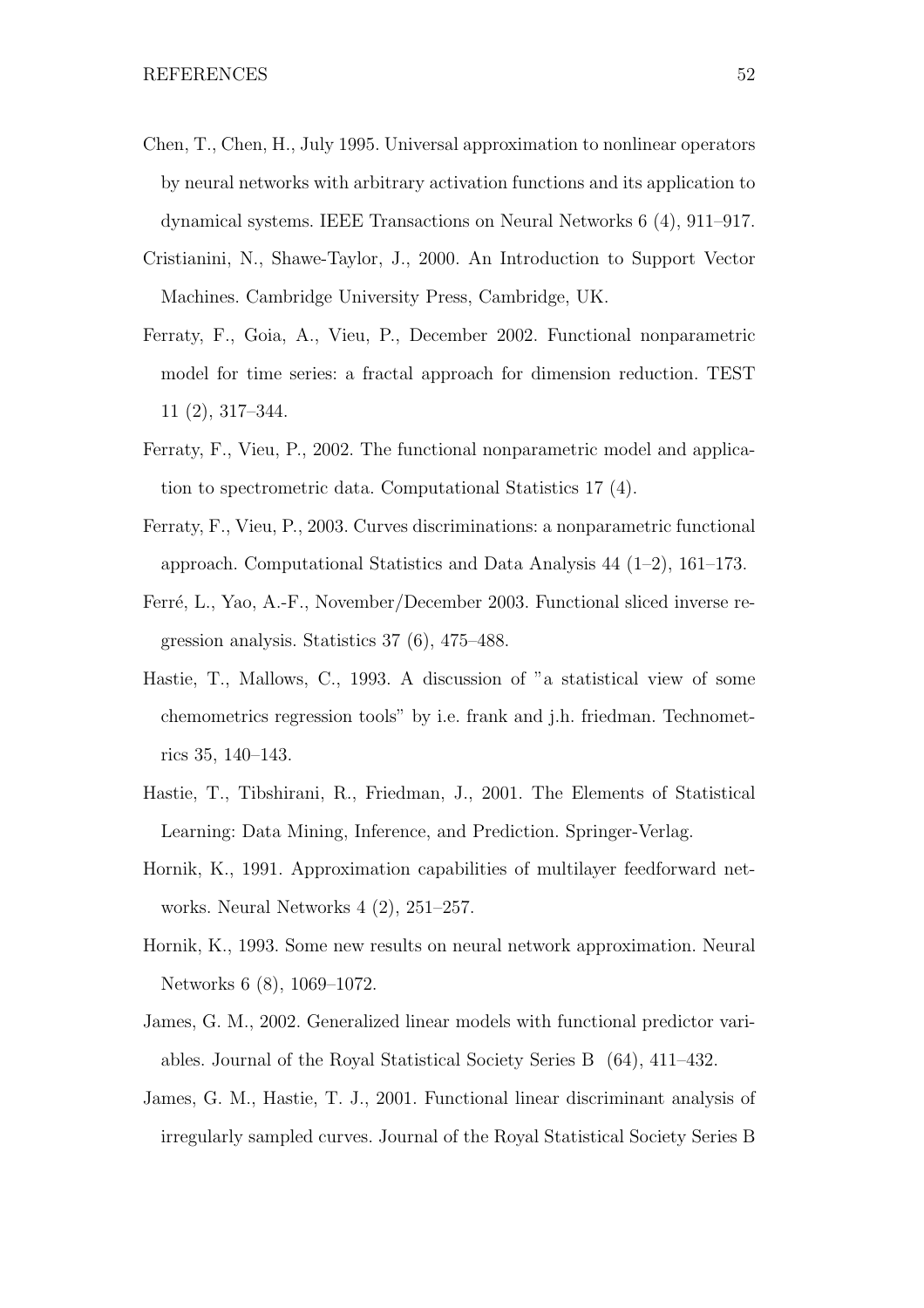63, 533–550.

- <span id="page-52-7"></span>Leshno, M., Lin, V. Y., Pinkus, A., Schocken, S., 1993. Multilayer feedforward networks with a nonpolynomial activation function can approximate any function. Neural Networks 6 (6), 861–867.
- <span id="page-52-2"></span>Li, K.-C., 1991. Sliced inverse regression for dimension reduction. J. Amer. Statist. Assoc. 86, 316–342.
- <span id="page-52-1"></span>Marx, B. D., Eilers, P. H., 1996. Generalized linear regression on sampled signals with penalized likelihood. In: A. Forcina, G. M. Marchetti, R. H., Galmacci, G. (Eds.), Statistical Modelling. Proceedings of the 11th International workshop on Statistical Modelling. Orvietto.
- <span id="page-52-0"></span>Ramsay, J., Silverman, B., June 1997. Functional Data Analysis. Springer Series in Statistics. Springer Verlag.
- <span id="page-52-8"></span><span id="page-52-5"></span>Rudin, W., 1974. Real and complex Analysis. Mc Graw Hill.
- Sandberg, I. W., July 1996. Notes on weighted norms and network approximation of functionals. IEEE Transactions on Circuits and Systems–I: Fundamental Theory and Applications 43 (7), 600–601.
- <span id="page-52-6"></span>Sandberg, I. W., Xu, L., 1996. Network approximation of input-output maps and functionals. Circuits Systems Signal Processing 15 (6), 711–725.
- <span id="page-52-3"></span>Stinchcombe, M. B., 1999. Neural network approximation of continuous functionals and continuous functions on compactifications. Neural Networks 12 (3), 467–477.
- <span id="page-52-4"></span>White, H., 1989. Learning in Artificial Neural Networks: A Statistical Perspective. Neural Computation 1 (4), 425–464.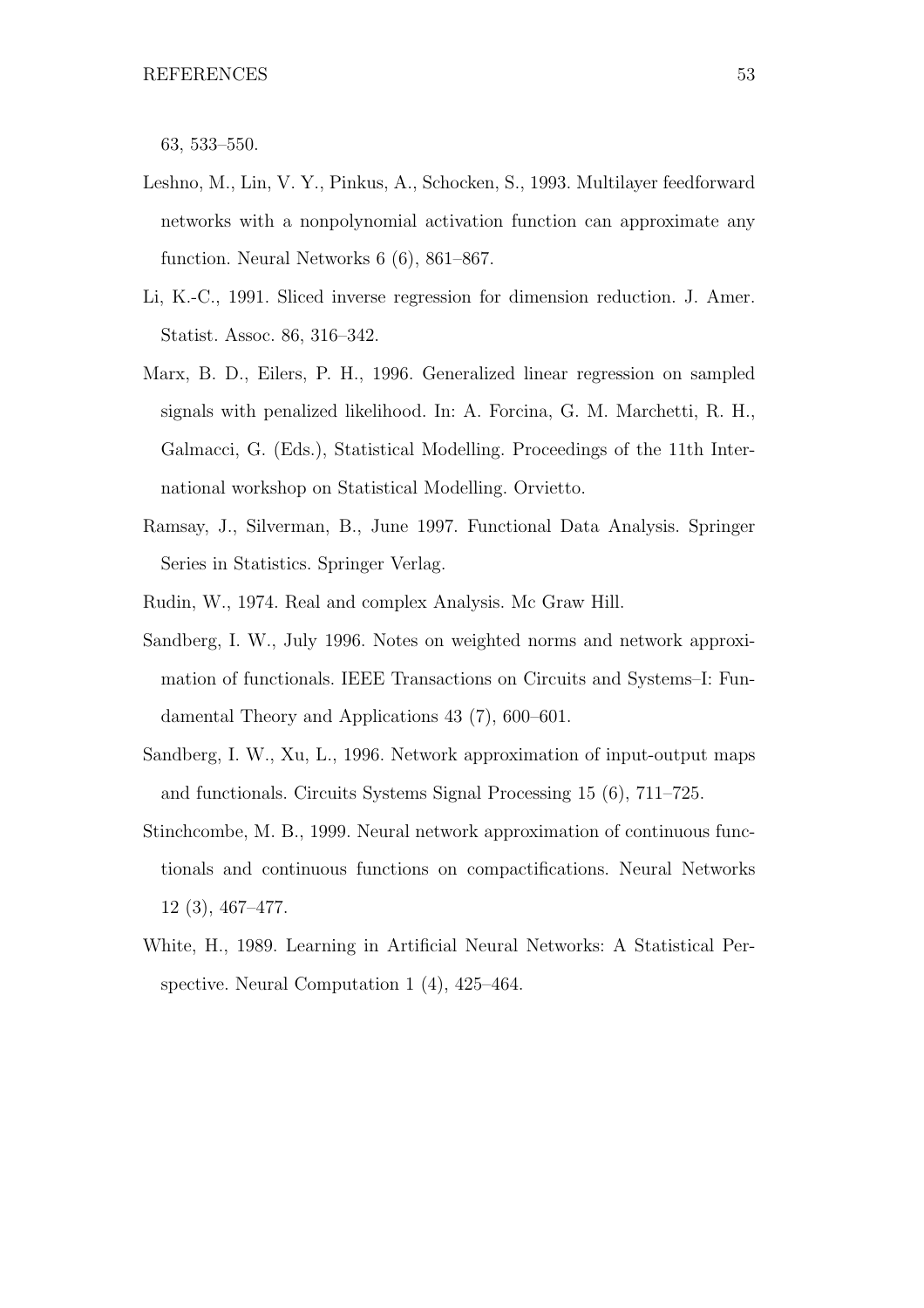# List of Tables

| $\mathbf{1}$   | Waveform data                                                        | 55 |    |
|----------------|----------------------------------------------------------------------|----|----|
| $\overline{2}$ | Number of simulations that select the given number of B-splines      | 56 |    |
| 3              | Number of simulations that select the given number of hidden neurons |    | 57 |
| 4              | Results summary                                                      | 58 |    |
| $5^{\circ}$    | Error rate for Spectrometric curves                                  | 59 |    |
| 6              | Number of simulations that select the given number of B-splines      | 60 |    |
| $\overline{7}$ | Number of simulations that select the given number of hidden neurons |    | 61 |
| 8              | Error rate for second order derivatives of the Spectrometric curves  | 62 |    |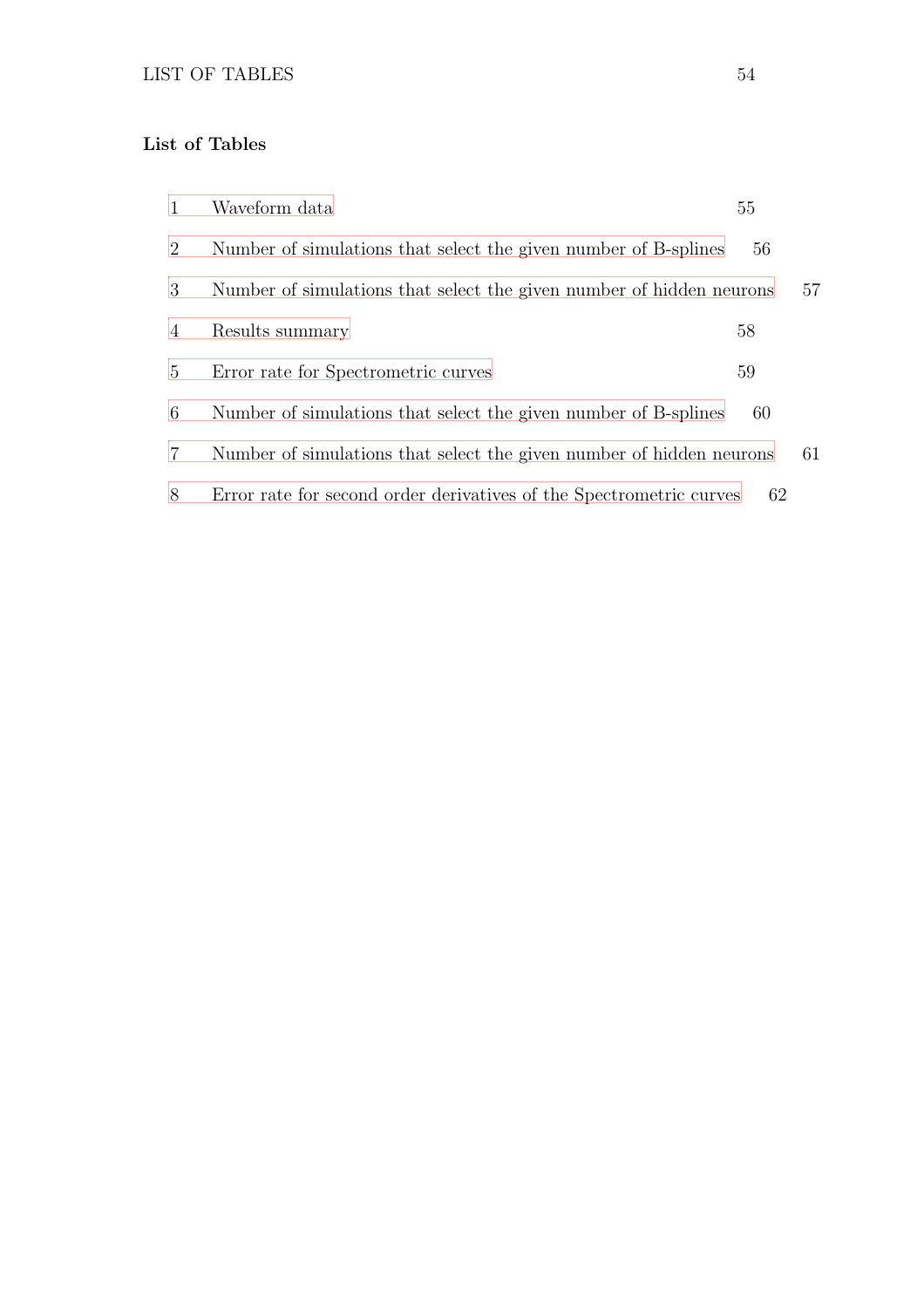| Method             | Test classification error rate   Standard deviation |        |
|--------------------|-----------------------------------------------------|--------|
| MLP.               | 0.098                                               | 0.013  |
| <b>FMLP</b>        | 0.065                                               | 0.0096 |
| F <sub>p</sub> MLP | 0.072                                               | 0.011  |

<span id="page-54-0"></span>Table 1 Waveform data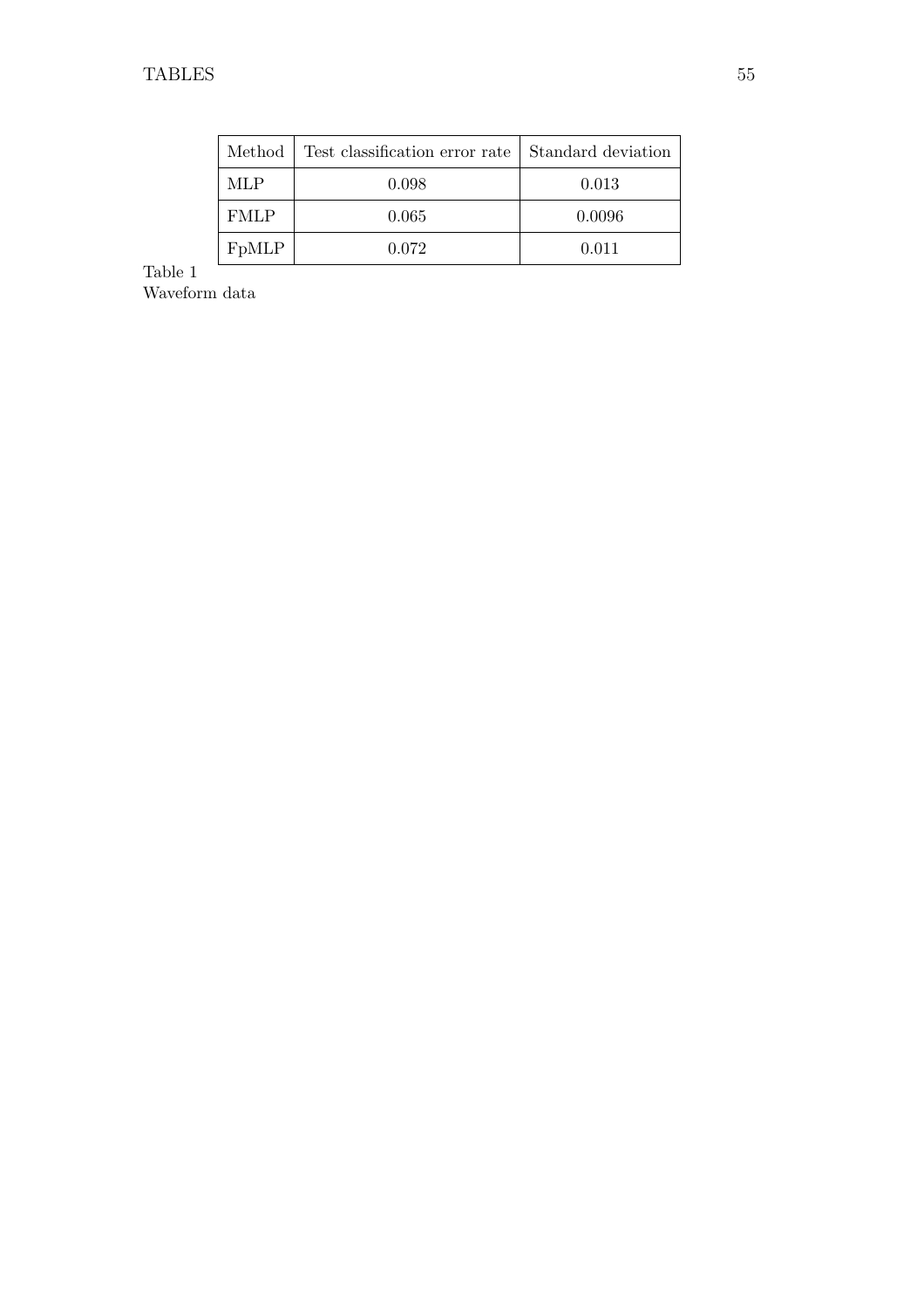| Number of B-splines | 5  |    | 10 | 15 |  |
|---------------------|----|----|----|----|--|
| FMLP                | 18 | 17 |    |    |  |
| F <sub>p</sub> MLP  | 38 |    |    |    |  |

<span id="page-55-0"></span>Number of simulations that select the given number of B-splines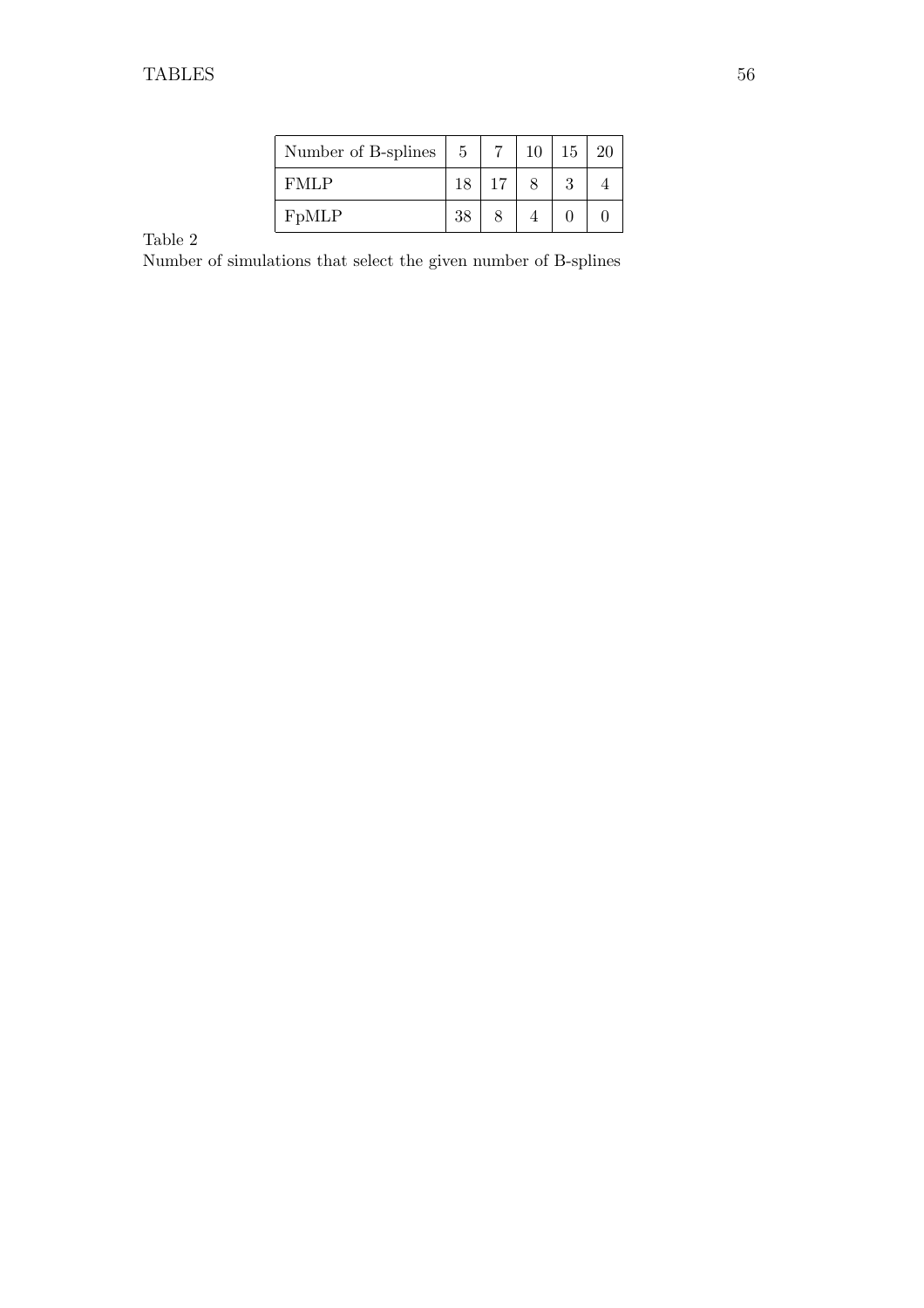| Number of hidden neurons | $\overline{2}$ | 3  |    |
|--------------------------|----------------|----|----|
| MLP                      | 10             | 40 |    |
| <b>FMLP</b>              | 9              | 29 | 12 |
| FpMLP                    | 10             | 28 | 12 |

<span id="page-56-0"></span>Number of simulations that select the given number of hidden neurons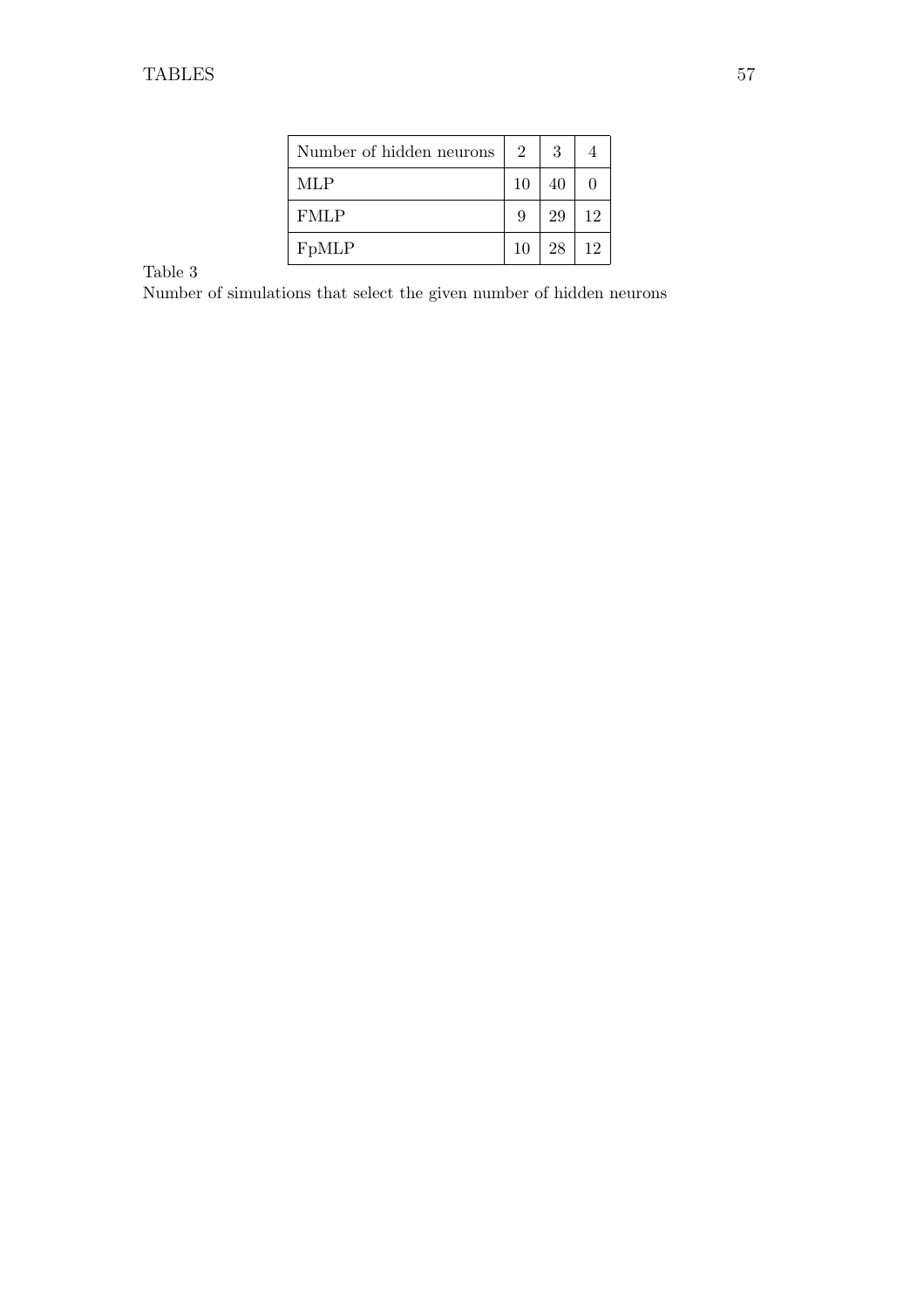| Model              | Parameters | Error rate | Training time |
|--------------------|------------|------------|---------------|
| <b>FMLP</b>        | 44         | 0.065      | 4.5           |
| F <sub>p</sub> MLP | 36         | 0.072      | 3.8           |
| Non parametric     | 1653       | 0.072      |               |
| MLP with smoothing | 406        | 0.073      | 5.9           |
| MLP                | 406        | 0.098      |               |

<span id="page-57-0"></span>Results summary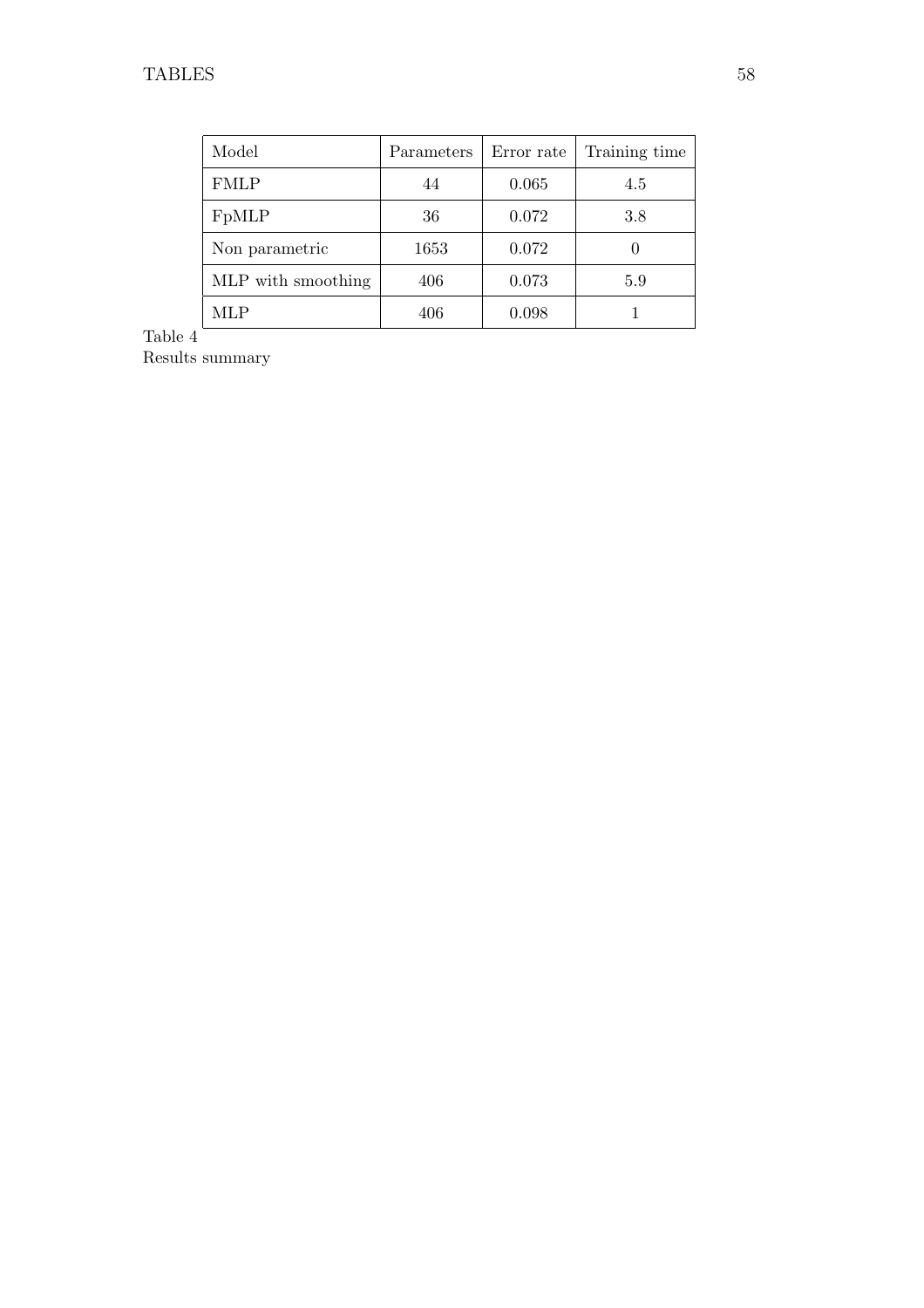| Method      | First quartile | Mean  | Median | Third quartile |
|-------------|----------------|-------|--------|----------------|
| <b>MLP</b>  |                | 0.019 | 0.018  | 0.036          |
| <b>FMLP</b> | 0.018          | 0.028 | 0.036  | 0.036          |
| FpMLP       |                | 0.018 | 0.018  | 0.036          |

<span id="page-58-0"></span>Error rate for Spectrometric curves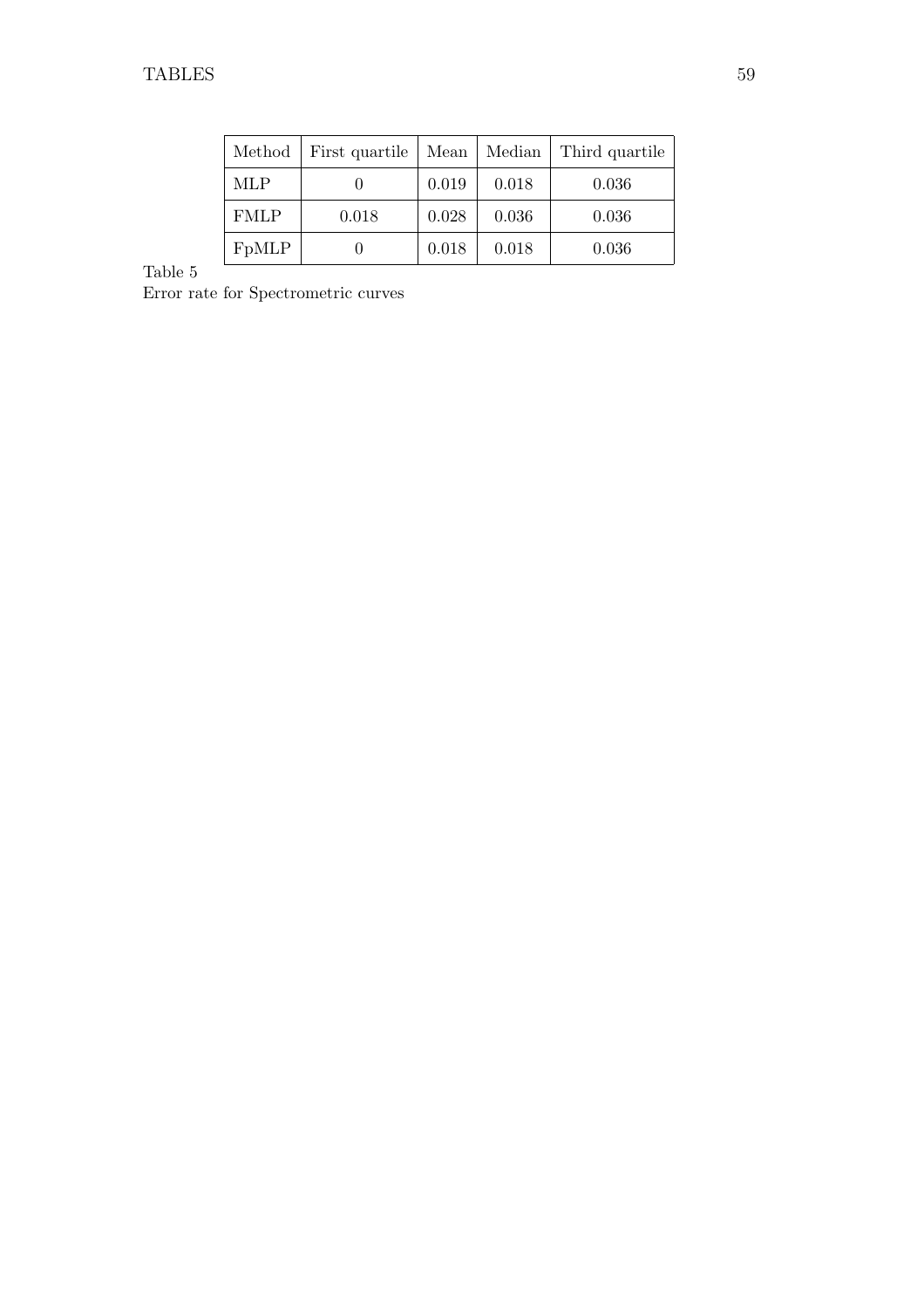| Number of B-splines | 15 | 20 |
|---------------------|----|----|
| FMLP                | 12 | 38 |
| F <sub>p</sub> MLP  | 24 | 26 |

<span id="page-59-0"></span>Number of simulations that select the given number of B-splines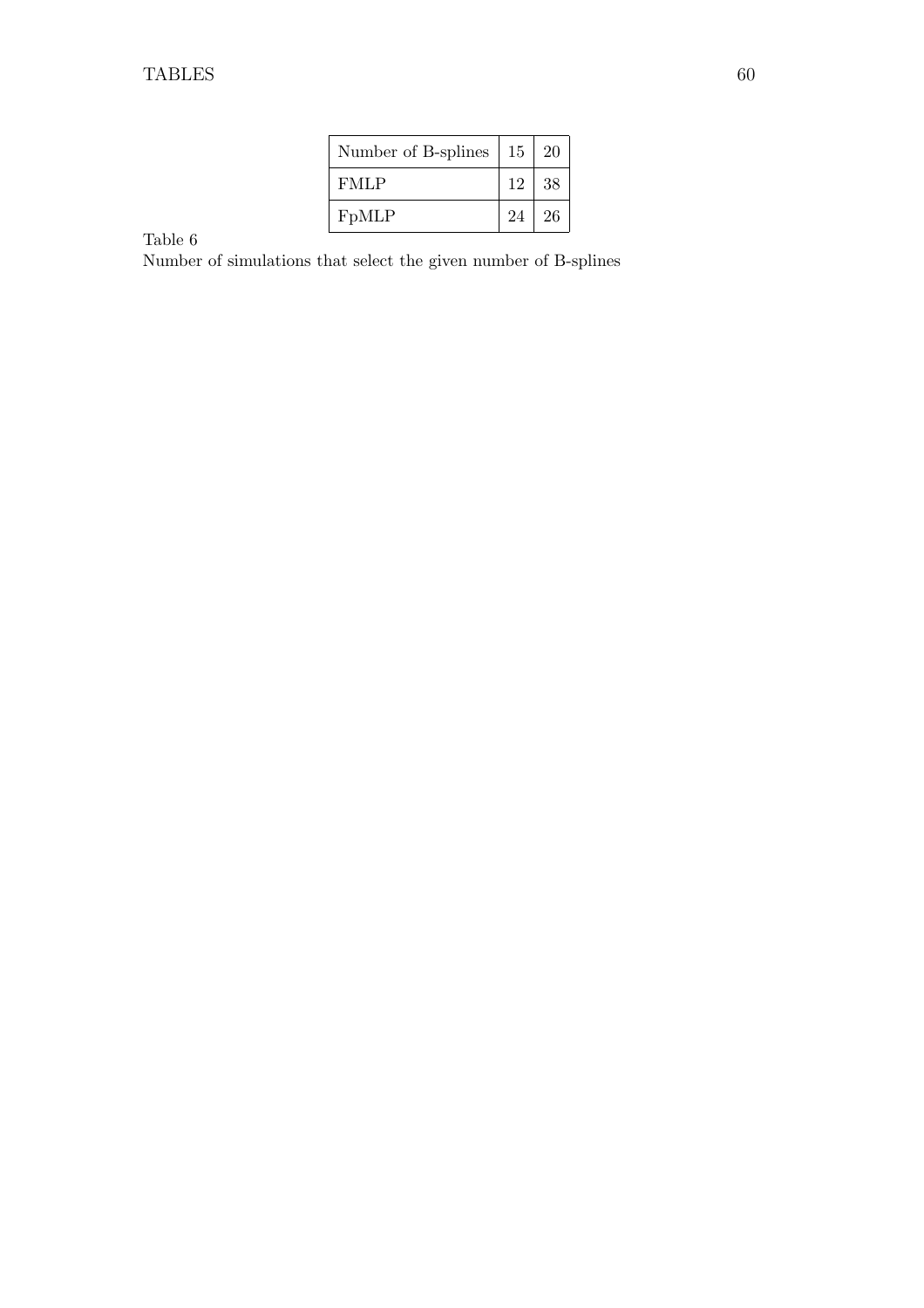| Number of hidden neurons | $\overline{2}$ | 3          |    |
|--------------------------|----------------|------------|----|
| MLP                      | 24             | 16         | 10 |
| <b>FMLP</b>              | 32             | $\vert$ 11 |    |
| F <sub>p</sub> MLP       | 18             | 17         | 15 |

<span id="page-60-0"></span>Number of simulations that select the given number of hidden neurons